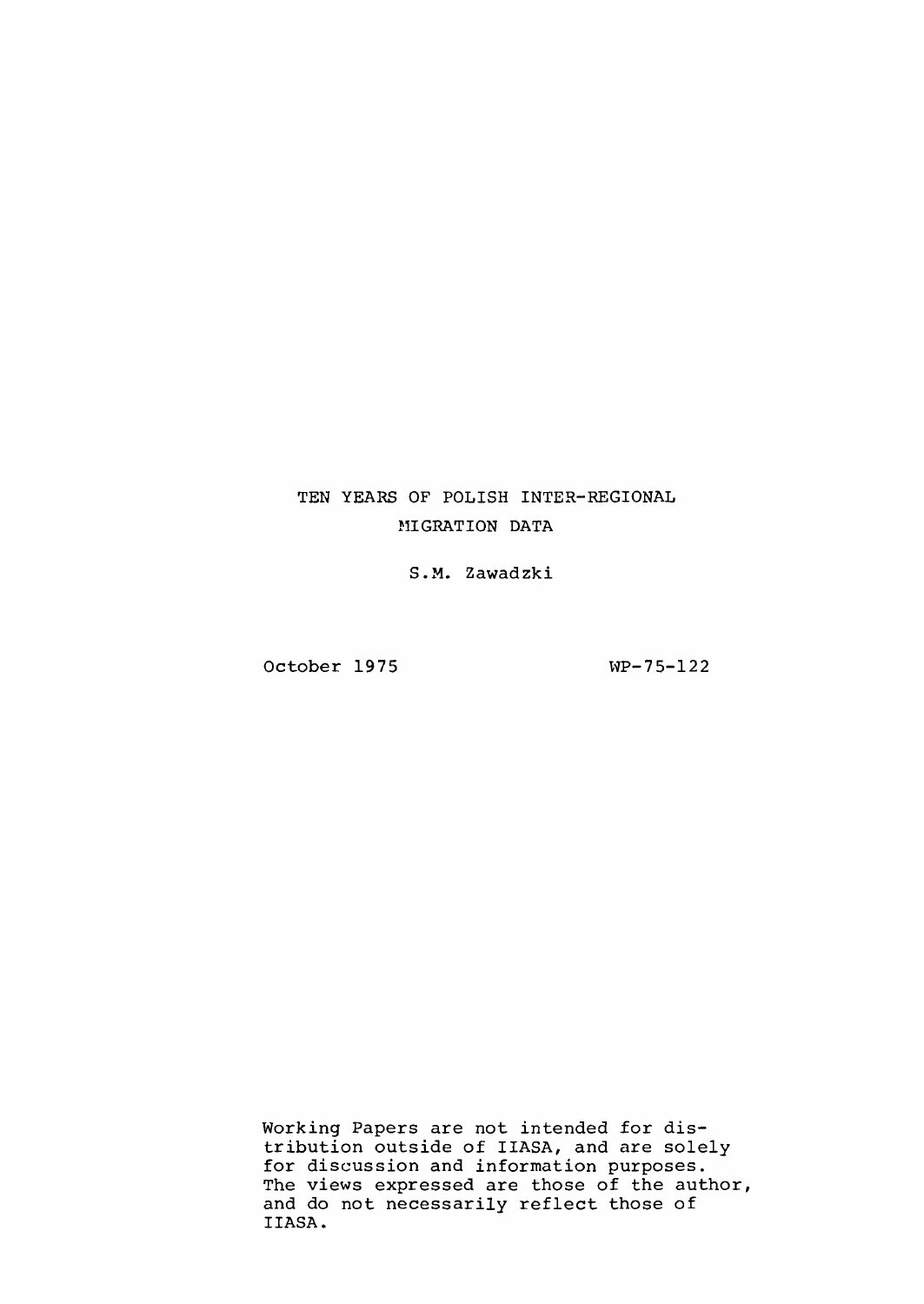$\epsilon$  $\star$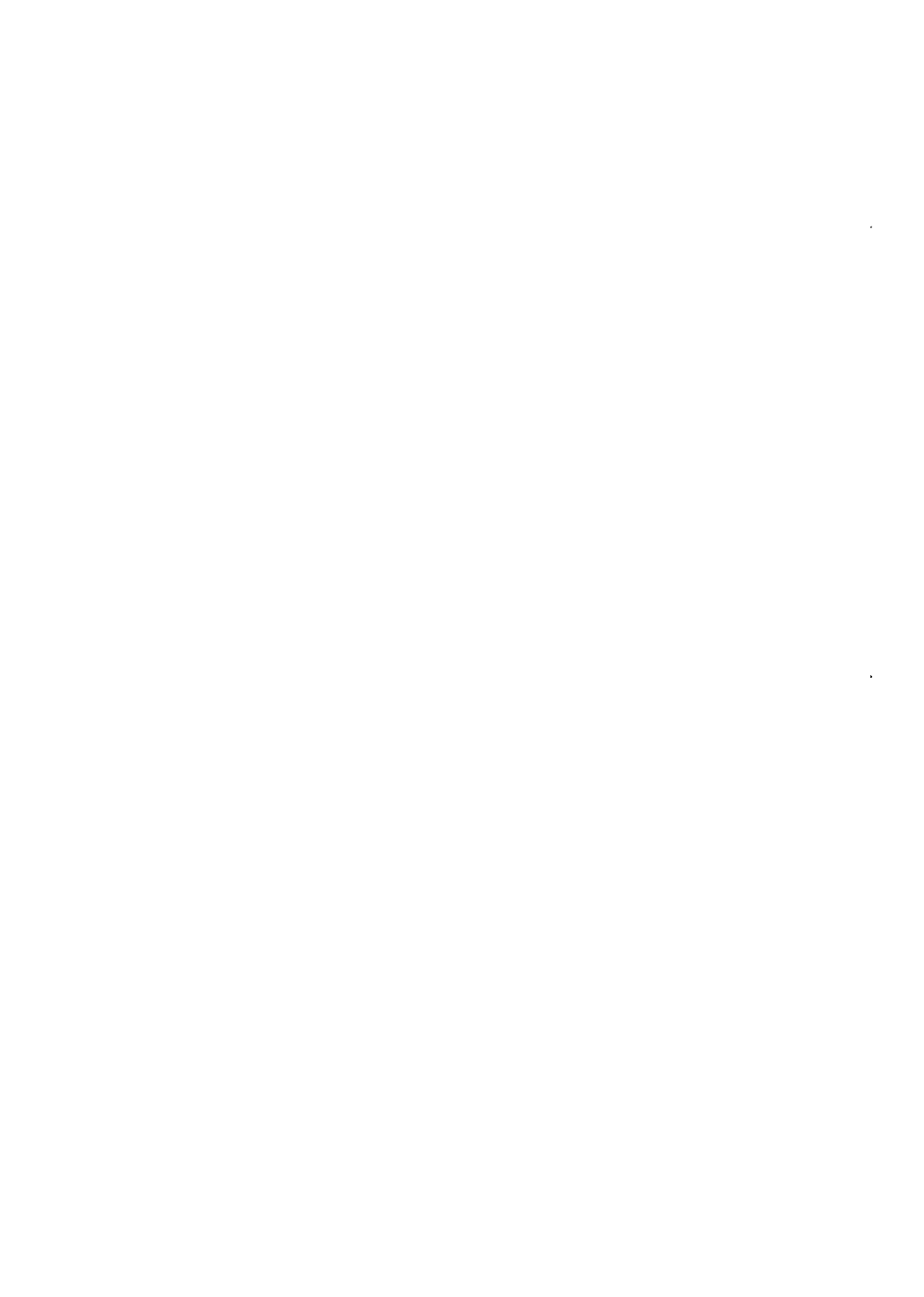#### Ten Years of Polish Inter-regional Migration Data

## S.M. Zawadzki

#### Foreword

At the December 1974 Conference on National Settlement Systems and Strategies held here at IIASA, <sup>I</sup> rather casually asked Dr. S.M. Komorowski whether it would be possible to get some hitherto unpublished inter-regional migration data from his country. Poland's system of voivodships and major cities, plus the civil necessity of registering address changes, meant that somewhere there had to be what by Western standards would be a rather complete and elaborate system of migration statistics. To my knowledge, the Eastern European countries, Japan, and Sweden are among the few countries whose population flow statistics might permit <sup>a</sup> level of hypothesis testing and model calibration well beyond that which is normally possible. Dr. Komorowski said he'd see what could be done; Dr. Ross MacKinnon gave him a note specifying in some detail what, ideally, we'd like, and six months later came the letter from Prof. Zawadzki and the data which appear in these pages. With their permission we are pleased to publish these highly interesting data for the use of interested scholars in the IIASA community. To both, our thanks.

> Harry Swain September 1975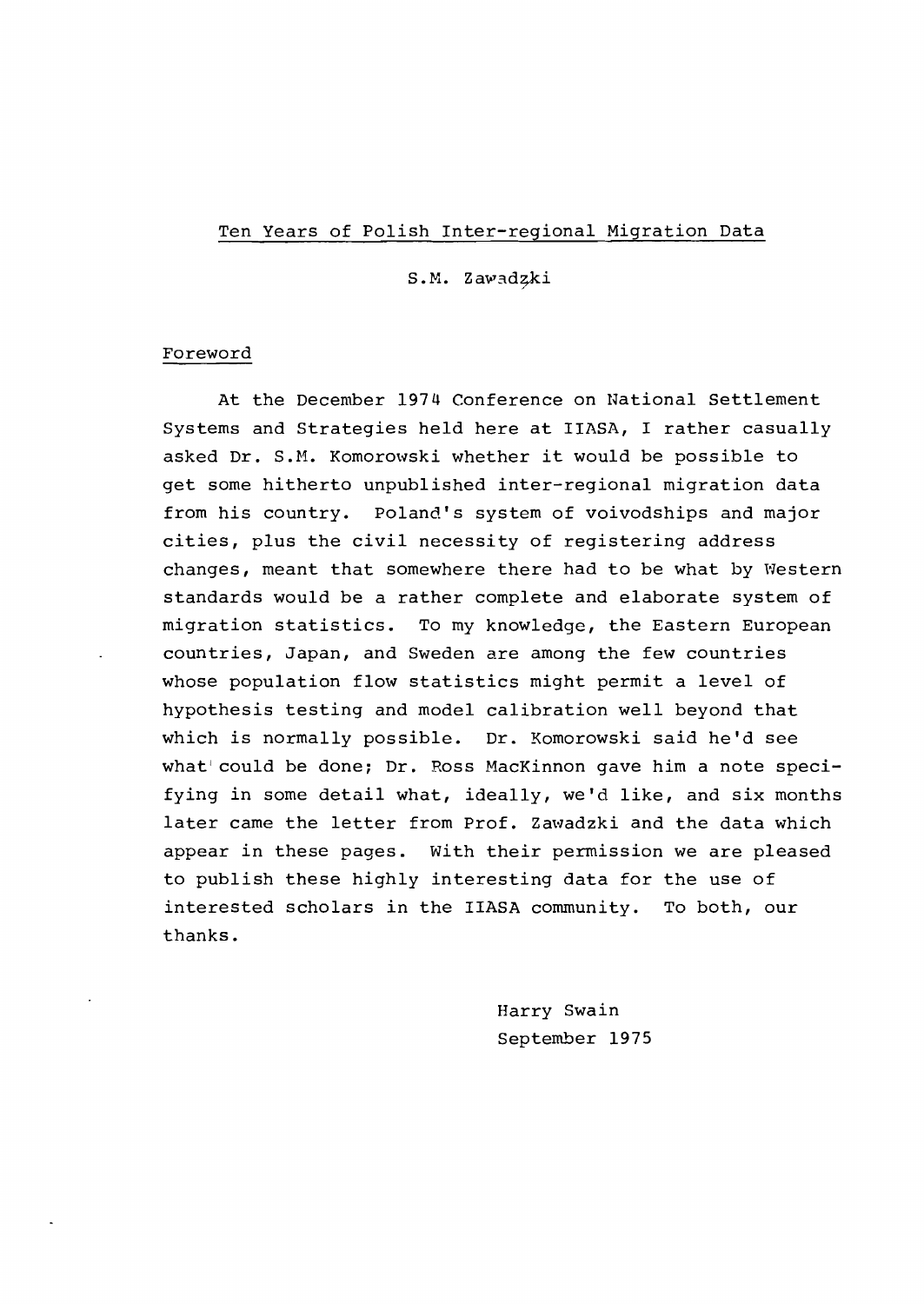**Warszawa,** dn....  $\frac{1}{4}A \cdot \frac{1}{10}$ .... 197.<sup>5</sup>

## **KOMISJA PlANOWANIA PRZY RADZIE MINISTROW**

 $\mathbf{r}$  .  $\overline{T}$  and  $\overline{t}_0$  $-12.9 - 13$ L. dz. **TATUNIA All Service Contractor**  $\int_{0}^{2\pi} \frac{f(x)}{x^2} dx = \frac{1}{2} \int_{0}^{2\pi} \frac{f(x)}{x^2} dx$ 

Dear Prof. Swain,

Enclosed please find the reguired data on inter regional migration in Poland.

We are very sorry that we kept Mr. MacKinnon waiting for them such a long time. However, the crude data will not be useful to you. Thus, we considered necessary to elaborate them especially in respect of the consistency of time series. The reasons are explained in the attached explanatory note; there has been changes in territorial organisation and division, changes in classification, as well as there was the 1970 population census.

We are very interested in the further development of your study. Please keep us informed d about the achieved progress.

With kind regards,

Sincerely Yours,

Director, Long-term Planning Dpt.

 $\bigg)$ Sincerely Yours, S.M.Zawadzki

cc: Prof. A. Straszak Prof. R. Domański

Prof. Harry Swain

Project Leader Urban and Regional Systems International Institute for Applied Systems Analysis

2361 LAXENB URG AUSTRIA

Adres telegr.: KOMPLAN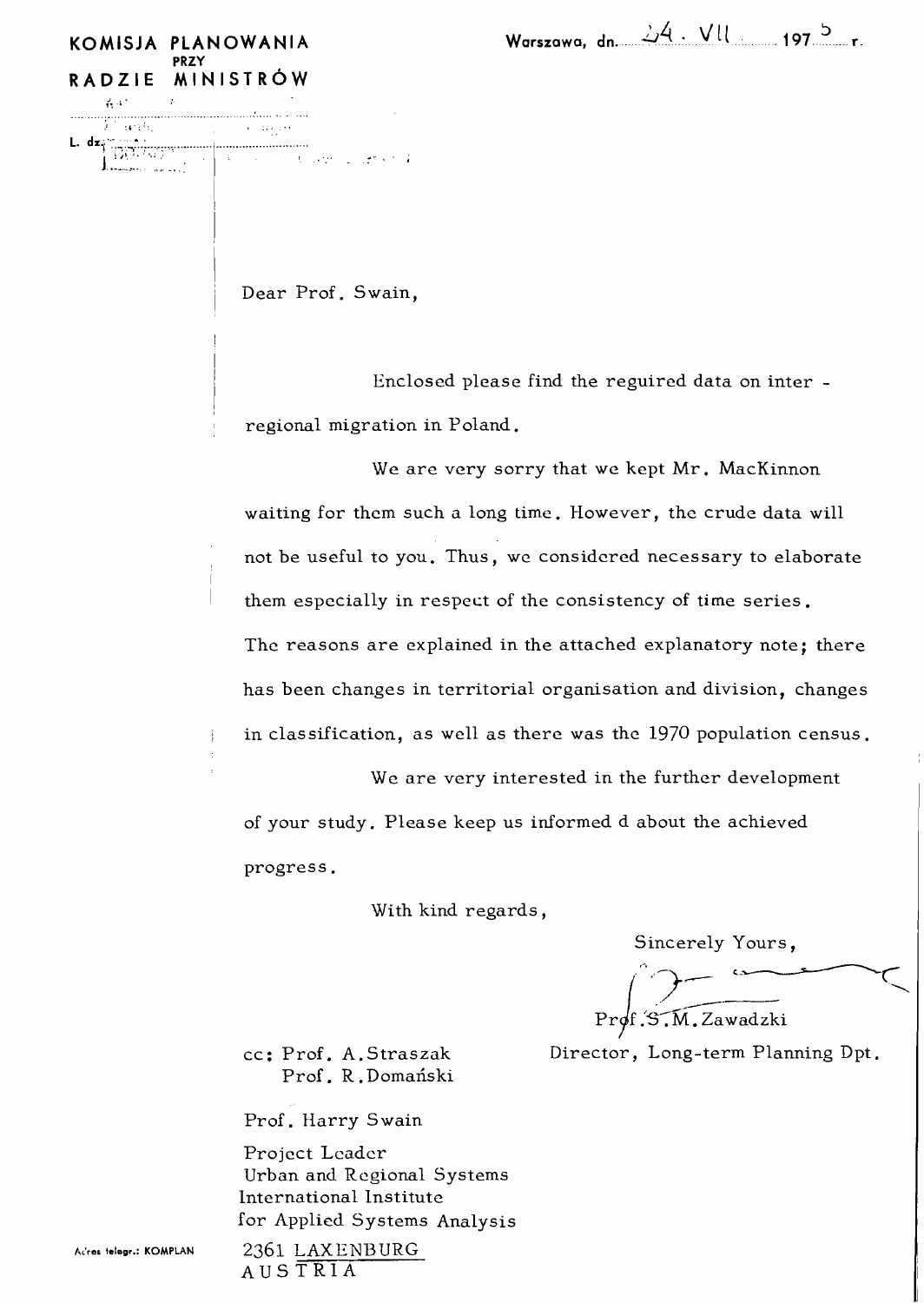Poland: Inter -regional migration data

Explanatory Note

- 1. For purely technical reasons all tables are in Polish language. Thus, an English translation of all headings and footnotes are attached to each table.
- 2. The inter-regional /inter -Voivodship/ migration tables are based on the tables on migratory movements published by  $G.U.S.$  /Glówny. Urzqd Statystyczny - Central Statistical *Gncel* which have been compiled:

- for years 1964 - 1966: using representative / sample/ method - for years 1967 - 1973: using full detailed registration data The act of migration - of anyone person - in understood as a factual and formal change of its permanent residence which involves the crossing of the border of the administrative  $\text{unit.}$  The change of the permanent residence is subject to compulsory registration and the legislation as well as practical reasons virtually preclude the possibility to avoid such registration.

- 3. There was an incosistency between the data for 1969 and 1970 the year of population census  $\sim$  of course, obvious /their origin should be trace to the previous population census as well as to the period in which the tables have been compiled using representative - sample - estimations/. To secure consistency data for 1963 and 1968 have been estimated basing on the 1970 census and effective increments previously registered /natural increment  $+$  migration balance/. This estimation is given in table  $A$ .
- 4. The residuals in the population balances for 1968 1973 results from:
	- *a*/ changes in administrative organisation / the number of basic units, previously villages, was reduced, thus creating a new larger basic unit - the commune; some changes in regions borders was realted with/; this happen the 1st January, 1973.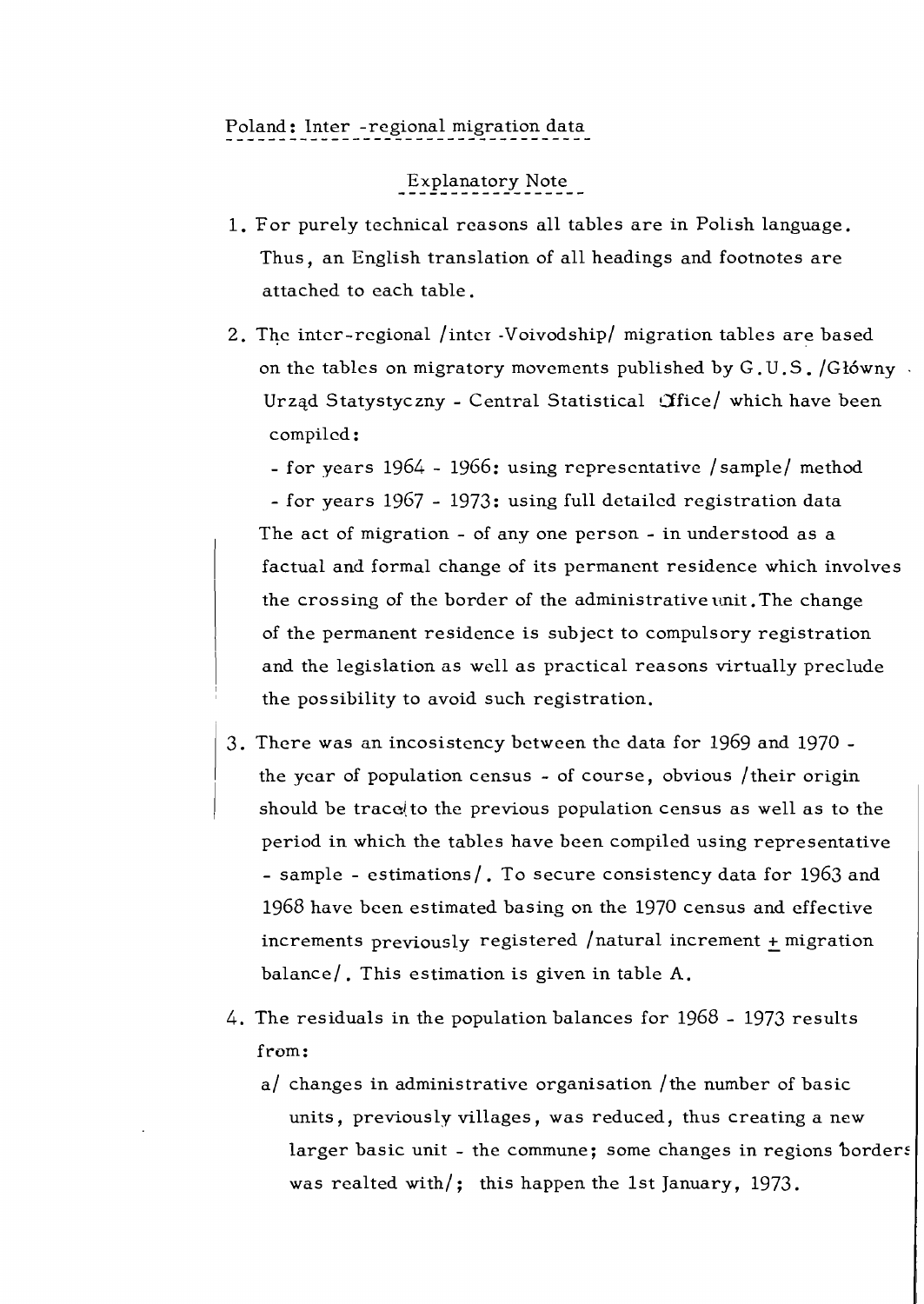- 2 -
- b/ changes in the criteria of classification /beginning with the 1st January, 1973/ - pcople rcgistered as temporary residents for a period of time longer than 2 months have been considered as migrants. Table B shows the differences caused by this change.

17th July, 1973

l,

 $\hat{\mathcal{L}}$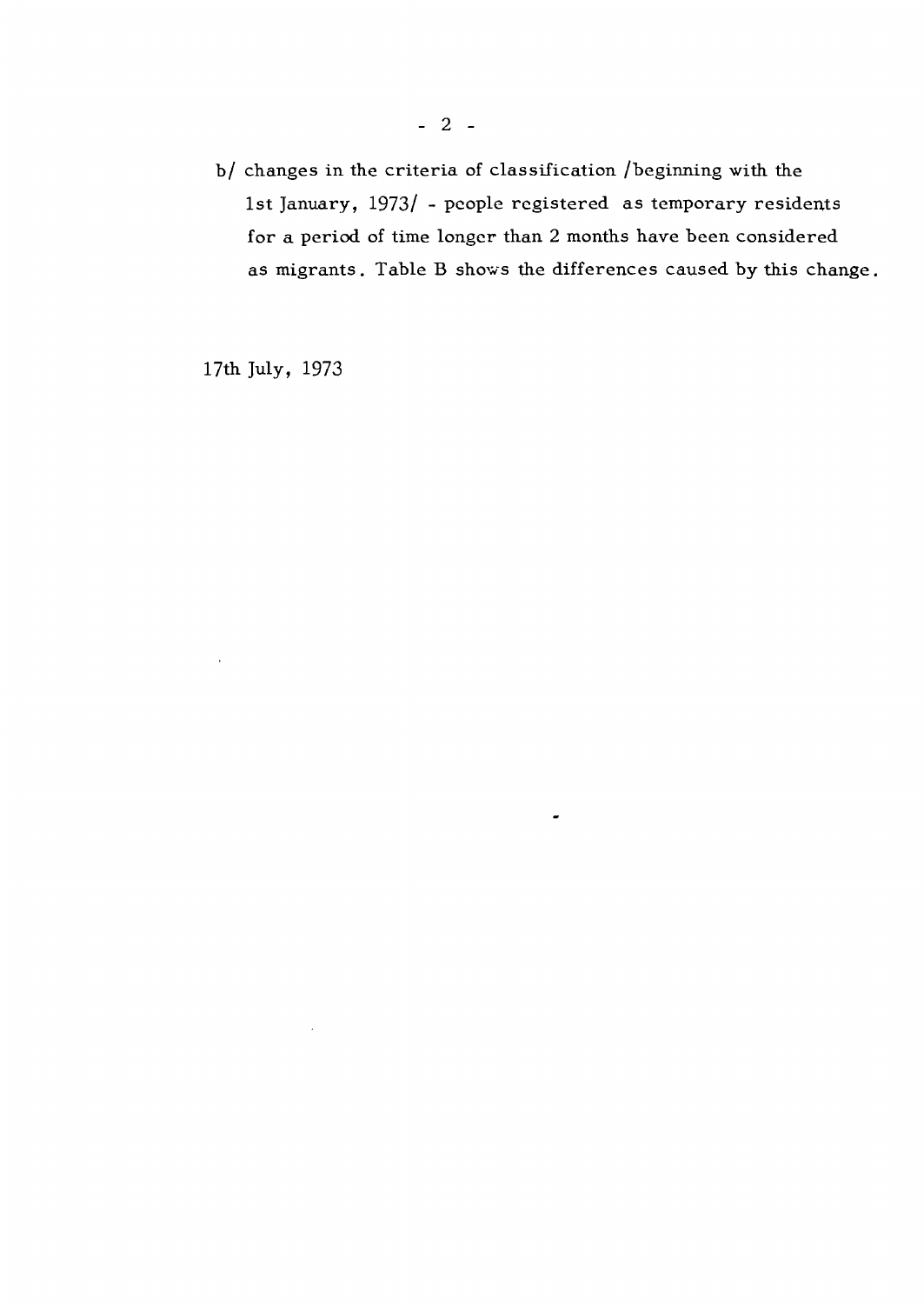Table A

Headings:

**===========**

Województwo - Voivodship / considered as a region/; major towns which have a status equal to voivodship are also 'considered as regions.

Ludność - population /in thousands/

Przyrost. nat. - natural increment

Saldo migr. - migration balance

Przyrost rzecz. - actual increment

S zac. wlasny - our estimation

GUS - G. U . S. /Central Statistical Office/ estimation

różnica - difference

further headings are using the same expressions

Rows:

**=======**

Polska ogółem: Poland total

M.st . Warszawa - Capital town - Warsaw

M. Kraków - Town Kraków

M. Łódź - Town Łódź

M. Poznań - Town Poznań

**M.** Wroclaw - Town Wroclaw

all other are voivodships - regions

Footnotes:

**==========-=**

1/ the figure is by 1,3 thousand persons larger than the estimations for the end of 1970 resulting from the final results of the census because the later introduced by GUS correction was considered /difference between corrections and administrative delating of residents from the registers/ .

2/ result of the deduction of the "GUS estimation" from "our estimation"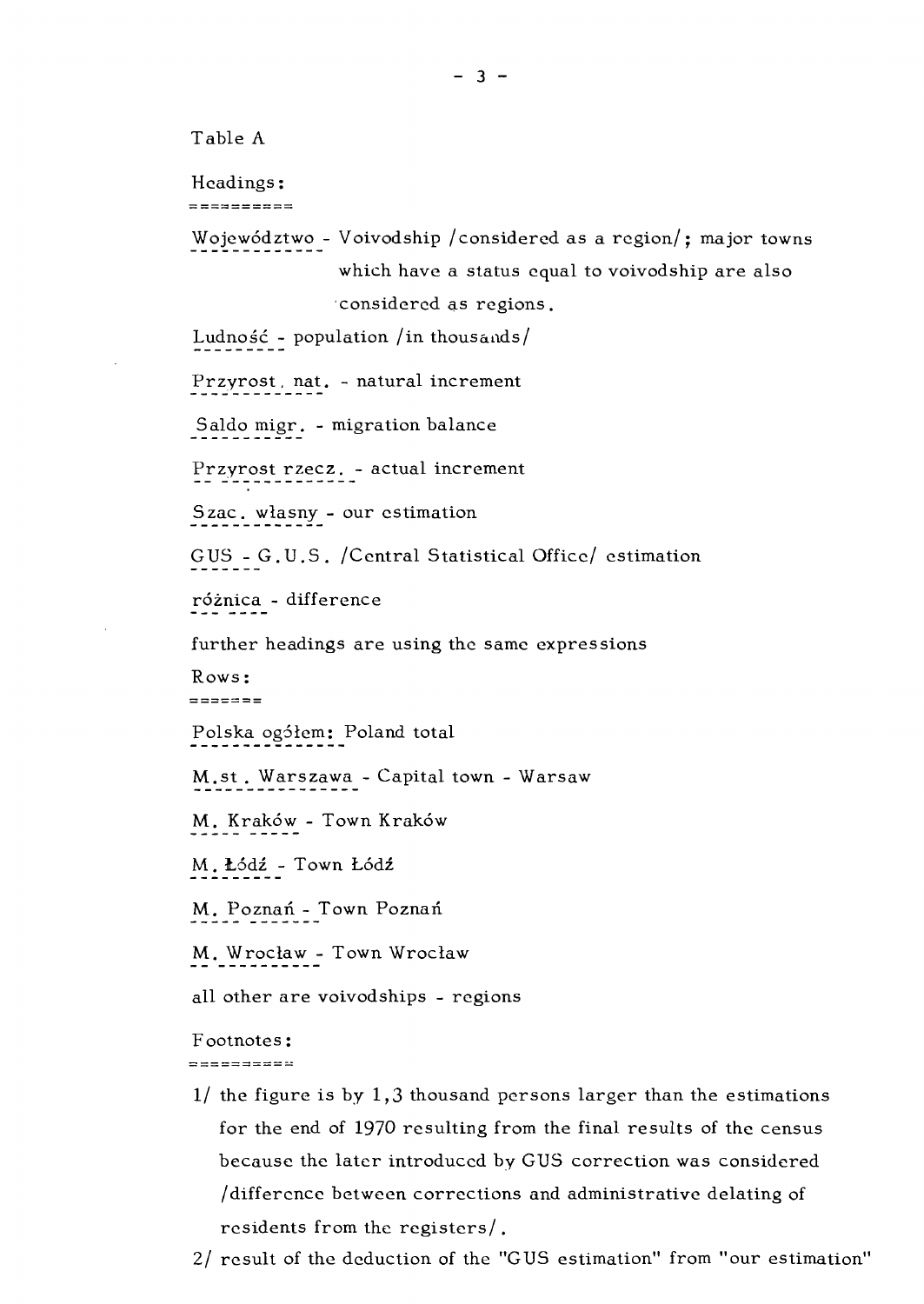Table B

Headings: **===========**

Województwo - voivodship /for further explanations see table  $A/$ 1973 rok - year 1973 Saldo migr. z meld. na pob. czas. - migration balance including registrations of temporary residents / over two months of stay/ Różnica - difference Ludność 31.XII.1972 - population on 31st December, 1972 wg. podz. admin. przed 1.I. 1973r . - following the administrative division before the 1st January, 1973 wg.podz.administr. po 1.1.73 - following the administrative division after the 1st January, 1973 różni.ca - difference różnica razem - total difference

Footnotes:

**==========**

- $1/$  Column 3 =  $\cdot$  column 1 column 2
- $2/$  Column 6 = column 5 column 4
- $3/$  Column 7 = column 3 + column 6 = disparity of balance
- $4/$  additional correction of 0,2 tousand people between the Poznań and Łódź voivodships / not towns/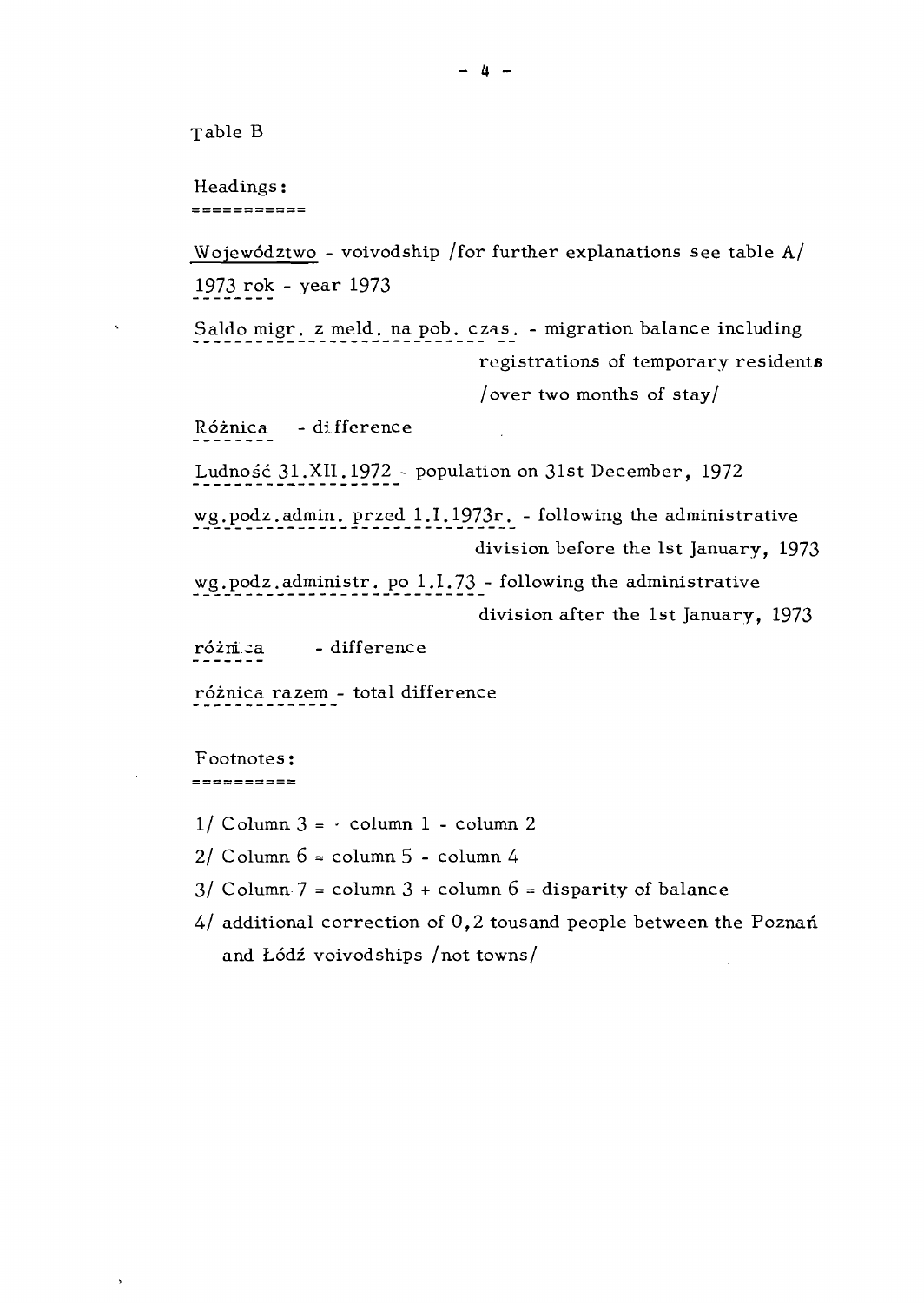Migracje międzywojewódzkie 1964r - interreginal migrations 1964  $Lp$  - number

Do woj. - to the voivodship

 $Z$  woj. - from the voivodship

 $\frac{0}{dy}$  - emigration /out - flow/

 $\frac{\text{Naplyw}}{\text{maplyw}}$  - imigration /in - flow/

The same translation is valid for all tables - matrixes for years: 1964, 1965, 1966, 1967, 1968, 1969, 1970, 1971, 1972, 1973

 $\bullet$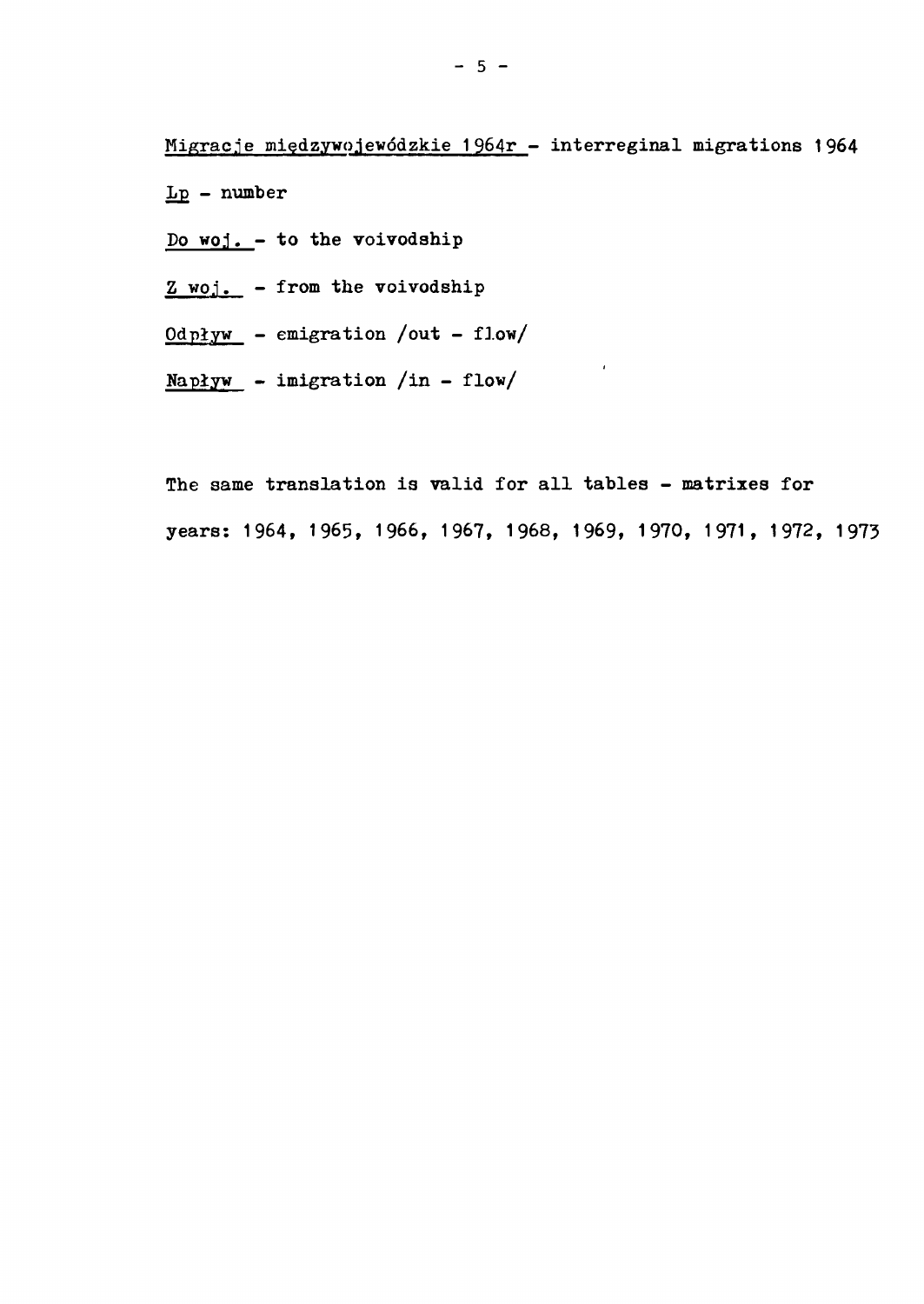Bilans ludności na lata 1964 - 1968  $\ldots \ldots \ldots \ldots \ldots$  1969 - 1973

Headings:<br>----------

 $do$  wojew.  $-$  to the voivodship

 $z$  wojew.  $-$  from the voivodship

Polska ogółem - Poland total

Migracje między-wojewódzkie - intervoivodships migrations

Emigracje - emigrations / foreign out - migrations/

Odplyw og61em - total outflow

Saldo migracji - migration balance

wewn. - internal

zewn. - foreign

 $ogólem - total$ 

Ruch naturalny - natural movements

urodz. zywe - live births

 $r_{\rm gony}$  - deceases

przyrost naturalny- - natural increment

Ludnosć 31.XII.1963 r - Population on 31st December, 1963

Przyrost rzeczywisty - actual increment

Ludnosć 31.XII.1968 - Population on 31st December, 1968

Suma niezbilansowana - discrepancy /only in table for 1969-1973/

 $Rows:$ <br> $====$ 

Polska ogółem: Poland total

 $Imimize j$ e - imigrations /foreign in - migrations/

Naplyw og61em - total inflow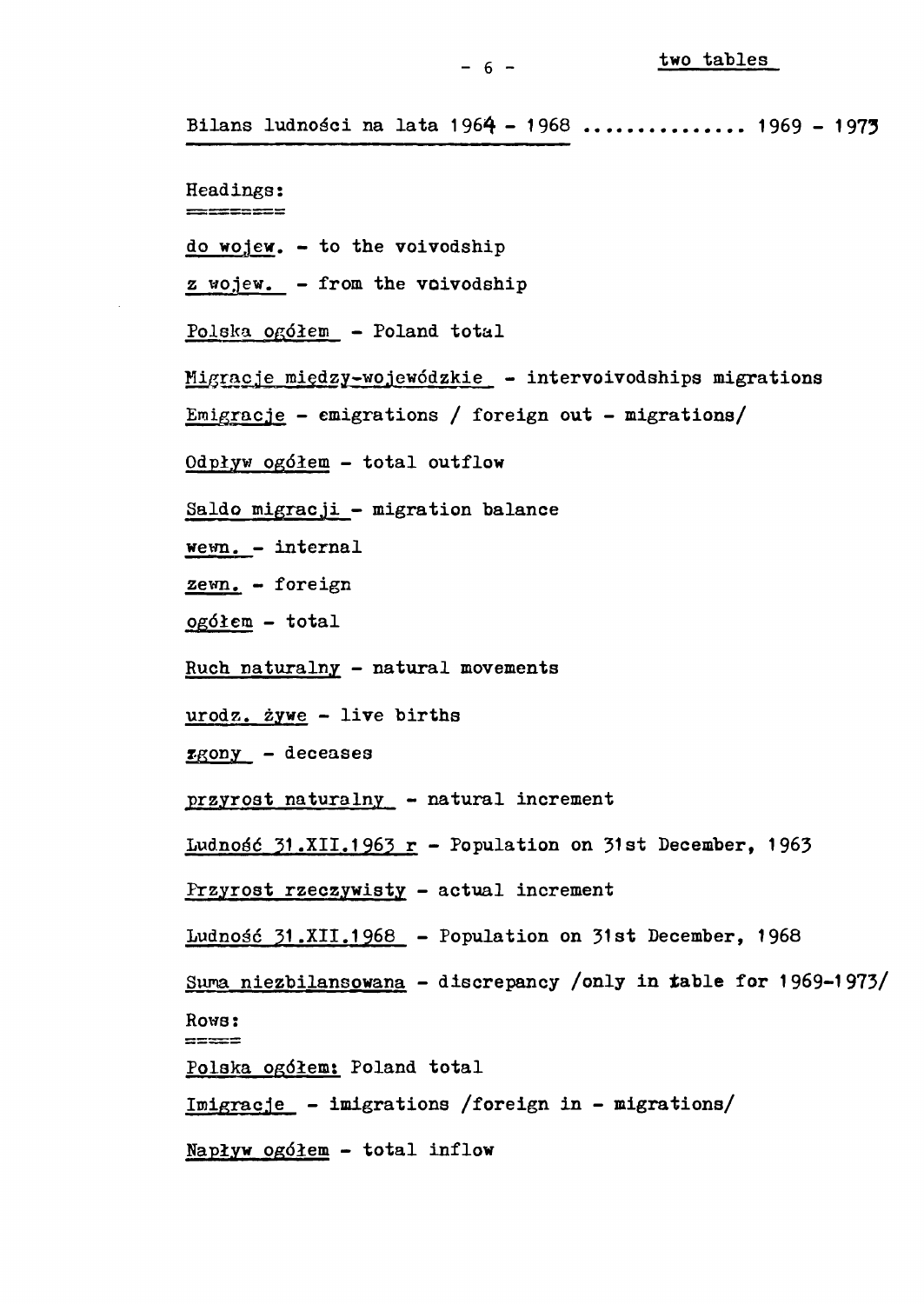|                                                                                                                                                                      |                          |               | 1970                 |                    |                | Ludność 31.XII.1969 |                        |                             | 1969             |                       | Ludność       | IIX.<br>$\tilde{c}$ | 1968                     |                          | 964-1968       |                 | Ludność            | $\bar{z}$<br>$\overline{5}$ | 1963                 |
|----------------------------------------------------------------------------------------------------------------------------------------------------------------------|--------------------------|---------------|----------------------|--------------------|----------------|---------------------|------------------------|-----------------------------|------------------|-----------------------|---------------|---------------------|--------------------------|--------------------------|----------------|-----------------|--------------------|-----------------------------|----------------------|
| Województwo                                                                                                                                                          | 31. XII.<br>ność<br>Lud- | rost.<br>Przy | Saldo                | ٠<br>Przy<br>rost  | Szac.<br>wlas- | GU <sub>5</sub>     | nica<br>$róz$ -        | Przy<br>rost                | Saldo            | Przy<br>$_{\rm rest}$ | Szac.<br>wlas | ဟ<br><b>CD</b>      | nica<br>róż              | Przy<br>rost             | Saldo<br>migr. | rzecz.<br>Przyr | $w$ lasny<br>Szac. | GUS                         | $R\delta z$<br>nica  |
|                                                                                                                                                                      | 1970                     | Inat.         | migr.                | rzecz              | Ş              |                     | $\tilde{a}$            | nat.                        | migr.            | rzecz                 | ð             |                     | $\tilde{a}$              | nat.                     |                |                 |                    |                             | $\vec{q}$            |
| Polska ogólem                                                                                                                                                        | 32659, 0279, 2           |               | 12,1<br>$\mathbf{I}$ | 267,1              | 32391,9        | 32670,6             | $-278,7$               | 268,3                       | $-20,1$          | 248,2                 | 32143,7       | 32425,7             | $-282,0$ 1491,7          |                          | $-109, 8$      | 1381,9          | 30761,8            | 30939,7                     | $-177,9$             |
| M.st. Warszawa<br>$\dot{a}$                                                                                                                                          | 1316,0                   | 1,7           | 11, 8<br>$\ddot{}$   | 13,5               | 1302,5         | 1288, 4             | $+ 14,1$               | $\mathbf{0}$ , $\mathbf{0}$ | 9, 2<br>+        | 10,0                  | 1292,5        | 1278.8              | 13,7<br>4                | 12,0                     | 64,6<br>÷      | 76,6            | 1215,9             | Ċ<br>1221                   | 6, 0<br>$\cdot$      |
| M.Kraków<br>$\ddot{a}$                                                                                                                                               | 589,7                    | 3,1           | 7,7<br>7             | 10, 8              | 578,9          | 576,5               | 2, 41                  | 2,5                         | 6,7              | 11, 2                 | 567,7         | 565,3               | 2,4                      | 13, 6                    | 29,6           | 43,2            | 524,5              | 505,4                       | 19,1<br>٠            |
| M. Lódź<br>.<br>ო                                                                                                                                                    | 762,6                    | 0,7           | 2,6<br>٠             | 3,3                | 759,3          | 752,7               | 6, 6<br>+              | $\ddot{0}$                  | 2, 8<br>+        | 3,1                   | 756,2         | 749,7               | ഗ<br>ं<br>+              | 5,3                      | 13, 6<br>+     | 18,9            | 737,3              | 734,3                       | 3,0<br>+             |
| M. Poznań<br>$\ddot{ }$                                                                                                                                              | 472,0                    | 1,6           | 4,5<br>+             | $\overline{6}$ , 1 | 465,9          | 462,1               | 3, 8<br>$\ddot{}$      | 1,3                         | 3, 4<br>+        | 4,7                   | 461,2         | 457,4               | 3, 8<br>+                | 8,2                      | 13,2           | 21,4            | 439,8              | Ċ<br>429                    | <u>ับ</u> ุ<br>٠     |
| M. Wroclaw<br>$\dot{5}$                                                                                                                                              | 526,0                    | 3,6           | 4, 4                 | 8,2                | 517,8          | 517,4               | 0,4<br>4               | 3,3                         | 2,2<br>۰         | 5,5                   | 512,3         | 512,2               | $\dot{\circ}$<br>÷       | 18,2                     | 13, 8<br>4     | 32,0            | 480,3              | 461.9                       | 13, 4<br>+           |
| lialostockie<br>.<br>હ                                                                                                                                               | 1175,8                   | 11,6          | 4, 2                 | 7,4                | 1168,4         | 1191,0              | 22,6<br><b>I</b>       | 11.2                        | 3, 8             | 7,4                   | 1161,0        | 1133,6              | 22,6                     | 65,9                     | 20,7           | 45,2            | 115,8              | 1139,3                      | 23,5<br>J            |
| Dydgoskie                                                                                                                                                            | 1913,6                   | 18, 4         | 2,0                  | 16, 4              | 1897,2         | 1914,7              | 17,5<br>ł              | 17,1                        | 0,2              | 16,9                  | 1880,3        | 1897,9              | 17,6                     | 93,4                     | 5,7            | 87,7            | 1792,6             | 1803.5                      | 10,9                 |
| Gdańskie                                                                                                                                                             | 1469,4                   | 16, 2         | 4, 6<br>+            | 20, 8              | 1448,6         | 1461,5              | 12,9                   | 15,6                        | 4,7<br>$\ddot{}$ | 20,3                  | 1428,3        | 1441, 6             | 13,3<br>1                | <b>ي</b><br>$\mathbf{3}$ | 15,2<br>٠      | 98,7            | 1329,6             | Č<br>1312,                  | 17,3<br>+            |
| Katowickie<br>ં                                                                                                                                                      | 3701,2                   | 22, 2         | 13,1                 | 35,3               | 3665,9         | 3645.5              | $+20,4$                | 21,1                        | $+10, 2$         | 31,3                  | 3634,6        | 3614, 1             | 20,5<br>+                | ņ<br>129.                | 30, 6<br>4     | 160,1           | 3474,5             | 3458,6                      | $-15,9$<br>÷         |
| Kieleckie<br>9.                                                                                                                                                      | 1890,2                   | 15, 2         | 8.2                  | 7,0                | 1883,2         | 1910,0              | 26,8<br>f.             | 14,5                        | 6, 8<br>×        | 7,7                   | 1875,5        | 1902,2              | 26,7<br>J.               | 81,0                     | 46,8           | 34, 2           | 1841,3             | 1882.6                      | 41,3                 |
| Koszalińskie<br>$\frac{1}{1}$                                                                                                                                        | 795,8                    | 10,6          | 0,7                  | 9,9                | 785,9          | 789,8               | 3,9<br>1               | $\overline{a}$              | 1,0              | 9,1                   | 776,8         | 780,7               | 3, 9<br>٠                | 55,3                     | 1,3            | 56,6            | 720,2              | 730,1                       | 10,0<br>$\mathbf{I}$ |
| Krakowskie<br>$\overline{2}$ .                                                                                                                                       | 2183,3                   | 22,9          | $\overline{6}$ , 5   | 16, 4              | 2166,9         | 2200,0              | 33,1<br>$\mathbf{I}$   | 22,0                        | 7,6              | 14, 4                 | 2152,5        | 2185,5              | 33,0                     | 121,8                    | 40,6           | 81, 2           | 2071,3             | 2088,4                      | 7<br>17,1            |
| 13. Lubelskie                                                                                                                                                        | 1925,4                   | 15,2          | $\overline{5,1}$     | 10, 1              | 1915,3         | 1955,8              | 40,5<br>$\mathbf{I}$   | 15,2                        | 4,9              | 10,3                  | 1905,0        | 1945,7              | 40,7                     | 33,0                     | 27,3           | 55,7            | 1849,3             | 1876,1                      | 26,8<br>$\mathbf{I}$ |
| Lódzkie<br>14.                                                                                                                                                       | 1669,2                   | 11,2          | 6,1                  | $\frac{1}{2}$      | 1664,1         | 1690,4              | 26,3                   | 11,3                        | $\frac{1}{5}$    | 6,2                   | 1657,9        | 1684, 1             | 26,2<br>t                | 58,4                     | 29,3           | 29,1            | 1628, 8            | 1651,3                      | 22,5                 |
| Olsztyńskie<br><u>ហ្គុំ</u>                                                                                                                                          | 979,9                    | 13,5          | 3.4                  | 10,1               | 969,8          | 985,4               | 15,6                   | 13,3                        | 5.4              | 3,9                   | 965,9         | 980,8               | 14,9                     | 75, 4                    | 21, 8          | 53,6            | 912,3              | 929,0                       | 16,7                 |
| 16. Opolskie                                                                                                                                                         | 1059,1                   | 10,3          | 0, 1                 | 9,3                | 1049,8         | 1045,9              | 3,9<br>+               | 10,5                        | 1,0              | 9,5                   | 1040,3        | 1036,9              | 3, 4<br>+                | 62,5                     | 11,1           | 51,4            | 988,9              | 987,7                       | $\frac{2}{1}$<br>+   |
| Poznańskie<br>17.                                                                                                                                                    | 2193,3                   | 20,4          | 5,2                  | 15,2               | 2178,1         | 2188,5              | 10, 4                  | 20,3                        | 2,5              | 17, 8                 | 2160,3        | 2170,7              | 10, 4                    | 103,5                    | 13,5           | 90.0            | 2070,0             | 2090,0                      | 19,9                 |
| 18. Rzeszowskie                                                                                                                                                      | 1757,9                   | 18,0          | 1,6                  | 16, 4              | 1741,5         | 1762,6              | 21, 1                  | 16,9                        | 1,7              | 15, 2                 | 1726,3        | 1747, 4             | 21,                      | 94,1                     | 19,6           | 74,5            | 1651, 8            | 1664,6                      | 12, 8                |
| Szc <sup>-</sup> ecińskie<br>$\ddot{2}$                                                                                                                              | 898,7                    | 10,6          | 0, 2                 | 10, 4              | 888,3          | 895,6               | 7,3                    | 10,1                        | 0,3              | 10, 4                 | 877,9         | 886,9               | 0,6                      | 51,9                     | 3,9            | 55,8            | 822,1              | +<br>817,8                  | 4,3                  |
| Warszawskie<br>್ಲ.                                                                                                                                                   | 2518,7                   | 8.a           | 7,0                  | 13, 8              | 2504,9         | 2559,6              | 54,7<br>$\blacksquare$ | 20,4                        | 4,5              | 15,9                  | 2489,0        | 2543.8              | 54,8                     | œ.<br>$\overline{10}$    | 29,2           | 81,4            | 2407,6             | 2415,9                      | $\mathbf{a}$         |
| Wroclawskie<br>$\overline{a}$ .                                                                                                                                      | 1976,6                   | 20, 8         | 9,5                  | 11,3               | 1965,3         | 1993,8              | 28,5                   | ತಿ.<br>8                    | $-10, 8$         | 9,8                   | 1955,5        | 1984,4              | 28,9                     | 111, 8                   | 28,9           | 82,9            | 1872, 6            | 1914,7                      | 42;1                 |
| Zielonogórskie<br>22.<br>мu                                                                                                                                          | 884,6                    | 10, 4         | $\frac{1}{2}$        | 10,3               | 874,3          | 883,4               | 9,1                    | o.e                         | 2,3              | 7,6                   | 866,7         | 876,0               | $\dot{\mathcal{L}}$<br>c | 52, 8                    | $\frac{1}{1}$  | 51,7            | ৾<br>815           | 824,7                       | 5,7                  |
| 1/ liczba większa o 1,3 tys., osób od szacunków na koniec 1970 z, na podstawie ostatecznych wyników spisu, ponieważ uwzględniono przyjętą przez GUS dla dalszych lat |                          |               |                      |                    |                |                     |                        |                             |                  |                       |               |                     |                          |                          |                |                 |                    |                             |                      |
|                                                                                                                                                                      |                          |               |                      |                    |                |                     |                        |                             |                  |                       |               |                     |                          |                          |                |                 |                    |                             |                      |

 $\ddot{\phantom{a}}$ 

 $\ddot{\phantom{a}}$ 

 $\cdot$ 

 $\ddot{\phantom{0}}$  $\ddot{\phantom{0}}$ 

J.  $\ddot{\cdot}$ 

 $\ddot{\phantom{a}}$ 

Tablica A

różnic emiędzy sprostowaniami i skrcśleniami z rejestru mieszkańców na podstawie decyzji administracyjnej<br>2/ wynik odejmowania liczb z szacunku własnego danych GUS

 $\ddot{\phantom{0}}$ 

 $\ddot{\phantom{0}}$ 

 $\overline{\phantom{a}}$ 

 $\cdot$  $\ddot{\phantom{0}}$ 

 $\ddot{\cdot}$ 

 $\ddot{\cdot}$ 

 $\ddot{\phantom{1}}$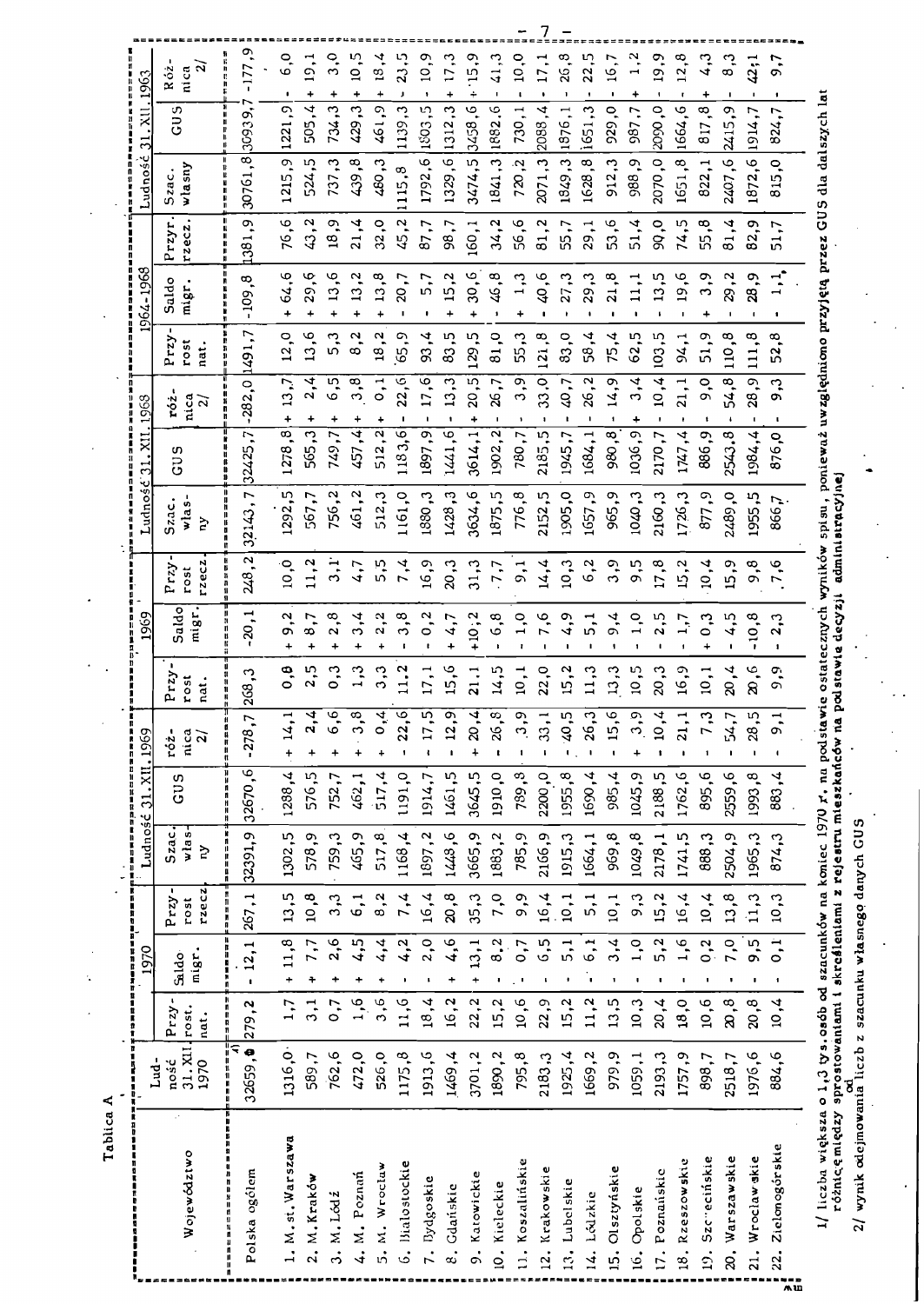| ì                                    | اند ہے۔<br>م<br>.<br>.<br>.<br>4.2 tys.0s6b między woj. woj. poznańskim i |
|--------------------------------------|---------------------------------------------------------------------------|
|                                      |                                                                           |
|                                      |                                                                           |
| $3 +$ kolumna $6 =$ sumie niezbilans |                                                                           |
|                                      |                                                                           |
|                                      |                                                                           |
| $l =$ kolumna                        | korekta o                                                                 |
|                                      |                                                                           |
| j                                    |                                                                           |
|                                      |                                                                           |

2/ kolumna 6 = kolumna 5 - kolumna 4

 $\ddot{\phantom{0}}$ 

|    |                                      |                                    | 1973 rok                                |                           |                                                                      | Ludnosć 31.XII.1972                 |                        |                                              |
|----|--------------------------------------|------------------------------------|-----------------------------------------|---------------------------|----------------------------------------------------------------------|-------------------------------------|------------------------|----------------------------------------------|
|    | Województwo                          | Saldo migr<br>meld. na<br>ob.czas. | bez meld.na<br>Saldo migr.<br>pob.czas. | Róznica<br>$\overline{a}$ | admin.przed<br>1.1.1973r.<br>wg podz.                                | administr<br>po 1.1.73<br>wg pod z. | różnica<br>$\tilde{z}$ | różnica<br>$\overline{\mathcal{E}}$<br>razem |
|    |                                      |                                    |                                         |                           |                                                                      |                                     |                        |                                              |
|    |                                      | 2                                  |                                         | ۹ļ                        |                                                                      | ۰                                   |                        |                                              |
|    | 1. M.st. Warszawa                    | $+ 27,4$                           | 18,3<br>$\ddot{}$                       | $+9,1$                    | 1355,9                                                               | 1356,9                              | $+1,0$                 | $+ 10,1$                                     |
|    | 2. M. Kraków                         | 17,9                               | 7,0                                     | $+10,9$                   | 610,0                                                                | 635,0                               | $+25,0$                | 35,9                                         |
|    | 3. M. Łódź                           | 4,7                                | 4,4                                     | $+0,3$                    | 774,2                                                                | 774,7                               | $+0,5$                 | 0, 8                                         |
|    | 4. M. Poznań                         | 6,7                                | 4, 8                                    | 1,9                       | 485, 8                                                               | 489,7                               | 3,9<br>$\ddot{}$       | 5, 8                                         |
|    | 5. M. Wrocław                        | 4,9                                | 2, 6                                    | $\frac{2}{3}$             | 541,6                                                                | 550,9                               | 9,3<br>$\ddot{}$       | 11,6                                         |
|    | 6. Białostockie                      | 11,5                               | 5, 2                                    | 6,3                       | 1188,3                                                               | 1188,0                              | $\mathfrak{o}$ .3      | 6, 6                                         |
|    | 7. Bydgoskie                         | 4,1                                | 1,2                                     | 2,9                       | 1949,1                                                               | 1946,8                              | 2,3                    | 5,2                                          |
|    | 8. Gdańskie                          | 8,5                                | 3,3                                     | $+5,2$                    | 1510,6                                                               | 1511,8                              | $\frac{1}{2}$          | 6,4                                          |
|    | 9. Katowickie                        | 51,3                               | 15,9                                    | $+35,4$                   | 3777,4                                                               | 3785,0                              | $-1,6$                 | 43,0                                         |
|    | 10. Kieleckie                        | 18,9                               | 7,5                                     | $-11,4$                   | 1905,6                                                               | 1902,7                              | $-2,9$                 | 14,3                                         |
|    | 11. Koszalińskie                     | $\mathbf{g}^{\prime}$ o            | 1, 2                                    | $+0,4$                    | 815,4                                                                | 814,9                               | $-0,5$                 | $\overline{0}$                               |
|    | 12. Krakowskie                       | 18, 4                              | 7,3                                     | $-11,1$                   | 2214, 4                                                              | 2188,5                              | $-25,9$                | 37,0<br>$\blacksquare$                       |
|    | 13. Lubelskie                        | 14,9                               | 6,0                                     | 8,9                       | 1945,8                                                               | 1944,2                              | $-1,6$                 | 10,5<br>ï                                    |
|    | 14. Łódzkie                          | 13,7                               | 6, 4                                    | 7,3                       | 1677,6                                                               | 1675,5                              | 2,1                    | 5.24<br>$\pmb{\cdot}$                        |
|    | 15. Olsztyńskie                      | 4,1                                | 3, 8                                    | 0,3                       | 992,1                                                                | 990,5                               | 1,6                    | 1,9                                          |
|    | 16. Opolskie                         | $\ddot{0}$                         | 1, 3                                    | 1,6<br>$\ddot{}$          | 1073,9                                                               | 1074,2                              | $+0,3$                 | $\ddot{\mathbf{c}}$                          |
|    | 17. Poznańskie                       | 11,1                               | 5,9                                     | 5.2                       | 2224,1                                                               | 2222,3                              | 1, 8                   | $7,2^{4}$                                    |
|    | 18. Rzeszowskie                      | 9,2                                | 2, 2                                    | 7,0                       | 1792,1                                                               | 1790,8                              | 1,3                    | 8,3                                          |
|    | 19. Szczecińskie                     | 5,5                                | 0,5                                     | $\frac{0}{5}$             | 922,6                                                                | 922,7                               | 0,1                    | $\frac{1}{5}$                                |
|    | 20. Warszawskie                      | 18,5                               | 9, 8                                    | 6,7                       | 2537,3                                                               | 2536,8                              | เก๋<br>o               | $\frac{2}{9}$                                |
|    | 21. Wrocławskie                      | 11,2                               | 9,5                                     | 1,7                       | 2003, 8                                                              | 1995,2                              | 8,6                    | 10,3                                         |
| wm | 22. Zielonogórskie                   | 2,4                                | $\mathbf{1}$                            | 1,3                       | 904,7                                                                | 905,2                               | 0,5                    | 0, 8                                         |
|    | 1/ kolumna 3 = kolumna 1 = kolumna 2 |                                    |                                         |                           | $3/$ kolumna $7$ = kolumna $3$ + kolumna 6 = sumie niezbilan sowane; |                                     |                        |                                              |
|    |                                      |                                    |                                         |                           |                                                                      |                                     |                        |                                              |

Tablica B

 $\ddot{\phantom{1}}$ 

"我们的比较级的情况只是他发现了这个性格的思想的发展过程以前只有的我们的发展的思想的时候,我们的感觉我们的爱好。"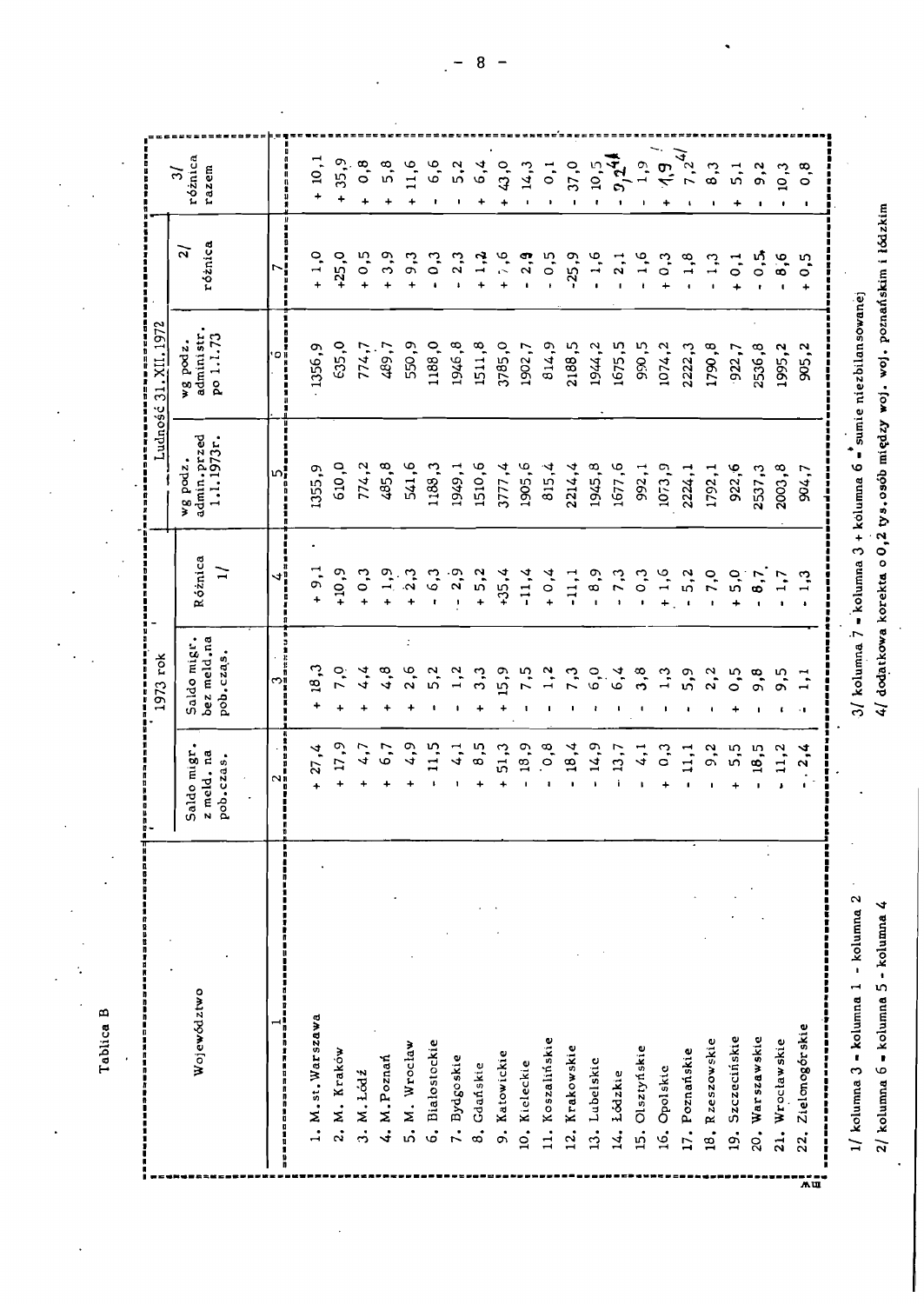| Odplyw                                                                       | 5620            | 4180                      | 3950          | 3470                      | 10490                     | 42820        | 59780          | 41490      | 84510                 | 48990      | 42510        | 46820          | 55110      | 44560    | 52660                   | 34530          | 64650             | 40110          | 38430          | 78990          | 89070                 | 40180          |                         |  |
|------------------------------------------------------------------------------|-----------------|---------------------------|---------------|---------------------------|---------------------------|--------------|----------------|------------|-----------------------|------------|--------------|----------------|------------|----------|-------------------------|----------------|-------------------|----------------|----------------|----------------|-----------------------|----------------|-------------------------|--|
| 22                                                                           | 20              | <u>ន</u>                  | 150           | 200                       | 510                       | 300          | 730            | <b>757</b> | 800                   | <b>680</b> | 780          | 560            | 810        | 750      | 700                     | 550            | 3370              | 570            | 1630           | 520            | 3290                  | 23590          | 41340                   |  |
| $\overline{21}$                                                              | 100             | $\overline{5}$            | 260           | 140                       | 4040                      | 1030         | 1360           | 880        | 2660                  | 2990       | 1420         | 2630           | 2080       | 1970     | 1470                    | 2530           | 3030              | 2470           | 1340           | 1390           | 52990                 | 3370           | 90300                   |  |
| S                                                                            | 2710            | $\overline{5}$            | 300           | 100                       | 560                       | 2140         | 1490           | 960        | 1390                  | 2510       | 1120         | 530            | 2790       | 2010     | 3440                    | 390            | 580               | 670            | 1160           | 44700          | 1850                  | 740            | 72240                   |  |
| $\mathbf{5}$                                                                 | 170             | 30                        | 170           | $\approx$                 | 350                       | 690          | 1830           | 1030       | 1010                  | 1230       | 2950         | 520            | 1590       | 1330     | 950                     | 330            | 1740              | 730            | 22220          | 1290           | 1580                  | 1870           | 0267                    |  |
| 18                                                                           | eo              | 360                       | $\mathcal{C}$ | $\Omega$                  | 380                       | 140          | 250            | 350        | 1300                  | 780        | 380          | 1530           | 530        | 160      | 350                     | 580            | 200               | 25580          | 590            | 380            | 1930                  | 470            | 36780                   |  |
| $\overline{11}$                                                              | 20              | $\infty$                  | 200           | 1630                      | 650                       | 210          | 2110           | 580        | 1340                  | 330        | 1180         | 310            | 520        | 1350     | 260                     | 410            | 42350             | 240            | 1300           | 590            | 3250                  | 2980           | 61920                   |  |
| $\frac{6}{1}$                                                                | ଌ               | 8 <sup>o</sup>            | $\infty$      | $\mathcal{L}$             | 590                       | 210          | 220            | 160        | 3710                  | 930        | 250          | 1150           | 570        | 1080     | 360                     | <b>22060</b>   | 580               | 720            | 360            | 320            | 3070                  | 730            | 37280                   |  |
| ഗ                                                                            | 290             | $\boldsymbol{\mathsf{S}}$ | 80            | $\boldsymbol{\mathsf{S}}$ | 8                         | 3640         | 1730           | 2130       | 460                   | 480        | 450          | 250            | 1240       | 260      | 32950                   | 160            | 330               | $-70$          | 530            | 3790           | 1050                  | 3              | 50860                   |  |
| $\overline{14}$                                                              | 180             | SO,                       | 1050          | $\infty$                  | $\frac{4}{9}$             | 280          | 590            | 470        | 1820                  | 1610       | 510          | 270            | 640        | 23400    | 240                     | 630            | 1020              | 180            | 840            | 1520           | 1590                  | 540            | 37960                   |  |
| $\mathbf{L}$                                                                 | 170             | 130                       | 300           | 8                         | 340                       | 057.         | $\sqrt{2}$     | 600        | 1120                  | 830        | 610          | 450            | 35510      | 370      | 1100                    | 310            | 200               | 830            | 760            | 1720           | 1390                  | 510            | 47990                   |  |
| 12                                                                           | 50 <sub>1</sub> | 1740                      | 8             | $\mathcal{C}$             | 370                       | 180          | 320            | 190        | 3030                  | 1000       | 290          | 25360          | 370        | 200      | 260                     | 1010           | 410               | 1980           | 340            | $\frac{1}{2}$  | 2340                  | 460            |                         |  |
| $\mathbf{1}$                                                                 | S               | ္က                        | 230           | <b>340</b>                | $-20$                     | 470          | 2750           | 1950       | 660                   | 1170       | 26510        | 340            | 1440       | 930      | 950                     | 300            | 1270              | 460            | 2630           | 880            | 1130                  | <b>610</b>     | 3680 45110 40490        |  |
| $\overline{a}$                                                               | 290             | 160                       | 120           | $\mathsf{C}$              | 430                       | 180          | 310            | 430        | 1630                  | 25540      | 670          | 530            | 720        | 760      | 510                     | $\overline{c}$ | 230               | 510            | 690            | 1100           | 1910                  | 40             |                         |  |
| o                                                                            | $\mathcal{S}$   | 510                       | 150           | 100                       | 450                       | OOG          | 320            | 610        | 150<br>$\overline{5}$ | 4750       | 870          | 6070           | 1420       |          | 3300                    | 3520           | 1530              | 230<br>N       | 850            | 1530           | $\overline{500}$<br>ನ | 1050           | $\frac{1}{2}$<br>ă,     |  |
| $^\infty$                                                                    | 370             | 100                       | 180           | $\mathcal{L}$             | 190                       | 970          | 4010           | 26730      | 600                   | 890.       | 1850         | 380            | 1290       | 410      | <b>30EO</b>             | 160            | 680               | 40             | 690            | 1550           | 710                   | 310            |                         |  |
| 自然教师<br>$\overline{ }$                                                       | 160             | S                         | $8$           | $\overline{100}$          | 260                       | 450          | 280 38810      | 2420       | 760                   | 590        | 280 1720     | 310            | 350 1450   | 670      | 2590 1530               | 260            | 1950              | 420            | 360 1240       | 1780 1350      | 720 1060              | 067            |                         |  |
| ७                                                                            | 250             | 20                        | ვ             | 80                        | 200                       | 29630        |                | 600        | 740                   | 190        |              | 180            |            | 140      |                         | 130            | 160               | 140            |                |                |                       | 260            | 12920 39180 56140 45660 |  |
| ഗ                                                                            | 90              | 100                       | 30            | 150                       | $\boldsymbol{\mathsf{x}}$ | 370          | 340            | 180        | 710                   | 590        | 180          | 420            | 450        | 690      | 210                     | 520            | 960               | 580            | 310            | 500            | 4850                  | 590            |                         |  |
| ↴                                                                            | G7              | 80                        | G)            |                           | $\overline{2}$            | S            | ಸ್ಟ್           | 150        | $\overline{6}$        | ္တ         | g            | 100            | $\infty$   | SO,      | 8                       | $\overline{a}$ | 3460              | $\sim$         | 8              | ႙              | <b>DZ1</b>            | 320            | 5320                    |  |
| က                                                                            | <b>SOT</b>      | $\mathcal{S}$             | $\star$       | $\mathcal{C}$             | 8                         | ္ဘ           | $\overline{5}$ | 110        | 150                   | 530        | 160          | 8 <sup>o</sup> | 120        | 3970     | 180                     | 8              | 240               | G              | 170            | 380            | 210                   | g              | 6870                    |  |
| N                                                                            | န္တ             |                           | $\Xi$         | $\Omega$                  | 120                       | G            | Ğ              | ငွ         | 370                   | 570        | 8            | 4570           | S          | $\infty$ | $\mathcal{C}^{\bullet}$ | 8              | S                 | S <sub>0</sub> | ္တ             | $\overline{5}$ | 160                   | ္က             | 7060                    |  |
|                                                                              |                 | 220                       | 480           | 350                       | 270                       | <b>480</b>   | 510            | 420        | 860                   | 750        | 170          | 220            | <b>POC</b> | 200      | 380                     | 140            | 270               | 280            | 230            | 3070           | 320                   | 170            | 20890                   |  |
| Do woj.<br>         <br>             <br>ון<br>ון<br>n<br>おおかいかい<br>$2$ woj. | m.st. Warszawa  | m.Kraków                  | m. Łódź       | m.Poznań                  | m.Wrocław                 | Bialostockie | Bydgoskie      | Gdańskic   | Katowickie            | Kieleckie  | Koszalińskie | Krakowskie     | Lubelskie  | Lódzkie  | Olsztyńskie             | Opolskie       | Poznańskie        | Rzeszowskie    | Szczecińskie   | Warszawskie    | Wroclawskie           | Zielonogórskie | Napływ                  |  |
| 川川山<br>م<br>1                                                                | i<br>II         | $\ddot{\Omega}$           | က်            | $\ddot{ }$                | ທ່                        | <u>්</u>     | $\mathbf{r}$ . | 6.         | $\ddot{\circ}$        | ₫.         | $\mathbf{1}$ | $\overline{5}$ | $\ddot{5}$ | 14.      | ្មរ                     | $\vec{5}$      | $\overline{17}$ . | $\ddot{B}$     | $\overline{5}$ | 20.            | $\overline{21}$ .     | 22.            |                         |  |

Migracje międzywoje wódzkie 1964r.

 $\ddot{\phantom{0}}$  $\ddot{\phantom{a}}$ 

 $\overline{\phantom{a}}$ 

 $\begin{bmatrix} 1 & 1 \\ 1 & 1 \\ 1 & 1 \end{bmatrix}$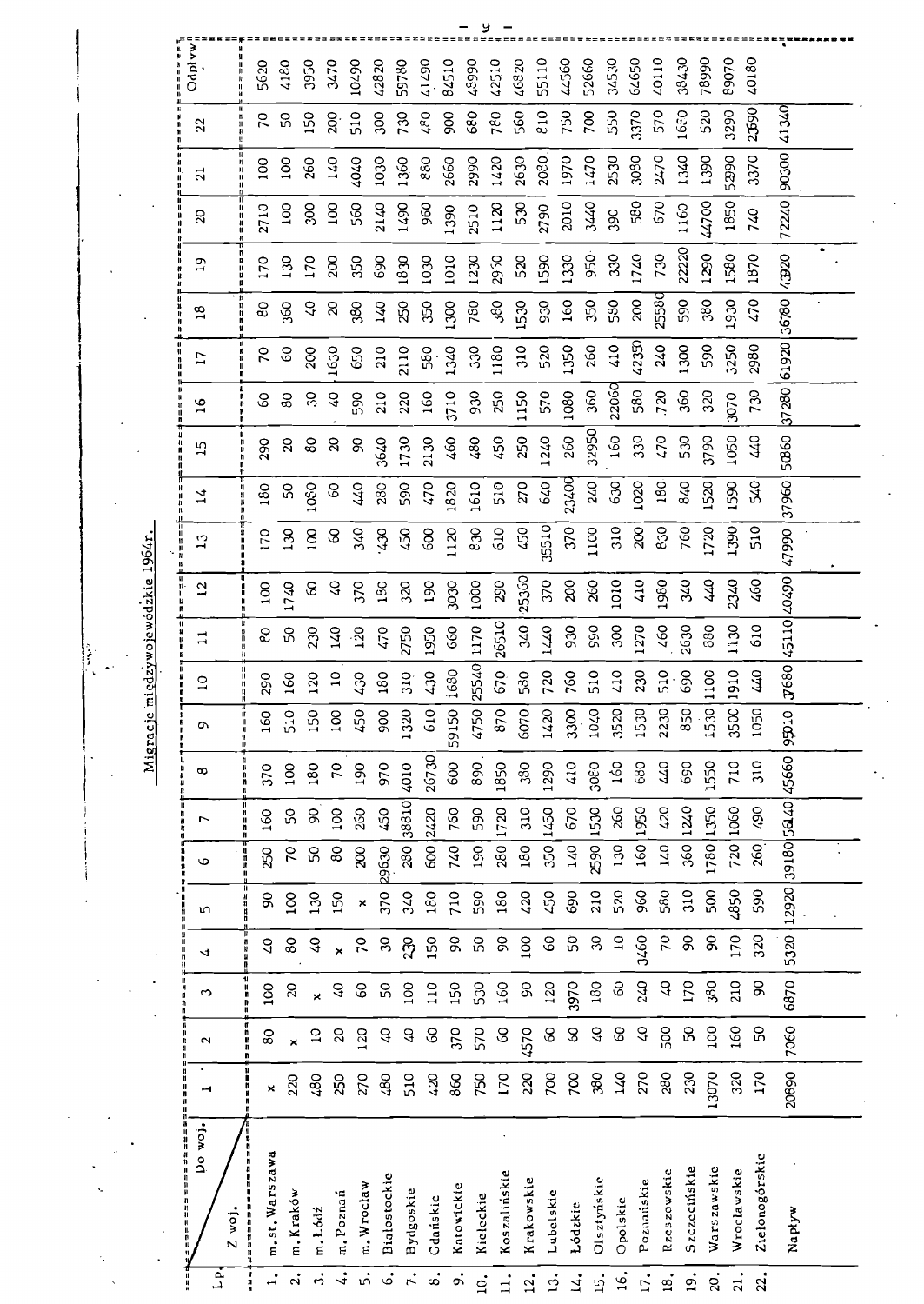|                                   | <b>Odplyw</b>                                        | 5130             | 3440                  | 3350                       | 3230                       | 10300          | 41110                      | 56560      | 38790               | 79120         | 48590          | 38250        | 48850          | 51640          | 43240          | 46720          | 34940           | 62750      | 38560               | 35870          | 75740          | 89710            | 37350           |                         |  |  |
|-----------------------------------|------------------------------------------------------|------------------|-----------------------|----------------------------|----------------------------|----------------|----------------------------|------------|---------------------|---------------|----------------|--------------|----------------|----------------|----------------|----------------|-----------------|------------|---------------------|----------------|----------------|------------------|-----------------|-------------------------|--|--|
|                                   | $\boldsymbol{z}$                                     | ន                | 120                   | 120                        | 220                        | 400            | 220                        | 680        | 220                 | 780           | 760            | 820          | 400            | 670            | 750            | 630            | 540             | 3000       | 570                 | 1470           | 530            | 3130             | 22590           | 38670                   |  |  |
|                                   | $\overline{z}$                                       | 200              | 200                   | 200                        | 110                        | 4110           | 1010                       | 1190       | 690                 | 2290          | 300            | 1070         | 2010           | 1960           | 1990           | 1140           | 2570            | 2910       | 2350                | 140            | 1350           | 54860            | 3650            | 87300                   |  |  |
|                                   | $\overline{20}$                                      | 2370             | 8 <sup>o</sup>        | 370                        | <u>င</u> ္ဂ                | 520            | 2380                       | 1290       | 1120                | 1030          | 2900           | 1060         | 480            | 2650           | 2200           | 3460           | 340             | 670        | 680                 | 1020           | 45410          | 1690             | 490             | 72270                   |  |  |
|                                   | $\overline{a}$                                       | 160              | 8                     | 120                        | 170                        | 220            | 210                        | 940        | 940                 | 810           | 210            | 1030         | 130            | 677            | 330            | 350            | 170             | 520        | 120                 | 21260          | 370            | 850              | 640             | 30080                   |  |  |
|                                   | 18                                                   | $\overline{140}$ | 310                   | ន                          | <u>င</u> ္ဂ                | 350            | 120                        | 280        | 340                 | 1340          | 680            | 340          | 1360           | $\infty$       | 120            | 390            | 540             | 220        | 24820               | 450            | 300            | 2050             | 480             | 35720                   |  |  |
|                                   | 17                                                   | SO               | တိ                    | 120                        | 1420                       | 690            | 240                        | 1980       | 390                 | 1200          | 450            | 1160         | 400            | 550            | 1420           | 330            | 380             | 41760      | 360                 | 1280           | 640            | 3150             | 2790            |                         |  |  |
|                                   | 16                                                   | ္က               | 110                   | $80$                       | S,                         | 550            | 280                        | 270        | $\infty$            | 3380          | 1100           | 310          | 1160           | 660            | 930            | 260            | 22600           | 770        | 900                 | 360            | 340            | 2910             | 600             | 37850 60810             |  |  |
|                                   | $\frac{5}{2}$                                        | 170              | $\infty$              | SO,                        | $\pmb{S}$                  | $\infty$       | 3140                       | 1300       | 1850                | 420           | 310            | 470          | 240            | 1080           | 320            | 31810          | 140             | 270        | 360                 | 300            | 3630           | 680              | 190             | 46930                   |  |  |
|                                   | $\frac{1}{4}$                                        | 180              | $\infty$              | 920                        | $\mathcal{C}^{\mathbf{b}}$ | 400            | 230                        | 670        | 350                 | 570           | 240            | 620          | 180            | 480            | 24320          | 260            | 660             | 880        | 280                 | 890            | 1340           | 1750             | 540             | 37860                   |  |  |
|                                   | $\mathbf{r}$                                         | 240              | 110                   | $\mathcal{C}$              | $\mathcal{C}$              | 270            | 340                        | 40         | 520                 | 810           | 830            | 750          | 330            | 34360          | 300            | 760            | 380             | 360        | 880                 | 680            | 1390           | 1290             | 430             | 45550                   |  |  |
| Migracje międzywojewódzkie 1965 r | $\frac{2}{1}$                                        | 100              | 1130                  | $\mathcal{S}^{\mathsf{C}}$ | $\mathcal{L}$              | 350            | 200                        | 250        | 500                 | 320           | 960            | 310          | 27710          | 330            | 160            | 320            | 1040            | 310        | 2010                | 320            | 500            | 2440             | 350             |                         |  |  |
|                                   | $\mathbf{I}$                                         | 180              | 20                    | 180                        | $\pmb{\mathcal{S}}$        | 260            | 380                        | 2510       | 1730                | 480           | 1030           | 25920        | 210            | 3.0            | 760            | 570            | 80              | 20         | 300                 | 2210           | 1150           | 1160             | 520             |                         |  |  |
|                                   | $\overline{a}$                                       | 160              | 180                   | 50                         | $\mathcal{G}$              | 321            | 250                        | 350        | 430                 | 1690          | 28540          | 700          | 500            | 730            | 670            | 320            | 470             | 220        | 380                 | 700            | 980            | 1980             | 450             | 08760 50913 05207       |  |  |
|                                   | Ō                                                    | 220              | 320                   | 100                        | 110                        | 590            | 720                        | 1090       | 520                 | 59170         | 4830           | 860          | 6730           | 1540           | 3440           | 1000           | 3480            | 1660       | 1970                | 790            | 1330           | 3450             | 1040            |                         |  |  |
|                                   | $\infty$                                             | 200              | 100                   | 180                        | 160                        | 160            | 820                        |            | 25750               | 600           | 970            | 170          | 380            | 1110           | 380            | 290            | 210             | 590        | 420                 | 560            | 1390           | 830              | 390             |                         |  |  |
|                                   | 7                                                    | $\overline{110}$ | $\boldsymbol{\Omega}$ | 130                        | 230                        | 240            | <b>GSC</b>                 | 38900 2880 | 2090                | 690           | 540            | 1820         | 460            | 1250           | 560            | 1690           | 190             | 2070       | 400                 | 1180           | 1140           | 1020             | 750             | 38190 55840 38540 94980 |  |  |
|                                   | G                                                    | 230              | $\mathcal{Q}$         | $\infty$                   | $\infty$                   | 210            | 29400                      | 170        | 640                 | 550           | 180            | 230          | 160            | 370            | 170            | 2470           | 150             | 150        | 140                 | 490            | 1470           | 640              | 210             |                         |  |  |
|                                   | ۱Л                                                   | 8                | 8                     | 00                         | 8                          | $\pmb{\times}$ | 290                        | 420        | $\infty$            | 700           | 750            | 160          | 540            | 620            | 570            | 130            | 660             | 980        | 470                 | 190            | 380            | 5050             | 580             | 12920                   |  |  |
|                                   | 4                                                    | 8                | $\infty$              | $\mathcal{S}$              | ×                          | $\mathcal{L}$  | $\mathcal{S}$              | 320        | 130                 | 120           | $\mathcal{C}$  | 110          | $\overline{c}$ | $\Omega$       | 8              | $\mathcal{Q}$  | $\mathcal{O}$   | 3940       | $\pmb{\mathcal{S}}$ | 220            | 8              | 160              | 330             | 5940                    |  |  |
|                                   | ن                                                    | ္က               | SO,                   | ×                          | $\mathcal{G}$              | 80             | $\mathcal{S}^{\mathsf{O}}$ | 230        | $\pmb{\mathcal{S}}$ | 170           | 510            | 120          | $\tilde{c}$    | 160            | 3330           | $\mathcal{L}$  | 8               | 210        | Ĝ,                  | 150            | 190            | 180              | $\mathcal{R}$   | 5980                    |  |  |
|                                   | $\sim$                                               | 500              |                       | g                          | $8^{\circ}$                | $\mathcal{L}$  | SO                         | 8          | 80                  | 410           | 650            | $50^{\circ}$ | 4980           | 170            | $\mathcal{S}$  | $\pmb{8}$      | SQ              | 100        | 700                 | $\mathcal{C}$  | 110            | 200              | $\mathcal{L}$   | 8090                    |  |  |
|                                   | $\mathbf -$                                          | $\pmb{\times}$   | 220                   | 290                        | 120                        | 240            | 360                        | 310        | 350                 | 590           | 760            | 170          | 200            | 660            | 400            | 370            | $\infty$        | 240        | 150                 | 170            | 11710          | 240              | $\overline{50}$ | 17800                   |  |  |
|                                   | $\frac{1}{2}$<br>å<br>voj<br>$\overline{\mathsf{N}}$ | M.st. Warszawa   | M.Kraków              | M. Łódź                    | M. Poznań                  | M. Wrocław     | Bialostockie               | Bydgoskie  | Gdańskie            | Katowickie    | Kieleckie      | Koszalińskie | Krakowskie     | Lubelskie      | Lódzkie        | Olsztyńskie    | Opolskie        | Poznańskie | Rzeszowskie         | Szczecińskie   | Warszawskie    | Wrocławskie      | Zielonogórskie  | Napływ                  |  |  |
|                                   | نو.<br>تا                                            | $\dot{=}$        | $\ddot{\sim}$         | $\dot{\sigma}$             | $\ddot{ }$                 | $\dot{5}$      | $\ddot{\circ}$             | $\vec{r}$  | $\ddot{\circ}$      | $\dot{\circ}$ | $\overline{a}$ | $\mathbf{1}$ | $\overline{2}$ | $\overline{3}$ | $\overline{7}$ | $\overline{1}$ | $\overline{16}$ | 17         | 18                  | $\overline{a}$ | $\overline{a}$ | $\overline{a}$ . | 22              |                         |  |  |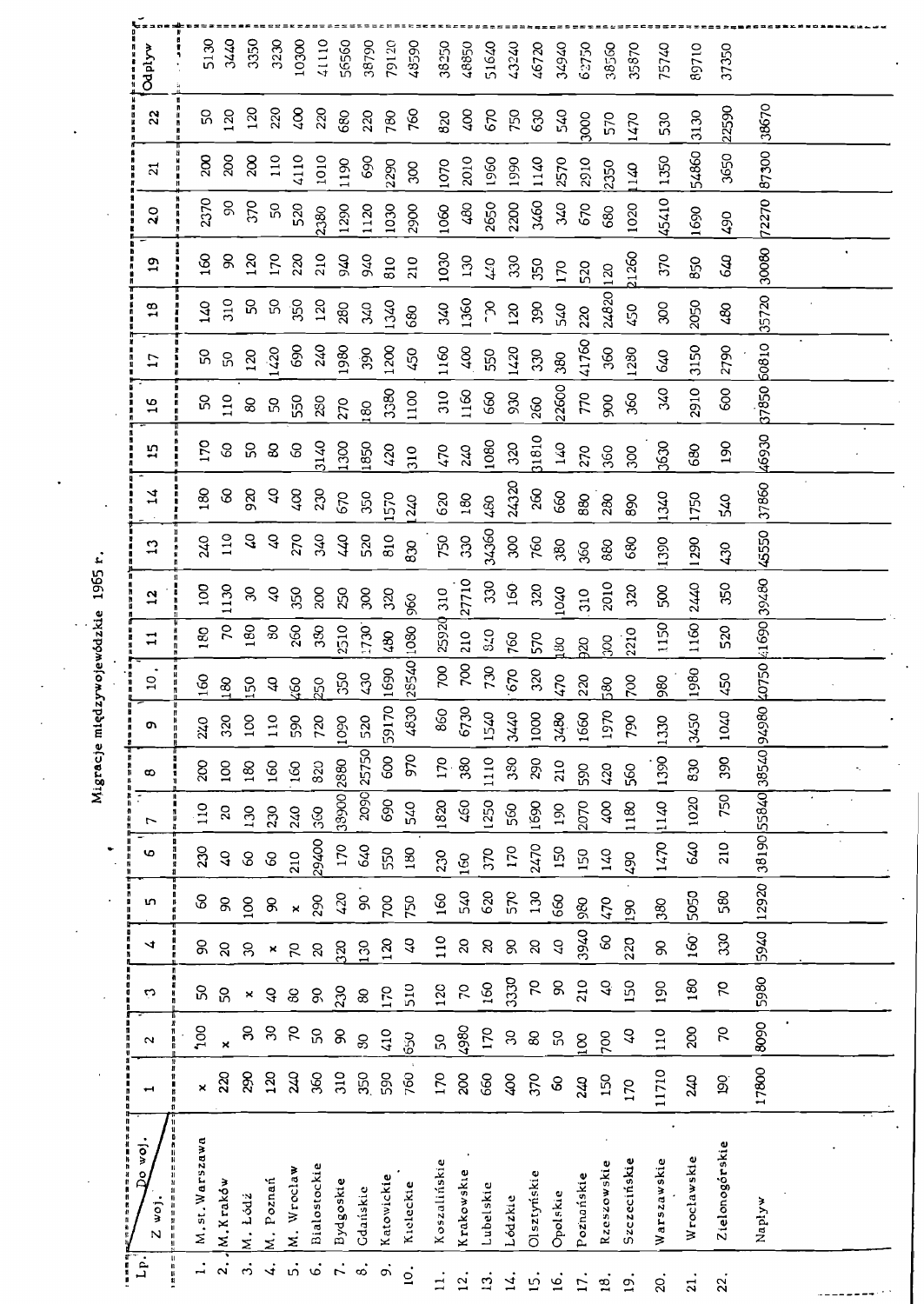| <b>A</b><br>Appl<br>$\dot{\vec{z}}$ | 3460           | 2683                       | 2939               | 2457           | 8180          | 38537                   | 53538           | 36413          | 74121             | 46757          | 37595           | 47956           | 49745                      | 41439          | 47897         | 31712          | 57859          | 37621          | 33650        | 68863                     | 81091           | 35847          |                  |  |  |
|-------------------------------------|----------------|----------------------------|--------------------|----------------|---------------|-------------------------|-----------------|----------------|-------------------|----------------|-----------------|-----------------|----------------------------|----------------|---------------|----------------|----------------|----------------|--------------|---------------------------|-----------------|----------------|------------------|--|--|
| 22                                  | $\mathfrak{L}$ | K,                         | 76                 | 187            | $\frac{3}{2}$ | 252                     | 531             | 258            | 665               | 631            | 563             | 372             | 562                        | 526            | 471           | 423            | 2517           | 406            | 1503         | 424                       | 3382            | 21423          | 35595            |  |  |
| ដ                                   | 112            | 119                        | 109                | 72             | 2948          | 830                     | 976             | 507            | 1924              | 2254           | 1036            | 1918            | 1620                       | 1615           | 1001          | 2223           | 2563           | 1931           | 1055         | 1067                      | 47215           | 2641           | 75736            |  |  |
| 8                                   | 1652           | $\infty$                   | 167                | 65             | 368           | 2061                    | 1282            | 1083           | 938               | 2293           | 500             | 424             | 2275                       | 1772           | 3371          | 335            | 523            | 478            | R            | 39798                     | 1552            | 616            | 62920            |  |  |
| 51                                  | 112            | $\overline{r}$             | $\overline{5}$     | $\overline{5}$ | 211           | $\overline{71}$         | 1479            |                | 716<br>657<br>957 |                | 2151            | 418             | 1234                       | 966            | 659           | 250            | 1408           | 516            | 19396        | 1162                      | 1500            | 1494           | 36322            |  |  |
| $\overline{a}$                      | 38             | 229                        | 29                 | 18             | 313           | 132                     | $z\overline{z}$ | $3\frac{1}{2}$ | 1004              | $674$<br>$715$ |                 | 1293            | 830                        | 152            | 422           | 434            | $\frac{8}{10}$ | 24560          | 388          | 280                       | 1753            | 398            | 34070            |  |  |
| 17                                  |                | <b>なや</b>                  | $\overline{21}$    | 127            | 670           | 220                     | 2038            | 436            | 927               | 352            | 989             | 465             | 494                        | 1039           | 334           | 499            | 38065          | 328            | 1206         | 538                       | 2683            | 2482           | 55095            |  |  |
| $\mathbf{5}$                        |                | 43                         | $\mathcal{O}$      | 68             | 397           | 176                     | 230             | 162            | 3079              | 765<br>260     |                 | 1104            | 426                        | 953            | 268           | 19867          | 691            | 791            | 346          | 290                       | 2934            | 5%             | 33548            |  |  |
| ຫຼື                                 | 114            | $5\degree$                 |                    | 32             | 107           | 2708                    | 1384            | 1777           | 432               | 435            | $\frac{1}{4}$   | $\overline{61}$ | $\frac{83}{5}$             | $\overline{3}$ | 30763         | 144            | 227            | 324            | 395          | 3251                      | 803             | 304            | 45148            |  |  |
| 4                                   |                | 8 3 3<br>8                 |                    | $\mathfrak{L}$ | 418           | 268                     | 470             | 321            | 1383              | 1435           | 702             | 212             | 415                        | 23882          | 303           | 596            | 916            | 181            | 221          | 1295                      | 1641            | 637            | 37017            |  |  |
| $\boldsymbol{\hat{c}}$              | 146            | 69                         | 67                 | နိ             | 305           | 331                     | 425             | 514            | 736               | 1249           | 595             | 293             | 33229                      | 249            | 835           | 460            | 216            | 953            | 775          | 1639                      | 1332            | 410            |                  |  |  |
| $\frac{2}{1}$                       |                | 58<br>1052                 | $52\,$             | $\mathfrak{B}$ | 237           | 199                     | 235             | $\frac{2}{4}$  | ROOL              | 1136           | $\frac{1}{4}$   | 26165           | 414                        | 297            | 250           | 889            | 270            | 930            | 395          | $\frac{1}{4}$             | 2333            | $3\frac{1}{2}$ | 294 40182 44886  |  |  |
| ゴ                                   | 69             | $\mathfrak{B}$             | 30                 | 73             | <b>129</b>    | 393                     | 2105            | 1473           | 535               | 751            | 23520           | 269             | 893                        | 623            | 754           | $\frac{8}{1}$  | 66             | 363            | 1921         | 788                       | 1037            | ິລິ            |                  |  |  |
| ă                                   | 138            | 162                        | $\mathfrak{B}$     | $\overline{c}$ | 346           | 219                     | 260             | 425            | 1560              | 25248          | 720             | 660             | 825                        | 598            | 385           | 427            | 256            | 471            | 636          | $\widetilde{\mathcal{Z}}$ | 1303            | 506            | 12<br>36681      |  |  |
| ຕ.                                  | 131            | 255                        | 48                 | 99             | 448           | 885                     | 1128            | 586            | 54095             | 4370           | 747             | 5934            | 1516                       | 3355           | 983           | 3606           | 1505           | 2064           | 833          | 1309                      | 3313            | 1325           | 88635            |  |  |
| `ထ                                  | 194            | $\mathcal{Q}$              | $\frac{3}{2}$      | B.             | 142           | 993                     | 2350            | 24392          | 484               | 838            | 1634            | 294             | 1040                       | 426            | 2505          | 140            | <b>656</b>     | 369            | 55           | 1371                      | 713             | 338            |                  |  |  |
| 7                                   | 5              | Ľ2                         | 108                | 102            | 197           | 405                     | 36429           | 1994           | 602               | 527            | 1934            | 327             | 1271                       | 587            | 1469          | 237            | 1925           | 286            | 1249         | 1414                      | $\overline{51}$ | 530            | 52682 40357      |  |  |
| ່ $\circ$                           | 140            | $\boldsymbol{\mathcal{L}}$ | $\mathcal{L}$      | 13             | 190           | 28982                   | $\frac{2}{8}$   | 466            | 477               | 131            | 250             | 116             | 329                        | 166            | 2385          | 121            | 126            | 108            | 390          | 1278                      | 574             | 229            |                  |  |  |
| ഗ                                   | $\mathfrak{Z}$ | ង្ហ                        | 68                 | 79             | ×             | 225                     | 250             | 135            | 500               | 571            | 195             | 362             | 450                        | 599            | 181           | 34             | 969            | 468            | 191          | 406                       | 4757            | 471            |                  |  |  |
| 4                                   | K              | $\frac{10}{11}$            | $\infty$           | $\star$        | λ,            | $\overline{\mathbf{z}}$ | 293             | 126            | 117               | 52             | 8               | 97              | 59                         | 57             | $\frac{3}{2}$ | $\mathfrak{Z}$ | 3322           | $\overline{4}$ | 126          | 85                        | 140             | 263            | 5122 11549 34807 |  |  |
| ఌ                                   | 57             | 28                         | $\bar{\mathbf{x}}$ | 25             | 45            | $\infty$                | 787             | $\mathbf{r}$   | 112               | 231            | $\frac{108}{2}$ | $\ddot{4}$      | $\boldsymbol{\mathcal{S}}$ | 2696           | 78            | 67             | 192            | 42             | 103          | 212                       | $\frac{8}{1}$   | 107            | 4803             |  |  |
| Z                                   | မ္မ            | ×                          | 48                 |                | 82            | $\mathcal{S}^2$         | 103             | 69             | 412               | 978            | $\frac{69}{ }$  | 6844            | 148                        | $\mathcal{B}$  | 116           | 117            | 118            | 768            | ಜ            | 134                       | $\widetilde{z}$ | 67             | 10596            |  |  |
| $\mathbf \tau$                      |                | 186                        | 414                | 137            | 187           | 399                     | 314             | 336            | 478               | 829            | 139             | 202             | 659                        | 53             | 316           | 100            | 212            | $\frac{2}{3}$  | 202          | 10795                     | $\overline{a}$  | $\overline{5}$ | 17015            |  |  |
|                                     |                |                            |                    |                |               |                         |                 |                |                   |                |                 |                 |                            |                |               |                |                |                |              |                           |                 |                |                  |  |  |
| $\sum_{i=1}^{n}$<br>ል               | M.st. Warszawa |                            |                    |                |               |                         |                 |                |                   |                |                 |                 |                            |                |               |                |                |                |              |                           |                 | Zielonogórskie |                  |  |  |
| ्रां<br>र<br>И                      |                | M.Kraków                   | M. Lódź            | M. Poznań      | M.Wroclaw     | Bialostockie            | Bydgoskie       | Gdańskie       | Katowickie        | Kieleckie      | Koszalińskie    | Krakowskie      | Lubelskie                  | Lódzkie        | Olsztyńskie   | Opolskie       | Poznańskie     | Rzeszowskie    | Szczecińskie | Warszawskie               | Wroclawskie     |                | Naplyw           |  |  |
| Ŀp.                                 |                |                            |                    | $\cdot$        | ທ່            | <u>ം</u>                |                 | ထံ             | $\ddot{\circ}$    | ≌.             | $\frac{1}{11}$  | 12.             | $\ddot{a}$                 | 14.            | $\dot{5}$     | <u>ं</u>       | $\ddot{z}$     | $\ddot{a}$     | ġ.           | $\mathbf{a}$              | 21.             | 22.            |                  |  |  |

Migracje międzywojewódzkie 1966 r.

 $\begin{array}{c} 1 \\ 1 \\ 2 \end{array}$ 

l,

 $\ddot{\phantom{1}}$ 

Ì

 $\ddot{\phantom{0}}$ 

 $\overline{\phantom{a}}$ 

**ECERE** 

 $-11 -$ 

 $\cdot$ 

 $\ddot{\phantom{a}}$ 

 $\overline{a}$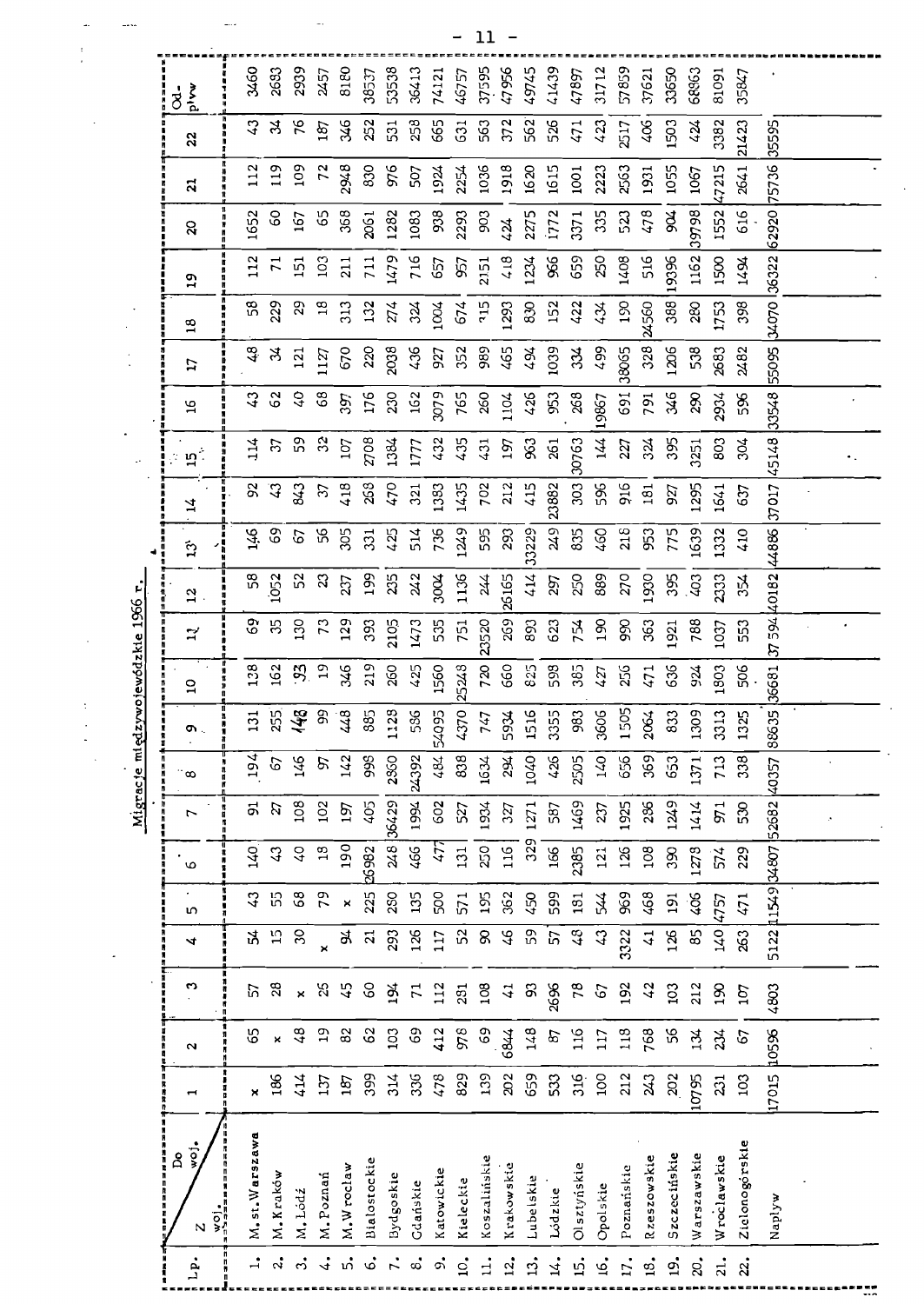| <b>Printing</b>                         |        | $\frac{2}{3}$                          | 2885                 | 2563               | 2474            | 2322           | 7953           | 39013            | 53781          | 36538          | 76000          | 47222                | 36142         | 48306             | 50583      | 43328            | 47982       | 32110          | 58617           | 38028           | 32871               | 68349          | 79114           | 35393          |                              |
|-----------------------------------------|--------|----------------------------------------|----------------------|--------------------|-----------------|----------------|----------------|------------------|----------------|----------------|----------------|----------------------|---------------|-------------------|------------|------------------|-------------|----------------|-----------------|-----------------|---------------------|----------------|-----------------|----------------|------------------------------|
|                                         |        | $2\frac{3}{4}$                         | ą.                   | 25                 | 72              | 152            | 343            | 271              | 510            | 280            | 681            | 562                  | 653           | 355               | 623        | 533              | 470         | 512            | 2466            | 420             | 1375                | 428            | 2798            | 21491          | 35115                        |
|                                         |        |                                        | 87                   | 106                | 127             | $\overline{a}$ | 2911           | 757              | 917            | 486            | 1813           | 2012                 | 933           | 1717              | 1540       | 1564             | 960         | 2355           | 2442            | 1777            | 1073                | 1073           | 4521            | 2626           | 72568                        |
|                                         |        | នះ                                     | 1202                 | $\mathcal{S}$      | 142             | ु              | 321            | 1912             | 1163           | 875            | 831            | 2195                 | 787           | 391               | 2166       | 1791             | 3370        | 282            | 473             | 472             | 869                 | 39585          | 1507            | 502            | 60963                        |
|                                         |        | $\vec{d}$                              | 98                   | ທ                  | 119             | 136            | 96             | 579              | $-430$         | 752            | 641            | 949                  | 2028          | 375               | 1028       | 829              | 643         | 272            | 1490            | 538             | 19367               | 953            | 1373            | 1491           | 35392                        |
|                                         |        | $\vec{a}$                              | 52                   | 185                | 34              | $\overline{a}$ | 308            | 164              | 212            | 248            | 543            | 854                  | 310           | 1385              | 931        | 146              | 337         | 462            | 211             | 25122           | 365                 | 253            | 1704            | 370            | 55831 34765                  |
|                                         |        | Ξ,                                     | 65                   | $\mathfrak{P}$     | 87              | 105            | $\overline{5}$ | $\overline{201}$ | 2024           | 361            | 823            | 323                  | 1202          | 332               | 476        | 1093             | 345         | 519            | 39110           | 307             | 1043                | 422            | 2877            | 1512           |                              |
|                                         |        | $\frac{16}{1}$                         | 55                   | 89                 | $\mathcal{O}$   | 28             | 379            | 193              | 182            | 137            | 3113           | 756                  | 257           | 991               | 403        | 905              | 248         | 20149          | 624             | 680             | 317                 | 258            | 2803            | 532            | 44784 3098                   |
|                                         |        | $\frac{15}{11}$                        |                      | 82                 | ន               | 36             | $\mathfrak{S}$ | 2996             | 1320           | 1638           | 361            | 315                  | 457           | IV <sub>5</sub>   | 852        | 289              | 30708       | 134            | 245             | 236             | 379                 | 3378           | 724             | 283            |                              |
| ÷,                                      |        | $\frac{14}{14}$                        | 59                   | $\mathfrak{S}$     | 710             | 57             | 306            | 177              | 519            | 271            | 1291           | 1438                 | 673           | 230               | 442        | 25382            | 329         | 604            | 992             | 188             | 793                 | 302            | 527             | 485            | 37821                        |
| P,                                      |        | $2\frac{1}{2}$                         | 132                  |                    | <u>ជី</u>       | 29             | 241            | 339              | 383            | $503\,$        | 621            | 1205                 | 656           | 373               | 34657      | 215              | 822         | 323            | 237             | 852             | 796                 | 559            | 1299            | 431            | 45785                        |
| ۶.                                      |        | $\frac{1}{2}$                          | 59                   | 997                | ${\tt S}$       | 28             | 260            | 161              | 278            | 225            | 3184           | 1048                 | 268           | 27257             | 413        | 281              | 276         | 918            | 280             | 1985            | 372                 | 385            | 2252            | 395            |                              |
|                                         |        | $\Xi_{\bullet}^{i}$                    | 57                   | 34                 | 10 <sub>0</sub> | $\mathcal{L}$  | $\overline{3}$ | 281              | 1979           | 1422           | 389            | 643                  | 21962         | 266               | 767        | 532              | 551         | 137            | 957             | 317             | 1746                | 734            | 829             | 511            | 91714 38598 34387 41372      |
| J                                       |        | $\mathsf{S}^{\mathsf{u}}_{\mathsf{u}}$ | 120                  | 159                | $\mathbf{g}$    | $\mathfrak{B}$ | 336            | 188              | 271            | 411            | 1527           | 26477                | 664           | 810               | 878        | 800              | 471         | 426            | 264             | 573             | 630                 | $\overline{3}$ | 1961            | 482            |                              |
|                                         |        |                                        | 121                  | 326                | 145             | 89             | 554            | 937              | 1014           | 603            | 56506          | 4463                 | 708           | 6133              | 1545       | 3565             | 1008        | 3704           | 1434            | 2112            | 774                 | 1216           | 3670            | 1084           |                              |
|                                         |        | $ \omega_*^*$                          | 149                  | $\infty$           | 117             | 123            | 158            | 1103             | 2764           | 25095          | 484            | 746                  | 1765          | 293               | 994        | 435              | 2874        | 158            | 600             | 377             | 625                 | 1297           | 807             | 335            |                              |
|                                         |        |                                        | 8                    | 67                 | 76              | g,             | 222            | 412              | 37467          | 2097           | 617            | 539                  | 1944          | 304               | 1082       | 33               | 1561        | 195            | 1836            | 314             | 1258                | 1386           | 970             | 557            |                              |
|                                         |        | ა¦                                     | $\mathbf{5}^{\circ}$ | 22                 | 34              | $\frac{5}{5}$  | 144            | 27492            | 179            | 350            | 424            | 151                  | 239           | 113               | 341        | 134              | 2361        | 127            | 108             | 127             | 356                 | 1158           | $\overline{2}$  | 181            |                              |
|                                         |        | ∣ທ"ິ                                   | າບິ                  | 49                 | 4               | 56             |                | 269              | 208            | 129            | 494            | 589                  | 154           | 324               | 438        | 558              | 158         | 504            | 911             | 494             | 185                 | 382            | 5128            | 480            |                              |
|                                         |        | √",                                    |                      | 57<br>14           | $\overline{27}$ |                | $\overline{6}$ | $38\,$           | 296            | 85             | 115            | 64                   | 134           | 42                | 65         | 73               | $53\,$      | $\mathcal{Z}$  | 340             | $\frac{3}{5}$ . | 147                 | 116            | $\overline{8}$  | ္သာ            | 5446 11609 34977 53627 41359 |
|                                         |        | ∣က္။                                   | 55                   | $\overline{21}$    |                 | 25             | 62             | $\overline{r}$   | $\overline{5}$ | 104            | 164            | 334                  | 173           | Þ                 | 138        | 3511             | 77          | $\mathcal{G}$  | 211             | 58              | $\mathbf{\ddot{B}}$ | 258            | 222             | 96             | 6028                         |
|                                         |        | $\sim$                                 | 59                   |                    | $\overline{z}$  | $\mathbf{S}$   | 83             | 45               | 69             | 95             | 469            | 798                  | 103           | 6207              | 171        | $\boldsymbol{8}$ | 83          | $\overline{5}$ | $\frac{104}{1}$ | 777             | S9                  | 164            | 25 <sub>1</sub> | 38             |                              |
| To sear                                 |        | $\mathbf{\vec{u}}$                     |                      | $\mathbf{\hat{E}}$ | 325             | 119            | $\overline{a}$ | 427              | 380            | 326            | 409            | 761                  | 167           | 186               | 635        | 517              | 272         | 66             | 202             | 244             | 161                 | 10995          | 290             | 161            | 17006 9831                   |
| 化对称相比 使计算器打折开<br>Do woj.<br>n<br>:<br>n | ÿ<br>N |                                        | M.st. Warszawa       | m.Kraków           | m. Lódź         | m. Poznań      | m. Wroclaw     | bialostockie     | bydgoskie      | gdańskie       | katowickie     | kieleckie            | koszalińskie  | krakowskie        | lubelskie  | lódzkie          | olsztyńskie | opolskic       | poznańskie      | rzeszowskie     | szczecińskie        | warszawskie    | wrocławskie     | zielonogórskie |                              |
| ؋                                       |        |                                        | ∹                    | $\mathbf{a}$       | $\ddot{\circ}$  | $\ddot{ }$     | $\dot{a}$      | Ġ,               | $\mathbf{r}$ . | $\ddot{\circ}$ | $\ddot{\circ}$ | $\dot{\mathbf{p}}$ . | $\frac{1}{1}$ | $\overline{12}$ . | $\ddot{1}$ | 14.              | ដ្ឋ         | 16.            | 17.             | 18.             | 19.                 | $\overline{a}$ | $\frac{1}{2}$   | 22.            | Napływ                       |

Migracje międzywojewódzkie 1967 r.

 $\ddot{\phantom{a}}$ 

ł,

 $\ddot{\phantom{0}}$ 

 $\ddot{\phantom{a}}$ 

ŀ,

 $\ddot{\phantom{0}}$ 

 $\frac{1}{2}$ 

 $\ddot{\phantom{0}}$ 

 $-12 -$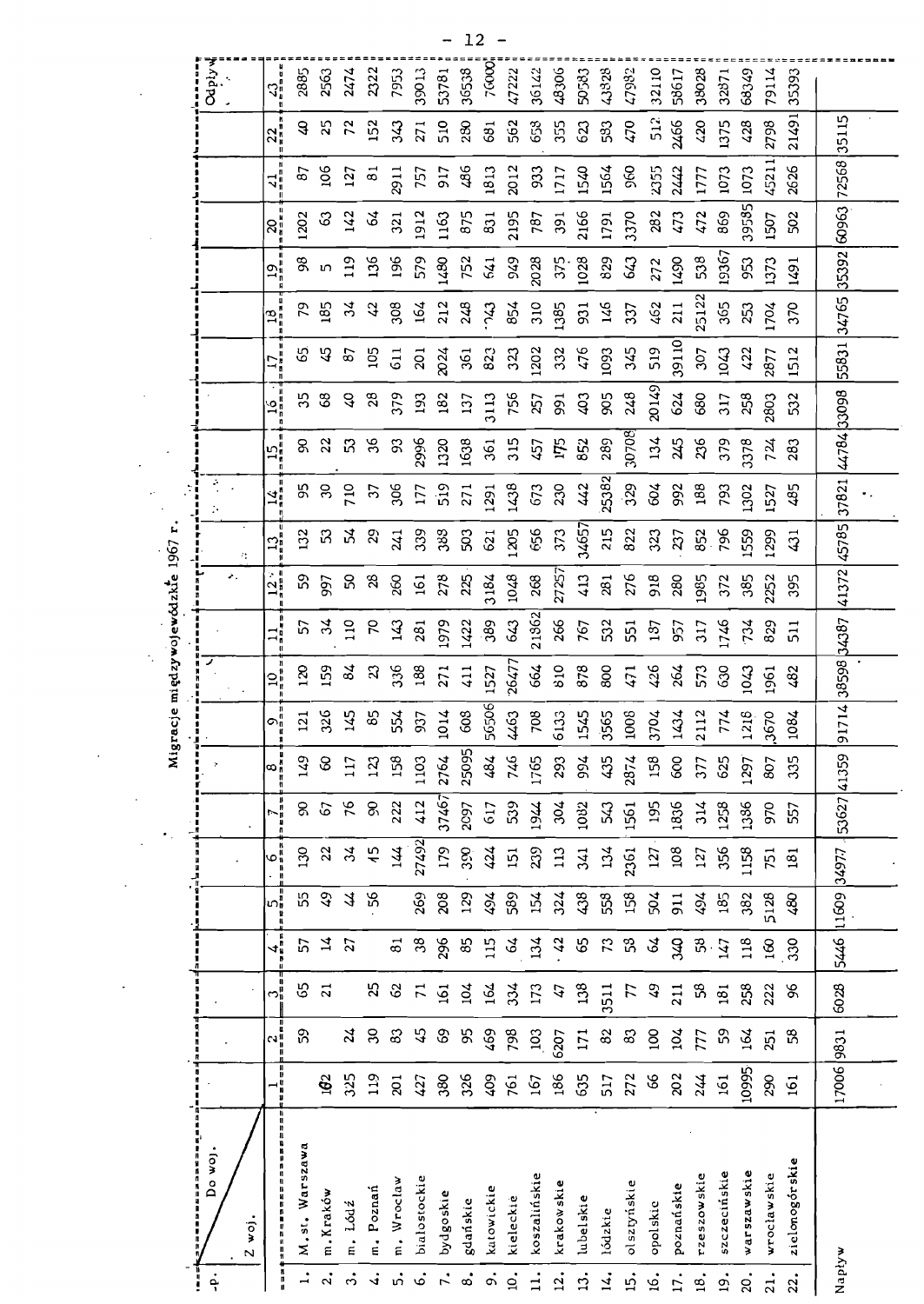Migracje międzywojewódzkie 1968 r.

 $\ddot{\phantom{0}}$ 

 $\ddot{\phantom{0}}$ 

 $\ddot{\phantom{0}}$ 

 $\ddot{\phantom{0}}$ 

 $\frac{1}{2}$ 

 $\ddot{\phantom{0}}$ 

 $\ddot{\phantom{a}}$ 

| Odply-<br>$\boldsymbol{\zeta}$  | 2624                | 2519               | 2443              | 2356                       | 8323           | 40294                      | 77575         | 37666                                | 74732                                   | 49242          | 36539               | 48719                | 52344                   | 44097                      | 49291                 | 31953                        | 60344                | 39588                        | 34474                         | 70951                    | 82631            | 35838                       | ×                       |  |  |
|---------------------------------|---------------------|--------------------|-------------------|----------------------------|----------------|----------------------------|---------------|--------------------------------------|-----------------------------------------|----------------|---------------------|----------------------|-------------------------|----------------------------|-----------------------|------------------------------|----------------------|------------------------------|-------------------------------|--------------------------|------------------|-----------------------------|-------------------------|--|--|
| 22                              | 29                  | $\mathfrak{B}$     | နိ                | 134                        | 315            | 247                        | 58            | 253                                  | 754                                     | 507            | 585                 | 340                  | 507                     | $\frac{6}{2}$              | 389                   | 481                          | 2433                 | 405                          | 1472                          | 409                      | 3045             | 21362                       | 34795                   |  |  |
| $\overline{a}$                  | S.                  | $\mathcal{L}$      | 123               | $85$                       | 3021           | 684                        | 775           | 484                                  | 1734                                    | 1888           | 930                 | 1556                 | 1382                    | 1382                       | 910                   | 2062                         | 2424                 | 1523                         | 965                           | 1007                     | 46802            | 2700                        | 72571                   |  |  |
| S                               | 1138                | 78                 | 146               | 97                         | 372            | 2111                       | 1173          | 939                                  | 806                                     | 2274           | 749                 | 367                  | 2377                    | 1979                       | 3289                  | 302                          | 576                  | 557                          | 954                           | 43897                    | 1637             | $\overline{53}$             | 66298                   |  |  |
| $\overline{a}$                  | 77                  | 36                 | 118               | 110                        | 170            | 567                        | 1312          | 704                                  | 612                                     | 814            | 2061                | 362                  | 1C13                    | 840                        | 602                   | 272                          | 1240                 | 45                           | 20385                         | 991                      | 1207             | 1364                        | 35302                   |  |  |
| 18                              | 3                   | $\overline{a}$     | $^{18}$           | 32                         | 383            | 163                        | 258           | 226                                  | 1095                                    | 993            | 352                 | 1511                 | 1012                    | 159                        | 430                   | 588                          | 229                  | 27006                        | 419                           | 316                      | 2043             | 418                         | 37915                   |  |  |
| 17                              | ភ                   | $\mathcal{Z}$      | 116               | 1148                       | 675            | 229                        | 2027          | 356                                  | 729                                     | 405            | 1228                | 324                  | 360                     | 1180                       | 378                   | 434                          | <b>10933</b>         | 272                          | 1212                          | 535                      | 2856             | 2688                        | 58182                   |  |  |
| $\frac{6}{1}$                   | $\mathbf{B}$        | 97                 | 45                | 25                         | 348            | 188                        | 245           | 131                                  | 2739                                    | 651            | 228                 | 1031                 | 428                     | 877                        | 224                   | 20050                        | 534                  | 707                          | 301                           | 299                      | 2736             | 549                         | 32415                   |  |  |
| $\mathbf{L}$                    | $\overline{5}$      | K,                 | G9                | $\overline{5}$             | 82             | 2616                       | 1210          | 1584                                 | 381                                     | 347            | 317                 | 164                  | 707                     | 272                        | 32042                 | 159                          | 258                  | 273                          | 378                           | 3043                     | 715              | 279                         | 45042                   |  |  |
| 4                               | $\ddot{\mathbf{e}}$ | 34                 | 687               | 18                         | 387            | 249                        | 517           | 332                                  | 1430                                    | 1459           | 709                 | 227                  | 422                     | 25299                      | 40                    | 587                          | 988                  | 172                          | 966                           | 1374                     | 1642             | 576                         | 38596                   |  |  |
| $\mathfrak{p}$                  | 117                 | ន្ល                | $\vec{D}$         | 26                         | 302            | 327                        | 383           | 5.8                                  | 689                                     | 1021           | 668                 | 352                  | 37459                   | 253                        | 915                   | 350                          | 226                  | 916                          | 774                           | 1493                     | 1461             | 429                         | 48783                   |  |  |
| 12                              | ង                   | 1030               | ľЗ                | 24                         | 322            | 182                        | 256           | $185\,$                              | 3107                                    | 1116           | 295                 | 27678                | .384                    | 265                        | 282                   | 1034                         | 261                  | 1984                         | 437                           | 343                      | 2567             | 417                         | 42279                   |  |  |
| $\Xi$ $\overline{\phantom{a}}$  | 8                   | 32                 | $\overline{5}$    | g                          | 113            | 269                        | 768           | 384                                  | 450                                     | 767            | 22185               | 230                  | 682                     | SO <sub>3</sub>            | 576                   | 196                          | 920                  | 314                          | 1834                          | 623                      | 978              | န္တ                         | 34734                   |  |  |
| $\mathbf{C}$                    | 109                 | 140                | $\frac{5}{2}$     | $\overline{19}$            | 369            | 176                        | $\sec$        | 553                                  | 1625                                    | 28566          | 718                 | 782                  | 800                     | 736                        | 356                   | 531                          | 256                  | 627                          | 583                           | 945                      | 2173             | 503                         | 40951                   |  |  |
| ō                               | ೫                   | 295                | 124               | 102                        | $\overline{5}$ | 845                        | 1028          | 549                                  | 55248                                   | 4482           | 740                 | 5997                 | 1489                    | 3221                       | 720                   | 3458                         | 1411                 | 2054                         | 714                           | 1233                     | 4177             | 1027                        | $\overline{\Xi}$<br>895 |  |  |
| $\infty$                        | 147                 | $\overline{r}$     | 150               | 98                         | 162            | 1091                       | 2719          | 26173                                | $\overline{51}$                         | 728            | 1674                | 252                  | 868                     | 417                        | 2930                  | 151                          | 585                  | 399                          | 673                           | 1209                     | 743              | 324                         | 42125                   |  |  |
| $\overline{ }$                  | 75                  | ង                  | $\mathcal{B}$     | 121                        | 191            | 429                        | 38828         | 2204                                 | 579                                     | 400            | 2093                | 314                  | 795                     | 647                        | 1762                  | 226                          | 1918                 | 359                          | 1241                          | 1393                     | 1088             | 664                         | 55569                   |  |  |
| مأ                              | 5                   | $\overline{S}$     | 37                | $\boldsymbol{\mathcal{S}}$ | 161            | 29089                      | 213           | 457                                  | 503                                     | 152            | 275                 | 137                  | $3\lambda$              | 164                        | 2349                  | $118$                        | 149                  | 359                          | 419                           | 1251                     | 793              | 201                         | 37040                   |  |  |
| ιó                              | $\mathcal{G}$       | က္က                | $\vec{6}$         | $\mathcal{C}$              |                | 247                        | 219           | 116                                  | 524                                     | S60            | 194                 | 317                  | 429                     | 567                        | 189                   | 573                          | 149                  | 101                          | .255                          | 363                      | 5104             | 671                         | 1788                    |  |  |
| A                               | ଌ                   | $\overline{z}$     | $\overline{c}$    |                            | ភ              | $\mathcal{S}^{\mathsf{C}}$ | 232           | 83                                   | 100                                     | 34             | 129                 | $\ddot{r}$           | Ķ                       | $\mathcal{L}^{\mathbf{D}}$ | $\mathcal{S}^{\circ}$ | 29                           | 3579                 | X,                           | 124                           | $\mathcal{L}$            | 154              | 289                         | 5206                    |  |  |
| S                               | 73                  | 17                 |                   | 18                         | 79             | 55                         | 158           | $\mathbf{g}$                         | 150                                     | 471            | 143                 | $\mathcal{R}$        | 126                     | 4063                       | 99                    | 57                           | 278                  | $\mathcal{Z}$                | 124                           | 268                      | 277              | 134                         | 6782                    |  |  |
| $\sim$                          | 65                  |                    | 57                | $\overline{5}$             | 129            | 82                         | 102           | ន                                    | 577                                     | 864            | $\boldsymbol{8}$    | 6448                 | 170                     | $\Xi$                      | 110                   | 162                          | $\mathbf{g}$         | 788                          | $\mathbf{8}$                  | 115                      | 251              | 58                          | 10456                   |  |  |
|                                 |                     | 151                | 266               | 135                        | $\overline{5}$ | 388                        | 294           | 299                                  | 389                                     | 653            | 183                 | 175                  | 375                     | 494                        | 252                   | 113                          | 207                  | 208                          | 155                           | 9774                     | 182              | $118$                       | 15172                   |  |  |
| Do woj.<br>lo.w<br>$\mathbf{v}$ | M.st. Warszawa      | M. Kraków          | Lódž<br>$\dot{z}$ | M. Poznań                  | M. Wrocław     | W. Bialostockie            | W. llydgoskie | Gdańskie<br>$\overline{\phantom{a}}$ | Katowickie<br>$\overline{\mathbf{y}}$ . | W. Kieleckie   | . Koszalińskie<br>≽ | Krakowskie<br>.<br>≥ | Lucbelskie<br>$\dot{ }$ | Łódzkie<br>$\dot{ }$       | Olsztyńskie<br>ż      | <b>Opolskie</b><br>$\dot{ }$ | Poznańskie<br>.<br>≥ | Rzeszowskie<br>$\frac{1}{2}$ | Szczecińskie<br>$\frac{1}{2}$ | Warszawskie<br>$\dot{ }$ | Wrocławskie<br>⋾ | Zielonogórskie<br>$\dot{ }$ | Napiyw                  |  |  |
| ۔<br>4                          | $\ddot{ }$          | $\dot{\mathbf{c}}$ | $\ddot{\circ}$    | $\ddot{ }$                 | ທຳ             | $\dot{\circ}$              | $\mathcal{L}$ | $\dot{\infty}$                       | $\ddot{\circ}$                          | $\overline{5}$ | $\frac{1}{11}$      | $\overline{12}$      | 13                      | $\frac{4}{1}$              | $\vec{a}$             | <u>يه</u>                    | 17.                  | $\overline{18}$              | <u>ຕັ</u>                     | $\ddot{\mathrm{a}}$      | $\frac{1}{21}$ . | 22.                         |                         |  |  |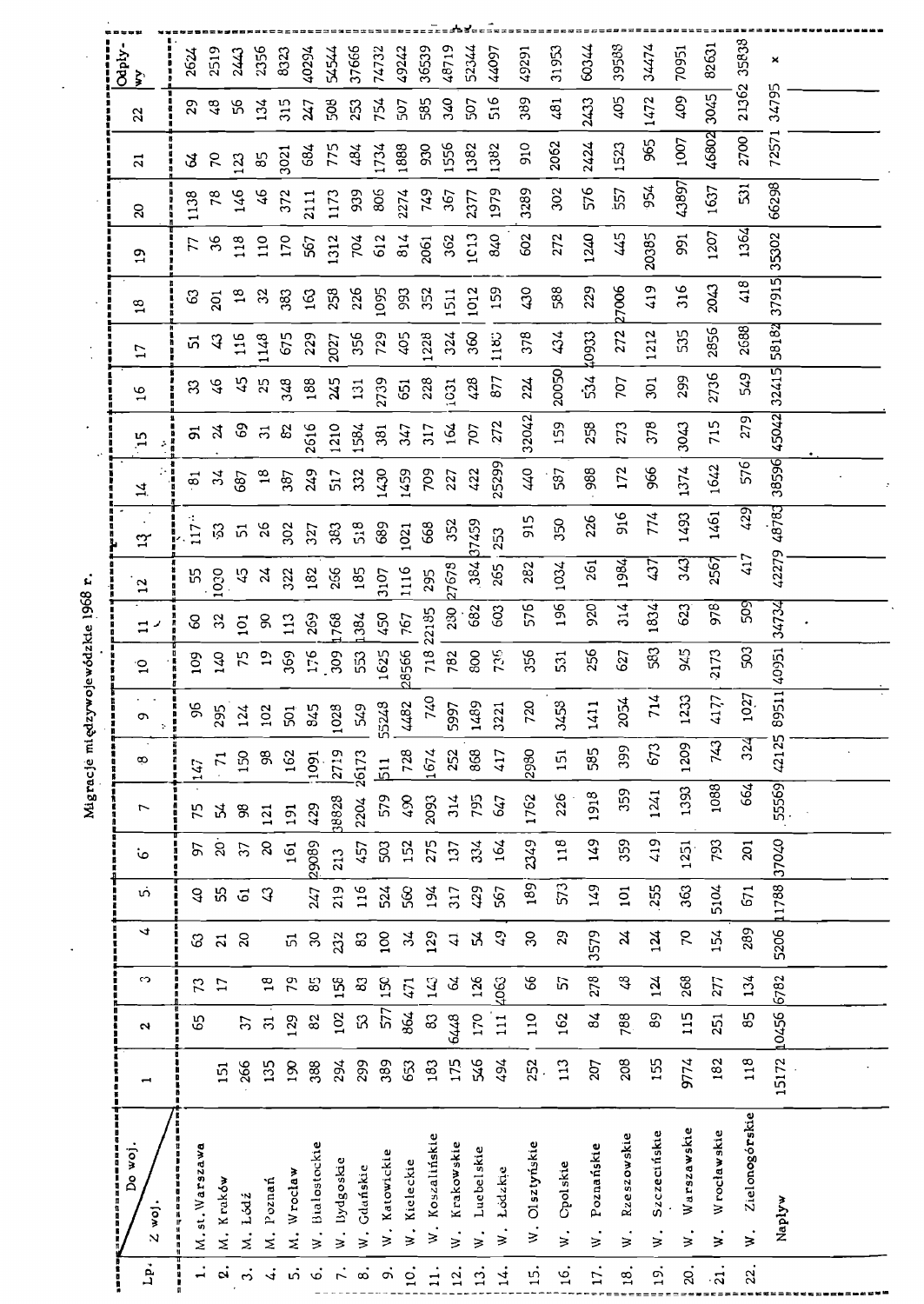| <b>MAdpo</b>          |                                        | 2724                         | 2488                    | <b>2623</b><br>2338 |                         | 8570              | 43348               | 55645          | 33498          | 73084         | 51965                                     | 38039          | 50581          | 57781              | 46635   | 50825          | 33640           | 63108         | 42003          | 35311        | 72008        | 88338       | 38919            |                   |
|-----------------------|----------------------------------------|------------------------------|-------------------------|---------------------|-------------------------|-------------------|---------------------|----------------|----------------|---------------|-------------------------------------------|----------------|----------------|--------------------|---------|----------------|-----------------|---------------|----------------|--------------|--------------|-------------|------------------|-------------------|
|                       | $2\frac{1}{2}$                         |                              | $3\,5$                  | $\mathfrak{F}$      | 149                     | 389               | $\overline{z}$      | $\frac{54}{4}$ |                | 661           | 464                                       | 496            | 311            | $500\,$            | 498     | 458            | 379             | 2432          | 414            | 1354         | 438          | 2761        | 23837            | 36731             |
|                       | ភុ                                     |                              | 739                     |                     | 99                      | 3213              | 728                 | 834            | 483            | 1862          |                                           | 840            | 1516           |                    |         | 889            |                 |               |                |              |              |             |                  |                   |
|                       | ្រុក                                   | 1601                         |                         | $\frac{74}{211}$    | $\overline{D}$          | 393               |                     |                | 992            | 838           | 1776                                      | 912            | 43             | 1428               | 1507    |                | 2368<br>329     | 2400<br>599   | 1528<br>537    | 1018         | 1016<br>4482 | 51644       | 2861<br>565      | 67504 78275       |
|                       | ္                                      | $\mathcal{L}$                |                         |                     |                         |                   | 2136                | 1302           |                |               | 2073                                      |                |                | 2550               | 1863    | 3638           |                 |               |                | 1036         |              | 1426        |                  |                   |
|                       | ្មី                                    |                              | S<br>ន ន                | $\mathcal{A}$       | $\frac{129}{138}$<br>22 |                   |                     | 1333           | 575            | 569           | 813                                       | 2096           | 354            | 1066               | 820     | 588            | 260             | 1272          | 456            | 21125        | 959          | 1305        | 1451             | 36082             |
|                       | ٦į                                     |                              | $74$<br>$57$            |                     |                         | 332               | $177$<br>$232$      |                |                | 1128          | 927                                       | 325            | 1558           | 1175               | 189     | 475            | හි              | 223           | 29128          | 464          | 381          | 2289        | 439              |                   |
|                       | $\frac{1}{2}$                          |                              |                         | 102                 | (178)                   | <b>621</b><br>226 |                     | 1932           |                |               | 385<br>757<br>471<br>99                   |                | 260            | $\frac{501}{1228}$ |         | 354<br>533     |                 | 42745         | 241            | 1218         | ,685         | 3055        | 2938             | 33872 60630 40694 |
|                       |                                        |                              | ន<br>ភ                  |                     |                         |                   |                     | 193<br>125     |                | 2599          | $\begin{array}{c} 707 \\ 190 \end{array}$ |                | 1001           | 501                | 991     | 237            | 2004            |               | $574$<br>714   | 338          | 320          | 3088        | 631              |                   |
|                       | "ב                                     |                              |                         | $\mathfrak{a}$      | $\mathfrak{B}$          | 108               | 2845                | 1325<br>1625   |                |               | 369<br>367                                |                |                | 390 H 7 7 8 8      |         | 32722          | 141             | 246           | 274            | 350          | 3359         | 733         | 335              | 46592             |
|                       | 그                                      | 88                           | <b>21 52 32 43</b>      |                     |                         |                   | 236                 | 565            | 296            | 1399          | 1481                                      | 691            | 203<br>472     |                    | 27987   | 348<br>750     |                 | 1041          | - 30           | 938          | 1342         | 1718        | 613              | 41637             |
|                       |                                        | 134                          |                         | ង ន ក នី            |                         |                   | 359                 | 406            | 626            | 625           |                                           | 3 2 3<br>3 3 3 |                | 41552              | 268     | 1031           | 368             | $\frac{1}{2}$ | 894            | 812          | 1459         | 1329        | 466              | 37175 43403 52929 |
|                       | $\frac{2}{16}$                         | $\mathcal{A}$                | 990                     |                     | 3830                    |                   | 168                 | 278            | 216            | 3049          | 1133                                      | 279            | 28348          | 427                | 257     | 238            | 1034            | 295           | 2034           | 372          | 350          | 2623        | 432              |                   |
|                       |                                        |                              | $3 \times 5$            |                     | $64$<br>127             |                   | 336                 | 1944           | 1369           |               | $367$<br>$733$                            | 24032          |                | 332<br>741<br>618  |         | 693            | 188             | 1064          | 368            | 1909         | 650          | 547         | 488              |                   |
|                       | ្ម¦្ព                                  | 145                          | 139                     | $\overline{5}$      | $\overline{17}$         | $454$<br>$229$    |                     | 317            | 471            | 1625          | 31719                                     | 836            | $773$ $913$    |                    | 941     | 418            | $\overline{5}$  | 288           | 697            | 699          | 995          | 2388        | 534              | 45295             |
|                       | ားူ                                    | 133                          | 306                     | 110                 | $\overline{5}$          | <b>នូ</b> នី      |                     | 940            | 489            | 54075         | 4357                                      | 750            | 5968           | 1685               | 3336    | 838            | 3745            | 1437          | 2051           | 762          | 1189         | 4212        | 1075             | 88871             |
|                       | မြူ                                    | 158                          | $\mathfrak{A}$          | 140                 | 52                      | 146               | 1015                | 2858           | 27052          | 472           | 727                                       | 1592           | 312            | 949                | 488     | 3093           | 166             | 616           | 334            | 557          | 1282         | 891         | 321              | 43345             |
|                       | r.                                     | 52                           | 33                      | 88                  | 52                      | 225               | 420                 | 39284          | 2064           | 498           | 457                                       | 1976           | 298            | 884                | 629     | 1620           | 196             | 2004          | 310            | 1290         | 1525         | 1070        | 660              | 55681             |
|                       | iء<br>∎                                | 122                          | $\frac{1}{2}$           | $\overline{a}$      | 25                      | $\overline{131}$  | 31946               | 217            | 514            | 436           | 153                                       | 238            | 164            | 338                | 148     | 2444           | 116             | 154           | $\frac{8}{4}$  | 346          | 1246         | 669         | 193              |                   |
|                       | ហ•ូ                                    | 3                            | 57                      | 57                  | $\mathcal{L}$           |                   | 213                 | 236            | 112            | 550           | 523                                       | 179            | 258            | 382                | 498     | 184            | 566             | 846           | 394            | 197          | 383          | 5215        | 514              | 11481 39759       |
|                       | √i                                     | 73                           | 22                      | 15                  | $\overline{\mathsf{x}}$ | 79                | $\cdot\overline{D}$ | 265            | $\overline{5}$ | 129           | 24                                        | 59             | 4              | 62                 | 77      | 74             | t,              | 3986          | $\mathfrak{L}$ | 114          | 193          | 140         | $\overline{251}$ | 5827              |
|                       | $\mathbb{P}^{\mathbf{h}}_{\mathbf{h}}$ | 67                           | $\overline{z}$          | ×                   | 29                      | ភ                 | 51                  | 256            | 120            | 156           | 418                                       | 140            | $\overline{6}$ | 162                | 3491    | $\mathfrak{S}$ | ္တ              | 256           | \$             | 171          | 260          | 255         | 116              | 6295              |
|                       | $\sim$                                 | $\mathfrak{S}^{\mathcal{O}}$ | $\overline{\mathbf{x}}$ | 51                  | Э                       | ప                 | 80                  | $\mathbf{g}$   | 89             | 503           | 1082                                      | B              | 7260           | 200                | 92      | အ              | 172             | 144           | 967            | 95           | 124          | 329         | $\mathbf{r}$     | 11555             |
|                       |                                        | ×                            | $\frac{1}{2}$           | 319                 | 126                     | $\approx$         | 353                 | 339            | 291            | 417           | 587                                       | 172            | 50             | 515                | 451     | 327            | 75              | 192           | $\approx$      | 185          | 9460         | 251         | 118              | 14888             |
| Do wojew.<br>Z wojew. | 53222225                               | m.st. Warszawa               | m.Kraków                | m. Lódź             | m.Poznań                | m.Wrocław         | Bialostockie        | Bydgoskie      | Gdańskie       | Katowickie    | Kieleckie                                 | Koszalińskie   | Krakowskie     | Lubelskie          | Lódzkie | Olsztyńskie    | Opolskie        | Poznańskie    | Rzeszowskie    | Szczecińskie | Warszawskie  | Wrocławskie | Zielonogórskie   | Naplyw            |
|                       |                                        | $\ddot{ }$                   | $\ddot{\alpha}$         | $\dot{\sigma}$      | $\ddot{ }$              | $\dot{5}$         | $\dot{\circ}$       | $\mathbf{r}$ . | $\ddot{a}$     | $\dot{\circ}$ | $\dot{q}$                                 | $\frac{1}{11}$ | 12.            | $\ddot{c}$         | 14.     | ្មុ            | $\overline{16}$ | 17.           | 13.            | 19.          | $\dot{a}$    | 21.         | 22.              |                   |

Migracje międzywojewódzkie 1969 r.

 $\hat{\epsilon}$  :

 $\ddot{\phantom{0}}$ 

 $\ddot{\phantom{a}}$ 

j.

 $\ddot{\phantom{a}}$ 

 $\ddot{\phantom{0}}$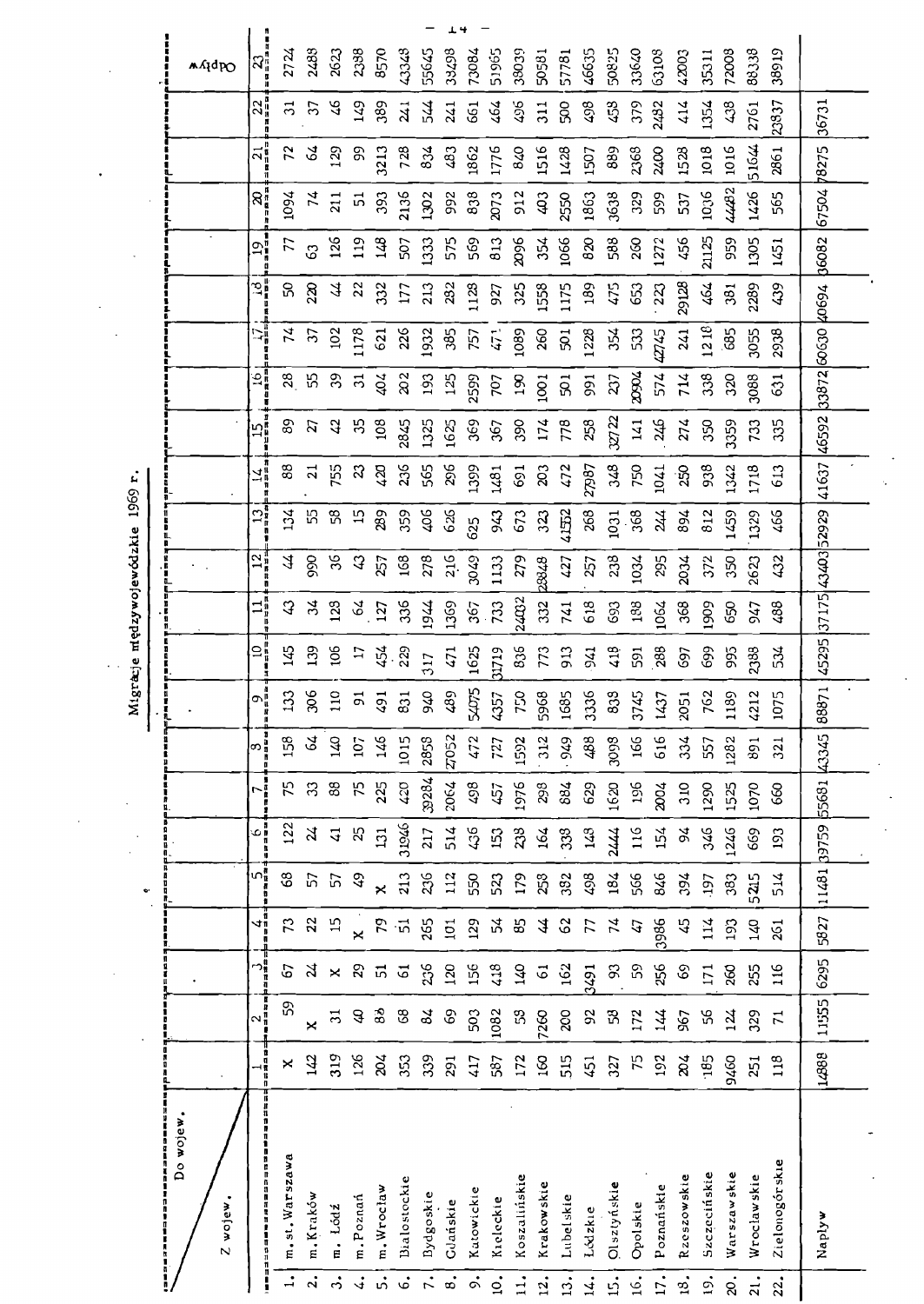| 有目目                      | 医乳乳肿麻痹 计数据数据 机计算机计<br>Do wojew.<br>           <br> |                |                            |               |                             |                       |                |                                      |            |                 |                |                |                          |                                     |                |                   |                                                                        |                        |                  |                     |                 |                | <b>MAdpo</b> |
|--------------------------|----------------------------------------------------|----------------|----------------------------|---------------|-----------------------------|-----------------------|----------------|--------------------------------------|------------|-----------------|----------------|----------------|--------------------------|-------------------------------------|----------------|-------------------|------------------------------------------------------------------------|------------------------|------------------|---------------------|-----------------|----------------|--------------|
| $\overline{\mathcal{L}}$ | wojew                                              |                |                            |               |                             |                       |                |                                      |            |                 |                |                |                          |                                     |                |                   |                                                                        |                        |                  |                     |                 |                |              |
|                          |                                                    |                | ∾¦                         | ាំ            | ᅿ                           | ທ"                    | ¶ ص            | $\mathcal{L}^{\bullet}_{\mathbf{u}}$ | ြး         | თ¦              | ⊴¦ู้           | ⊐¦่            | $\Xi^\bullet_\mathsf{n}$ | $\Xi_*^{\scriptscriptstyle\bullet}$ | ≍¦             | ្មដ្ឋ             | $\overline{\mathcal{L}}^{\, \text{tr}}_{\, \text{tr}}$<br>¦ٍّ ٍٍ<br>"أ | ⊿็เ                    | $\vec{a}$        | ¦a"                 | ដូរ៉ូ           | $2\frac{3}{4}$ |              |
| $\ddot{ }$               | m.st. Warszawa                                     | ×              | S.                         | 8             | SS.                         | 76                    | 57             | 73                                   | 167        | 105             | 115            | χ              | 47                       | 106                                 |                |                   | $\mathfrak{Z}$                                                         | 97                     | ភ                | 1012<br>87          | 38              |                | 2463         |
| $\ddot{\sim}$            | m. Kraków                                          | 159            | $\boldsymbol{\times}$      | S             | $\frac{2}{3}$               | 53                    | $\overline{z}$ | $45\,$                               | 35         | 341             | $\infty$       | $\mathbf{S}$   | 1235                     | $\mathcal{S}$                       | 8.8            |                   |                                                                        | 192<br>30 <sub>5</sub> |                  | 5<br>$\mathfrak{B}$ | $\overline{71}$ | 44             | 2836         |
| $\dot{\sigma}$           | m. Łódź                                            | 312            | 47                         | ×             | 39                          | $\overline{6}$        | 39             | 8                                    | 138        | 131             | 521            | 122            | $\overline{4}$           | 47                                  | 621            | <b>ARSES</b>      | ິລ ສ                                                                   | $\ddot{\mathcal{E}}$   | 134              | 112                 | 106             | λ,             | 2405         |
| $\ddot{ }$               | m. Poznań                                          | 160            | 26                         | 26            | ×                           | $\mathcal{S}$         | 17             | 123                                  | 118        | 75              | $\overline{a}$ | $\overline{5}$ | 55                       | 55                                  | $\mathfrak{A}$ |                   | 1010<br>$\overline{z}$                                                 | $\overline{17}$        | $\overline{5}$   | 8                   | 86              | 142            | 2.1.6        |
| ທໍ                       | m. Wrocław                                         | 206            | S.                         | \$7           | $\overline{6}$              | $\boldsymbol{\times}$ | 163            | 167                                  | 154        | $\overline{53}$ | 368            | 144            | 278                      | 286                                 | 308            | 107               | 614<br>389                                                             | 296                    | $\overline{131}$ | 298                 | 3182            | 357            | 8232         |
| نۍ<br>ن                  | Biatostockie                                       | 374            | 99                         | 3             | $\mathcal{S}^{\mathcal{O}}$ | 253                   | 32418          | 593                                  | 1010       | 870             | 201            | 309            | 206                      | 346                                 | 211            | 2891              | 225<br>182                                                             | 160                    | 594              | 1980                | 718             | 241            | 43772        |
| $\ddot{\sim}$            | Bydgoskie                                          | 325            | $\overline{71}$            | 198           | 294                         | 266                   | 262            | 40584                                | 2887       | 1006            | 264            | 2165           | 270                      | 407                                 | 641            | 1336              | 2170<br>232                                                            | 235                    | 1414             | 1324                | 895             | 528            | 5777         |
| $\dot{\infty}$           | Gdańskie                                           | 309            | $\boldsymbol{\mathcal{S}}$ | 107           | 110                         | 145                   | 425            | 1965                                 | 27305      | 587             | 463            | 1450           | 197                      | 415                                 | 312            | 1580              | 284<br>$\frac{1}{4}$                                                   | 266                    | 664              | 774                 | 528             | 244            | 33318        |
| $\ddot{\circ}$           | Katowickie                                         | 405            | 582                        | 113           | $\frac{9}{4}$               | 612                   | 377            | 515                                  | 457        | 5473            | 1450           | 391            | 2349                     | 611                                 | 1405           | $\overline{3}$    | 740<br>2528                                                            | 1022                   | 520              | 657                 | 1715            | 552            | 72683        |
| $\vec{c}$                | Kieleckie                                          | 635            | 951                        | 294           | 8                           | 678                   | 155            | 383                                  | 678        | 4572            | 30530          | 543            | 1098                     | 897                                 | 1285           | 352               | 368<br>656                                                             | 1046                   | 744              | 1996                | 1978            | 536            | 50635        |
| $\mathbf{I}$             | Koszalińskie                                       | 137            | 58                         | 131           | 133                         | 219                   | 250            | 1873                                 | 1633       | 762             |                | 24655          | 321                      | 615                                 | 616            | 356               | 1082<br>237                                                            | 348                    | 2030             | 754                 | 929             | 543            | 3841         |
| $\overline{2}$ .         | Krakowskie                                         | 170            | 680                        | က္က           | $\overline{z}$              | 320                   | 5              | 339                                  | 285        | 5737            | 719<br>730     | 235            | 29513                    | 318                                 | $183\,$        | 150               | 284<br>914                                                             | 1484                   | 336              | 361                 | 1434            | 335            | 50102        |
| $\dot{\mathbb{C}}$       | Lubelskie                                          | 533            | 179                        | 95            | $\mathcal{L}$               | 465                   | 233            | 709                                  | 956        | 1555            | 871            | 779            | 495                      | 38578                               | 398            | 766               | 334<br>485                                                             | 1289                   | 991              | 2393                | 1402            | 522            | 54148        |
| $\vec{A}$                | Lódzkie                                            | 40             | 87                         | 3062          | 102                         | 562                   | 141            | 654                                  | 517        | 3445            | 828            | 652            | 291                      | 236                                 | 26509          | 236               | 1101<br>934                                                            | 178                    | 815              | 1870                | 1647            | 554            | 44861        |
| $\overline{10}$          | Olsztyńskie                                        | 326            | 82                         | 80            | 56                          | 161                   | 2156           | 1501                                 | 2699       | 849             | 380            | 543            | 305                      | 792                                 | 347            | 31340             | 337<br>251                                                             | 472                    | 514              | 3143                | 902             | 427            | 47683        |
| <u>ত্</u>                | Opolskie                                           | $\mathfrak{z}$ | 138                        | $\mathcal{C}$ | $\mathfrak{S}$              | 630                   | 122            | 220                                  | 141        | 3506            | 434            | 197            | 898                      | 280                                 | 542            | 116               | 442<br>19632                                                           | 566                    | 194              | 227                 | 2237            | $\ddot{3}$     | 31130        |
| 17.                      | Poznańskie                                         | 175            | 8                          | 183           | 4687                        | 970                   | 157            | 1930                                 | 622        | 1498            | 302            | 969            | 358                      | 265                                 | 989            | 299               | 42795<br>592                                                           | 229                    | 1178             | 530                 | 2312            | 2832           | 63955        |
| $\ddot{a}$               | Rzeszowskie                                        | 181            | 851                        | $\frac{1}{2}$ | 4                           | 463                   | 95             | 275                                  | 384        | 2147            | 708            | 296            | 2099                     | 840                                 | 166            | 250               | 249<br>650                                                             | 27659                  | 401              | 485                 | 1424            | 419            | 40141        |
| $\dot{\mathbf{c}}$       | Szezecińskie                                       | 212            | 75                         | 167           | 117                         | 230                   | 352            | 1110                                 | <b>G40</b> | 814             | 594            | 2041           | 408                      | 742                                 | 844            | 44                | 1093<br>328                                                            | 455                    | 21863            | 869                 | 1066            | 1562           | 36026        |
| ຊ່                       | Warszawskie                                        | 9942           | $\overline{121}$           | 198           | 121                         | $\overline{a}$        | 1226           | 1359                                 | 1303       | 1349            | $\overline{5}$ | 725            | 355                      | 1631                                | 1390           | 3354              | 480<br>289                                                             | 357                    | 866              | 42309               | 947             | 426            | 70090        |
| $\frac{1}{2}$            | Wrocławskie                                        | 259            | 335                        | 175           | 202                         | 6187                  | 608            | 1022                                 | 661        | 4914            | 1830           | 741            | 2089                     | 1180                                | 1478           | 2798<br>650       | 2551                                                                   | 1825                   | 1122             | 1404                | 50207           | 3394           | 85632        |
| 22.                      | Zielonogórskie                                     | 150            | 75                         | 8             | 339                         | 565                   | 188            | $\overline{501}$                     | 328        | 1044            | 407            | 491            | 413                      | 463                                 | 477            | 266               | 2496<br>541                                                            | 414                    | 1393             | 514                 | 3029            | 24168          | 38322        |
|                          | Naplyw                                             | 15433          | 10829                      | 5251          | 6772                        | 13381 39662           |                | 55836 43168                          |            | 90575           | 42459          | 37768          | 10801                    | 49153                               |                | 38841 45019 31919 |                                                                        | 58804 38598            | 36192            | 63123               |                 | 76873 58358    |              |
|                          |                                                    |                |                            |               |                             |                       |                |                                      |            |                 |                |                |                          |                                     |                |                   |                                                                        |                        |                  |                     |                 |                |              |
|                          |                                                    |                |                            |               |                             |                       |                |                                      |            |                 |                |                |                          |                                     |                |                   |                                                                        |                        |                  |                     |                 |                |              |

 $\ddot{\cdot}$ 

 $\frac{1}{2} \sum_{i=1}^{n} \frac{1}{2} \sum_{j=1}^{n} \frac{1}{2} \sum_{j=1}^{n} \frac{1}{2} \sum_{j=1}^{n} \frac{1}{2} \sum_{j=1}^{n} \frac{1}{2} \sum_{j=1}^{n} \frac{1}{2} \sum_{j=1}^{n} \frac{1}{2} \sum_{j=1}^{n} \frac{1}{2} \sum_{j=1}^{n} \frac{1}{2} \sum_{j=1}^{n} \frac{1}{2} \sum_{j=1}^{n} \frac{1}{2} \sum_{j=1}^{n} \frac{1}{2} \sum_{j=1}^{n$ 

 $\frac{1}{2}$ 

 $\ddot{\cdot}$ 

 $\ddot{\phantom{0}}$ 

 $\ddot{\phantom{0}}$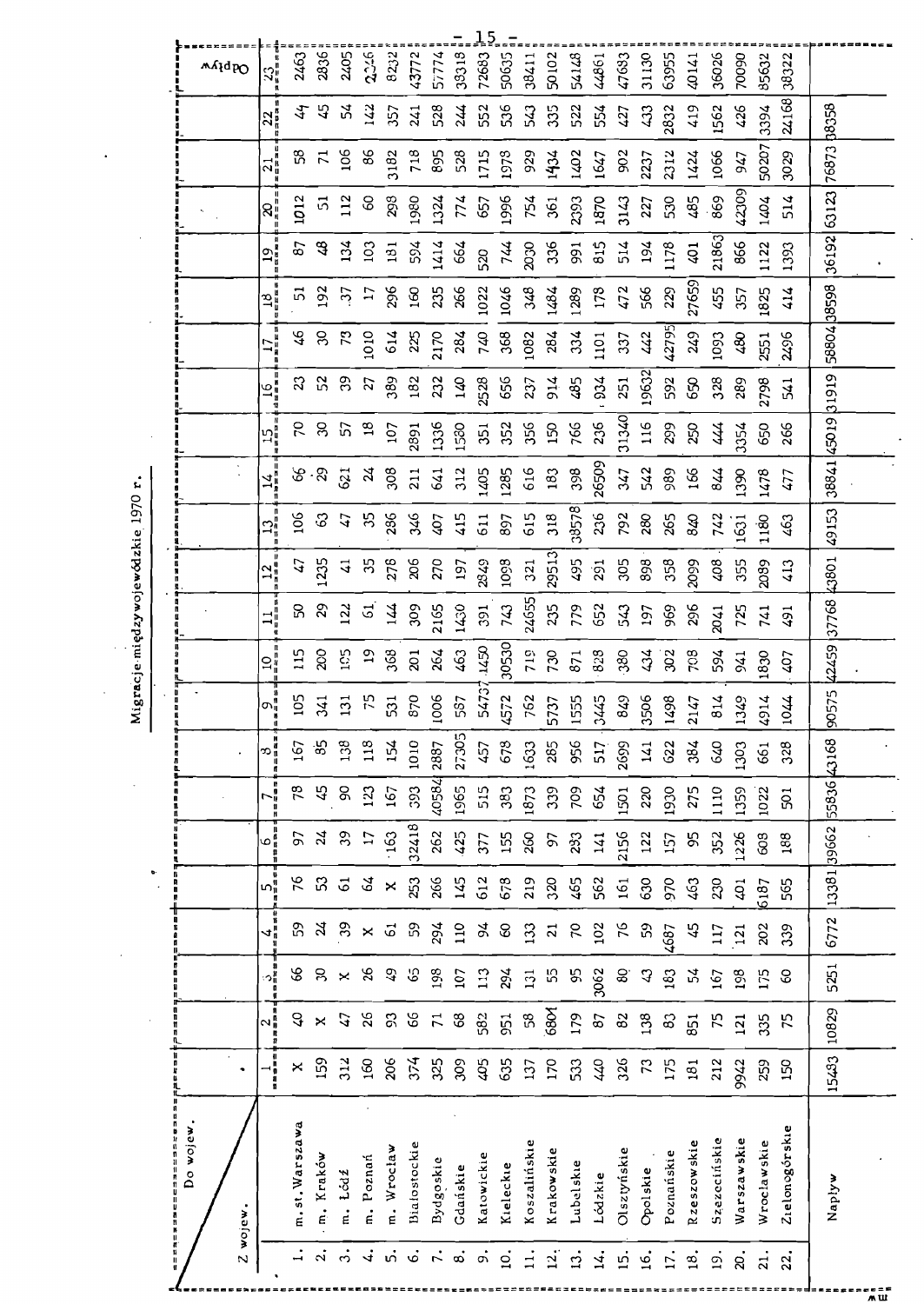| <b>MAdPO</b>            |                      | 2432           | 2394                  | 2434                  | 2360                  | 8014           | 44302                                             | 56535            | 39400            | 74013              | 53045            | 37482                    | 48190             | 54183                                     | 45331   | 47904                                         | 30722          | 62435            | 40477           | 33083        | 73265           | 80514         | 36223          |                   |  |
|-------------------------|----------------------|----------------|-----------------------|-----------------------|-----------------------|----------------|---------------------------------------------------|------------------|------------------|--------------------|------------------|--------------------------|-------------------|-------------------------------------------|---------|-----------------------------------------------|----------------|------------------|-----------------|--------------|-----------------|---------------|----------------|-------------------|--|
|                         | $2\frac{1}{10}$      |                | 48°                   |                       | 183                   | 327            | 226                                               | $\overline{521}$ | 191              | 485                | 493              | 521                      | 32 <sup>3</sup>   |                                           | 45.3    | 318                                           | 406            | 2556             | 356             | 1/26         | 350             | 2741          | 22437          | 34961             |  |
|                         | $\tilde{\mathbf{v}}$ |                |                       | 2332                  |                       | 3085           | 704                                               | 8g               | 43               | 1486               | 1837             | 766                      | 1362              | 1258                                      | 1444    | 812                                           | 1931           | 2552             | 1415            | 921          | 1018            | 47658         | 2895           | 62837 72887       |  |
|                         | ្ត្រី                | 981            |                       | $5\cdot 5$            | 57                    | 304            | 2173                                              | 1243             | 732<br>670       |                    | 1805             | 709                      | 306               | 2219                                      |         | 1863<br>3151                                  |                | $242$<br>$510$   | 412             | 737          | 4308            | 1083          | 424            |                   |  |
|                         | ညူ                   |                |                       |                       | $\overline{121}$      |                | 5 31                                              | 1216             |                  | 536<br>459         | 728              | 2161                     | <b>291</b><br>928 |                                           | 802     | 525                                           | 204            | 1179             | 406             | 20291        | 83              | 1162          | 1314           | 34179             |  |
|                         | ic<br>≌              | $\frac{1}{2}$  | 167                   | $\mathfrak{L}$        |                       | 256            | 153                                               | 277              | $25\overline{5}$ | 825                | .114             | 373<br>1473              |                   | 1302                                      | 206     | 29                                            | 45             | 213              | 28114           | $401$        | 319             | 1577          | 383            | 38388             |  |
|                         | ë_                   |                |                       | 32 2 3 2<br>2067      |                       | 456            | $\begin{array}{c} 163 \\ \text{2013} \end{array}$ |                  |                  | $324$<br>$682$     | 325              | 950                      | 303               | 350                                       | 1117    | 336                                           | 388            | 40492            | 221             | 1053         | 43              | 2266          | 2375           | 55536             |  |
|                         | ام<br>آ              |                |                       | <u>ង ង ង 'ង</u>       |                       | 423            | 211                                               | 291              | 139              | 2535               | 711              |                          | 271<br>940        | 612                                       |         | <b>346</b><br>305                             | 20008          | 625              | 670             | 248          | 316             | 2752          | 604            | 44164 32742       |  |
|                         | ង៉ូ                  |                | P. 9                  | $\frac{5}{25}$        | 25                    | $\mathcal{S}$  | 2732                                              | 1350             | 1519             | 284                | 320              |                          | 327<br>166<br>758 |                                           | 209     | 31361                                         | 122            | 239              | 220             | 310          | 3229            | 556           | 247            |                   |  |
|                         | $\overline{7}$       | 47             | 55                    | හි                    |                       | 13.88          |                                                   | 541              | 299              | 1321<br>1361       |                  |                          | <b>334377</b>     |                                           | 26446   | 331                                           |                | 1109             | 192             | 728          | 1365            | 1409          | 541            |                   |  |
|                         | ာ့၊                  | 123            |                       | $353$                 |                       | $2\angle 3$    | 362                                               | 377<br>468       |                  |                    |                  | 557<br>894<br>522<br>529 |                   | 38438                                     |         | 257<br>827                                    | 266            | 222              | 500             | 655          | $\overline{50}$ | 1105          | 317            | 40384 48524 38810 |  |
|                         | $\Xi$                | 27             | ඉි                    |                       | 37                    | <u>ន</u> ា     | 147                                               | 261              | 205              | 2776               | 1077             | 267                      | 27540             | 367                                       | 240     | 262                                           | 817            | $\overline{311}$ | 1928            | 277          | 573             | 1827          | 362            |                   |  |
|                         | ≍į̇̀                 |                | $\frac{4}{3}$ g       | 130                   | 59                    | $\overline{2}$ | 311                                               | 2000             | 1351             | 383                | 647              | 23964                    |                   | $\begin{array}{c} 223 \\ 715 \end{array}$ |         | $\begin{array}{c} 53 \\ 53 \\ 17 \end{array}$ |                | 909              | 291             | 1896         | $\overline{p}$  | 813           | $\mathscr{E}$  | 14414 36344       |  |
|                         | ក្នុ                 |                | 95<br>131             | <b>&amp;  ನ</b>       |                       | 367            | 204                                               | 250              | 401              | 1523               | 32657            | 650                      | 744               | 866                                       | 814     | 445                                           | 386            | 309              | 741             | 561          | 987             | 1696          | 58             |                   |  |
|                         | ား                   | 120            | 287                   | 133                   | 110                   | 559            | 1141                                              | 1307             | 599              | 56995              | 4833             | 826                      | 6128              | 1936                                      | 3870    | 1000                                          | 3329           | 1746             | 2274            | 787          | 1438            | 4895          | 1088           | 95451             |  |
|                         | $\approx$            | 189            | ္တ                    | 139                   | 129                   | 164            | 1105                                              | 3107             | 28649            | 456                | 691              | 1592                     | 270               | 905                                       | 506     | 2859                                          | 146            | 668              | 393             | 690          | 1320            | 687           | 363            | 45092             |  |
|                         |                      | 99             | 57                    | 83                    | 135                   | 212            | 45                                                | 39254            | 1994             | 494                | 425              | 1965                     | 334               | 657                                       | 619     | 1509                                          | 236            | 2207             | 243             | 978          | 1474            | 925           | 482            | 54784             |  |
|                         | ∥ہ                   | 83             | $\mathfrak{a}$        | $\mathcal{S}^{\circ}$ | 25                    | 141            | 32332                                             | 212              | 433              | 359                | 130              | 199                      | 112               | 359                                       | 144     | 2109                                          | 117            | $\overline{15}$  | 50 <sub>0</sub> | 324          | 1226            | 500           | 174            | 39276             |  |
|                         | ោំ                   | $8^{\circ}$    | $\mathcal{Q}$         | $58\,$                | $\overline{61}$       | $\times$       | 259                                               | 284              | 139              | 485                | 539              | 189                      | 287               | 437                                       | 522     | 153                                           | 553            | 915              | 420             | 205          | 378             | 5774          | 521            | 12358             |  |
|                         | ₹"                   | 49             | $\overline{1}$        | 24                    | $\boldsymbol{\times}$ | $\frac{1}{11}$ | $\sqrt{3}$                                        | 357              | 117              | 106                | 8                | 164                      | $\infty$          | 85                                        | 109     | $\infty$                                      | ន              | 4957             | చ్ర             | 50           | 169             | 232           | 415            | 7402              |  |
|                         | ין<br>⊪              | 49             | $\mathfrak{L}$        | $\pmb{\times}$        | $\overline{17}$       | $52\,$         | 78                                                | 196              | 115              | 142                | 289              | 150                      | 76                | 118                                       | 3537    | 110                                           | $\overline{6}$ | 218              | 2               | 151          | 216             | 186           | $\approx$      | 5948              |  |
|                         | ៷¦                   | $\mathcal{S}$  | $\boldsymbol{\times}$ | $\mathcal{Q}$         | 34                    | 8              | $\mathfrak{L}$                                    | 76               | 68               | 503                | 970              | SS                       | 6475              | 180                                       | 50      | 67                                            | 137            | 96               | 788             | 89           | 138             | 296           | 77             | 10392             |  |
|                         | "י<br>"              | ×              | 213                   | 330                   | 155                   | 277            | 534                                               | 432              | 383              | 467                | 1019             | 212                      | 239               | $\epsilon t$                              | 628     | 386                                           | 174            | 251              | 229             | 227          | 12334           | 374           | 172            | 19915             |  |
| Do wojew.<br>wojaw      |                      | m.st. Warszawa | m. Kraków             | m. Łódź               | m. Poznań             | m. Wrocław     | <b>Bialostockie</b>                               | Bydgoskie        | Gdańskie         | Katowickie         | Kicleckie        | Koszalińskie             | Krakow skie       | Lubelskie                                 | Lódzkie | Olsztyńskie                                   | Opolskie       | Poznańskie       | Rzeszowskie     | Szczecińskie | Warszawskie     | Wrocławskie   | Zielonogórskie | Naplyw            |  |
| $\overline{\mathsf{N}}$ |                      |                | $\ddot{\sim}$         | $\ddot{5}$            | $\ddot{ }$            | ဟ် ဖ           |                                                   | $\mathbf{r}$ .   | $\dot{\circ}$    | $\mathring{\circ}$ | $\overline{a}$ . | $\frac{1}{11}$           | 12.               | $\ddot{2}$                                | 14.     | $15.$                                         | 16.            | 17.              | 18.             | 19.          | 20.             | $\frac{1}{2}$ | 22.            |                   |  |

Migračje międzywojewódzkie 1971 r.

 $16 -$ 

 $\overline{\phantom{0}}$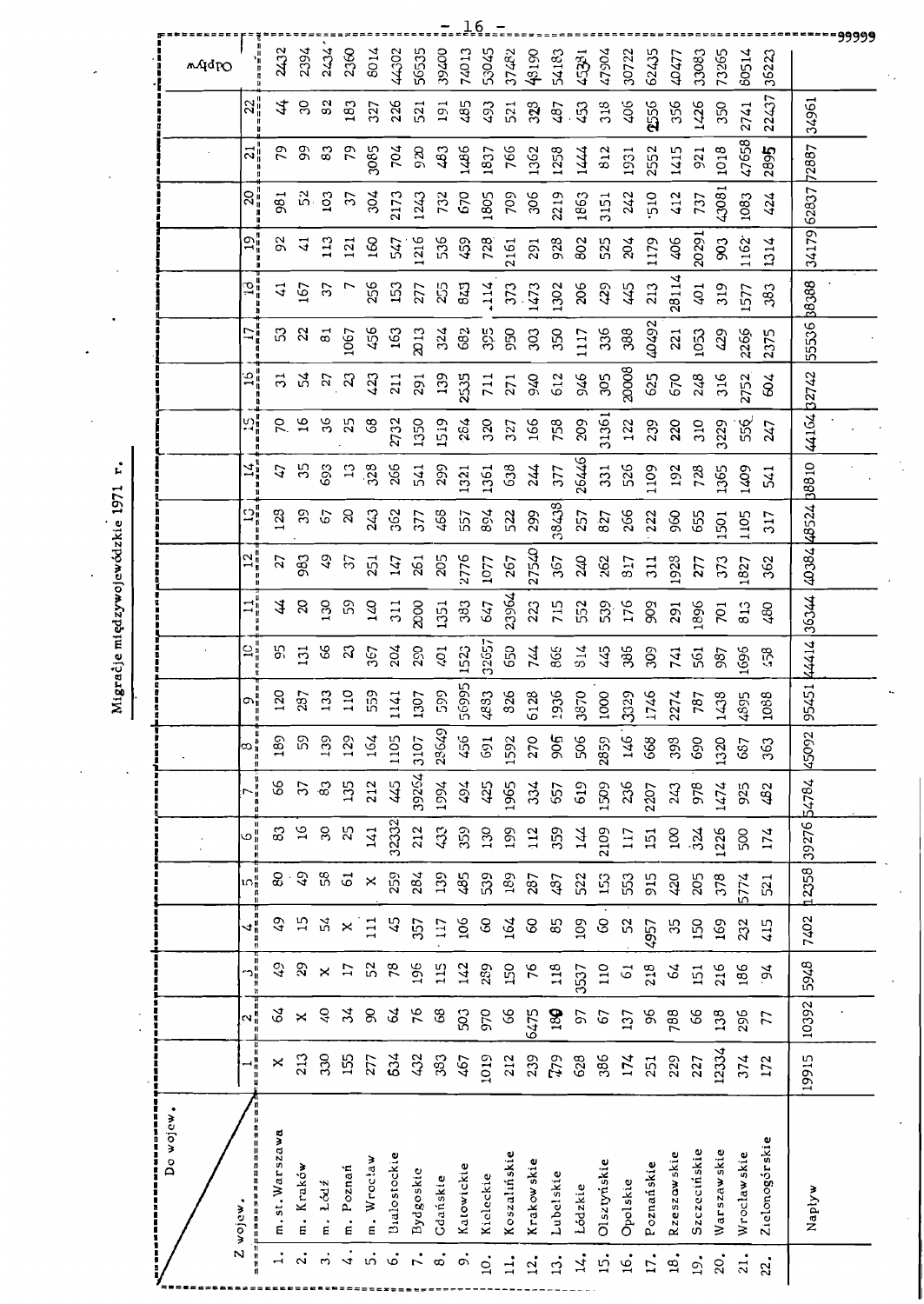| plyw<br>$\dot{8}$                                   | 2378                     | $\overline{271}$ | 2718             | 3663           | $\ddot{2}$                | 45369                     | 55992           | 39217         | 75338            | 55403           | 35035          | 50244            | 57433            | 49733               | 46016             | 30484             | 62926             | 43407             | 31069               | 81702             | 79668             | 36751                |                  |  |  |
|-----------------------------------------------------|--------------------------|------------------|------------------|----------------|---------------------------|---------------------------|-----------------|---------------|------------------|-----------------|----------------|------------------|------------------|---------------------|-------------------|-------------------|-------------------|-------------------|---------------------|-------------------|-------------------|----------------------|------------------|--|--|
| 22                                                  | ង្ហ                      | 82               | SS               | 162            | 342                       | 215                       | 524             | 219           | 515              | 555             | 536            | 319              | 534              | 476                 | 383               | 359               | 2447              | 336               | 1221                | 391               | 2839              | 23323                | 35843            |  |  |
| $\overline{2}$                                      | $\overline{5}$           | 108              | 96               | 77             | 3171                      | 618                       | 752             | 436           | 1441             | 1577            | 697            | 1318             | 1292             | 1341                | 777               | 1890              | 2230              | 1317              | 842                 | 938               | 46207             | 2396                 | 69622            |  |  |
| 8                                                   | 1165                     | ង                | 142              | ္ပြ            | 355                       | 2260                      | 1314            | 806           | 60               | 2126            | 662            | 345              | 24.93            | 1907                | 3050              | $\overline{z}$    | 55                | 447               | 730                 | 47837             | 1246              | 455                  | 68925            |  |  |
| $\overline{a}$                                      | 79                       | $\sqrt{2}$       | 146              | $\overline{5}$ | 165                       | 505                       | 1173            | 573           | 497              | 697             | 1778           | 318              | 1013             | 696                 | 552               | 229               | 1209              | 395               | 9378                | 898               | 1194              | 1400                 | 33028            |  |  |
| 18                                                  | 95                       | $8^{\circ}$      | 17               | ಇ              | 285                       | 181                       | 250             | 257           | 1034             | 1158            | 317            | $\ddot{5}$       | 1413             | $\frac{1}{2}$       | 354               | $\vec{a}$         | 182               | 31177             | 33                  | 352               | 570               | 382                  | 41868            |  |  |
| $\overline{17}$                                     | $5^{\circ}$              | $\overline{a}$   | $\boldsymbol{g}$ | 1262           | 512                       | 195                       | 2007            | 332           | 762              | 352             | 924            | 333              | $\mathcal{Z}$    | 1154                | 337               | 421               | 41161             | žž                | 978                 | 429               | 24.34             | 25                   | 56805            |  |  |
| $\frac{6}{1}$                                       | $\overline{\mathcal{L}}$ | 67               | $\sqrt{2}$       | 57             | 409                       | 182                       | 257             | 107           | 2297             | 758             | 290            | 910              | 626              | 949                 | 297               | 9463              | 538               | $\ddot{6}$        | 282                 | 259               | <b>251</b>        | 433                  | 31391            |  |  |
| 10                                                  | 85                       | $\approx$        | $\overline{4}$   | $\infty$       | 24                        | 2624                      | 1133            | 1338          | 362              | 360             | 334            | 140              | 740              | $\frac{193}{30092}$ |                   | 95                | 236               | $\overline{24}$   | 283                 | 3231              | 550               | 262                  | 42484            |  |  |
|                                                     | $\overline{6}$           | $\%$             | 772              | $\overline{z}$ | 342                       | 281                       | 3               | 263           | 1658             | 1420            | 555            | 207              | $\ddot{3}$       | 28345               | 324               | 577               | 1148              | 209               | 629                 | 1420              | 1451              | 464                  | 41243            |  |  |
| $\mathbf{C}$                                        | 136                      | 45               |                  | 2.8            | 255                       | 385                       | 404             | 427           | 619              | 878             | 633            | 296              | 40476            | 212                 | 653               | 263               | 216               | 787               | 588                 | 1446              | 1036              | 3 <sub>80</sub>      | 50201            |  |  |
| 12 <sub>1</sub>                                     | 57                       | 1098             | 39               | S              | 296                       | 196                       | 307             | 216           | 2914             | 1243            | 212            | 29701            | 478              | 295<br>256          |                   | 910               | 341               | 2022              | 340                 | 367               | 1943              | 391                  | 43655            |  |  |
| $\Xi$                                               | 86                       | A,               | 30               | $-105$         | $\frac{1}{4}$             | 297                       | 1838            | 1179          | 394              | 692             | 22539          | 222              | 672              | 517                 | 501               | 148               | 865               | 263               | 1591                | <b>640</b>        | $774$<br>535      |                      | 34226            |  |  |
| $\overline{10}$                                     |                          | 96<br>174        | 103              | $\ddot{4}$     | 373                       | 181                       | 263             | 40            | 1631             | 54347           | 59             | 915              | 980              | 1014                | 402               | 406               | 425               | 736               | 533                 | 1090              | 1729              | 398                  | 46880            |  |  |
| Q                                                   | 116                      | 337              | 149              | 120            | 619                       | 1154                      | 1290            | 614           | 57365            | 4363            | 759            | 6605             | 2162             | 3880                | 1049              | 3570              | 1636              | 2270              | 739                 | 1618              | 4785              | 1272                 | 96972            |  |  |
| ္ခ်ီ                                                | n<br>N<br>197            | 57               | 168              | 100            | 185                       | 1254                      | 3010            | 23318         | 510              | 754             | 1446           | 255              | 1011             | 502                 | 2524              | 155               | 586               | 420               | 544                 | 1360              | 750               | 311                  |                  |  |  |
| $\overline{ }$                                      | 76.                      | 33               | 112              | 123            | 198                       | 432                       | 39225           | 1897          | 508              | 433             | 1743           | 284              | 331              | 500                 | 1522              | 185               | 2099              | 225               | 959                 | 1493              | 832               | 463                  | 54381 44917      |  |  |
| O                                                   | 110                      | ္ကာ              | 33               | 22             | 127                       | 33345                     | 132             | 403           | 372              | 169             | 176            | S                | 266              | 132                 | 2084              | 112               | 112               | 115               | 208                 | 1270              | 514               | 153                  |                  |  |  |
| $\overline{10}$                                     | 3                        | $\overline{a}$   | Ą,               | $\overline{5}$ | $\boldsymbol{\mathsf{x}}$ | 221                       | 273             | 133           | 485              | 545             | 140            | 290              | 429              | 522                 | 159               | 503               | 890               | 387               | $185$               | 349               | 6114              | 532                  | 7920 12401 40033 |  |  |
| 4                                                   | 89                       | $\overline{a}$   | 55               | $\pmb{\times}$ | မွာ                       | ႙                         | 342             | 135           | 122              | $\vec{a}$       | 185            | $\odot$          | 75               | 104                 | 82                | 56                | 5326              | $\mathcal{S}$     | 131                 | 138               | 262               | 462                  |                  |  |  |
| S                                                   | 117                      | 27               | $\pmb{\times}$   | 36             | $\mathcal{L}$             | 129                       | 240             | 155           | 135              | 566             | $186 -$        | 103              | 183              | 5831                | 174               | 77                | 396               | $\frac{1}{2}$     | 247                 | 387               | 298               | 135                  | 9630             |  |  |
| 2                                                   | S3                       | ×                | 38               | K              | 110                       | $\mathfrak{A}$            | R               | لخ            | 487              | 881             | 9              | 5726             | 169              | 98                  | Z4                | 129               | $\mathcal{S}$     | 763               | ზე                  | 149               | 233               | 89                   | 9408             |  |  |
|                                                     |                          | 192              | 352              | 195            | 281                       | 616                       | 440             | 391           | 500              | 958             | 260            | $\frac{1}{4}$    | 789              | 675                 |                   | $370$<br>$136$    | 265               | 262               | 252                 | 5640              | 356               | 184                  | 23358            |  |  |
| Do wojew.<br><b>我们的时候的时候我们的时候,我们的时候</b><br>Z wojew. | 1. m.st. Warszawa<br>i   | 2. m.Kraków      | 3. m.16dz        | 4. m. Poznań   | 5. m. Wrocław             | w. Bialostockie<br>.<br>ف | 7. w. Bydgoskie | 8. w.Gdańskie | 9. w. Katowickie | 10. w.Kieleckie | w.Koszalińskie | 12. w.Krakowskie | 13. w. Lubelskie | 14. w. Lódzkie      | 15. w.Olsztyńskie | w.Opolskie<br>16. | 17. w. Poznańskie | 18. w.Rzeszowskie | 19. w. Szczecińskie | 20. w.Warszawskie | 21. w.Wroclawskie | 22. w.Zielonogórskie | Waplyw           |  |  |

 $\ddot{\phantom{0}}$ 

 $\ddot{\phantom{0}}$ 

 $\ddot{\phantom{0}}$ 

Migracje międzywojewódzkie 1972

 $\ddot{\phantom{0}}$ 

 $\ddot{\phantom{0}}$ 

 $\frac{1}{2}$ 

 $\ddot{\cdot}$ k.

 $\frac{1}{2}$ 

 $\ddot{\cdot}$ 

 $\ddot{\cdot}$ 

 $\ddot{\phantom{a}}$ 

 $\ddot{\phantom{a}}$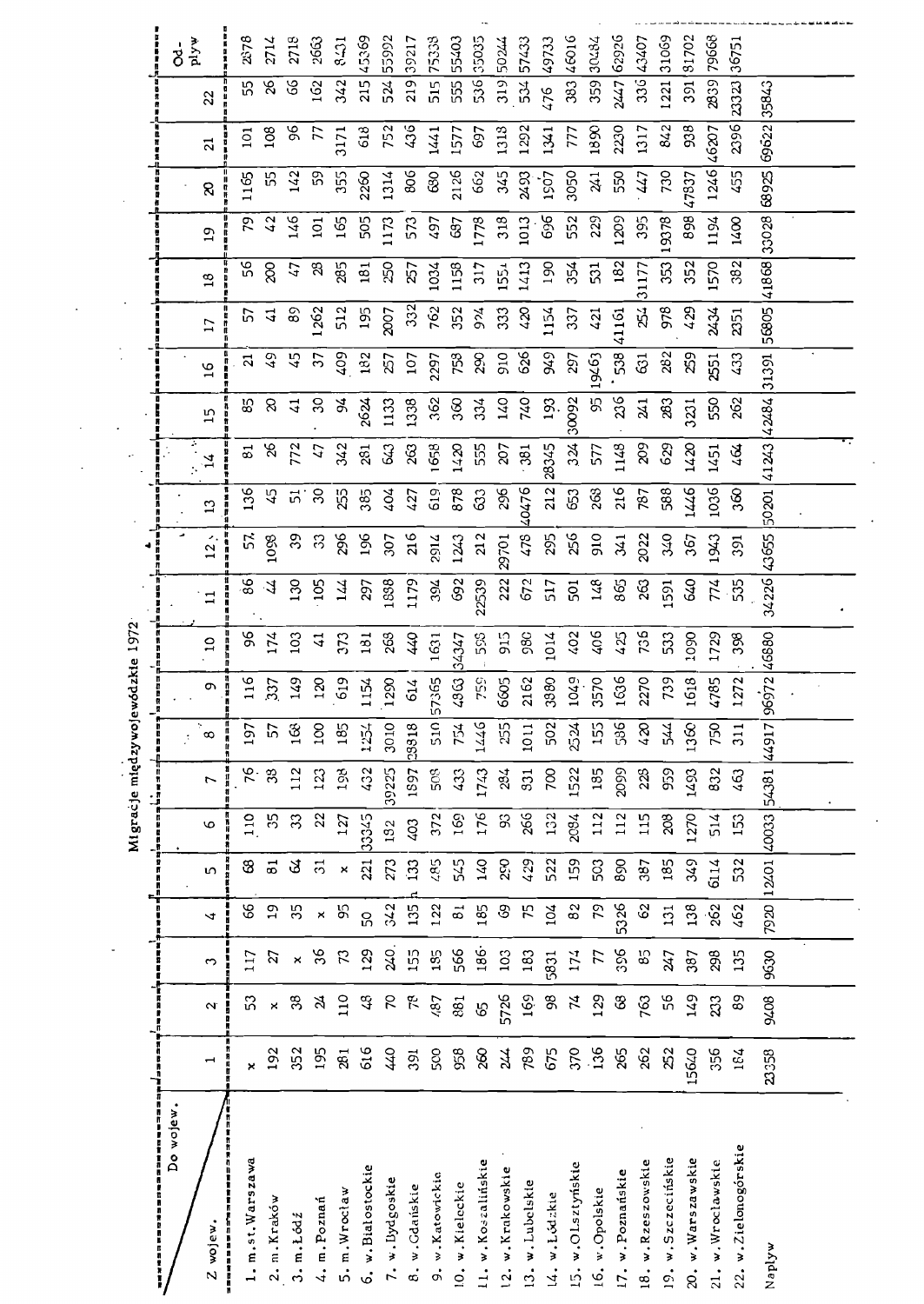|                 |                  |                            |                     |                            |                |                |                |                |                |                      | <u> 18</u>      |               |                   |                 |                 |                 |                   |                   |                 |                  |                 |                |                   |  | şЗ |
|-----------------|------------------|----------------------------|---------------------|----------------------------|----------------|----------------|----------------|----------------|----------------|----------------------|-----------------|---------------|-------------------|-----------------|-----------------|-----------------|-------------------|-------------------|-----------------|------------------|-----------------|----------------|-------------------|--|----|
| pływ<br>8       | 3157             | 2916                       | 2828                | 2728                       | 8182           | 43136          | 54171          | 37100          | 68923          | 50340                | 34670           | 46356         | 56637             | 43970           | 43841           | 27703           | 61171             | 39852             | 28401           | 76268            | 72990           | 34101          |                   |  |    |
| 22              |                  | <u>್ಷ ಶ</u>                | 65                  | 170                        | 376            | 238            | 449            | 20             | 572            | 442                  | 353             | 239           | 481               | $\overline{39}$ | 341             | 319             | 22701             | 295               | 1118            | 323              | 2937            | 21313          | 23065             |  |    |
| $\overline{c}$  | ်ထ               | 73                         | 114                 | 58                         | 3295           | 570            | 664            | 371            | 1428           | 1440                 | 704             | 1164          | 1122              | 1065            | 704             | 1887            | 1971              | 1089              | 769             | 737              | 42473           | 2350           | 64131             |  |    |
| $\Omega$        | ίŵ,              | $\frac{65}{1}$             | 161                 | $58$                       | 305            | 2531           | 1245           | 811            | 786            | 2083                 | 762             | 326           | 2440              | 1863            | 3174            | 233             | 523               | 459               | 786             | 4872             | 1192            | 492            | 66635             |  |    |
| 5               | 83               | 4                          | 118                 | 110                        | 150            | 487            | 1010           | 508            | 509            | 636                  | 1688            | 254           | 883               | 611             | 478             | 198             | 1213              | 372               | 17378           | 745              | 984             | 1239           | 29698             |  |    |
| $\mathbf{a}$    |                  | 57<br>236                  | $\beta$             | $\tilde{z}$                | 252            | 217            | 203            | 222            | 890            | 820                  | 195             | 1560          | 1416              | 190             | 379             | 391             | 219               | 28220             | 230             | 306              | 1335            | 332            |                   |  |    |
| 17              |                  | 325                        | $\overline{11}$     | 322                        | 55             | 161            | 2017           |                | $315$<br>$582$ | 341                  | 931             | 286           | 324               | 1145            | 293             | 408             | 40380             | 305               | 904             | 407              | 2363            | 2250           | 55564 37807       |  |    |
| $\overline{9}1$ |                  | ង ន ន                      |                     | 39                         | 368            | 146            | 214            | 108            | 2192           | 639                  | 176             | 797           | 55 <sub>1</sub>   | 786             | $\overline{15}$ | 17370           | 515               | 50                | 216             | 203              | 2222            | 473            | 27832             |  |    |
| $\frac{1}{2}$   |                  | 379                        |                     | $\boldsymbol{\mathcal{S}}$ | $\overline{5}$ | 2523           | 1201           | 1744           | 340            | 304                  | 331             | 182           | 681               | $\frac{240}{5}$ | 27806           | 85              | 225               | 266               | 280             | 2943             | 54              | 195            | 40152             |  |    |
| $\overline{14}$ |                  | <u>ສ</u> ຸລ                | 834                 | $\frac{2}{4}$              | 356            | 203            | 535            | 274            | 1478           | 1233                 | 555             | 265           | 419               | 25261           | 348             | 626             | 1184              | 195               | 607             | 1433             | 1245            | 480            | 37681             |  |    |
| 13              | 132              |                            |                     |                            | 247            | 390            | 437            | 425            | 656            | 914                  | 456             | 320           | 40667             | 224             | 029             | 237             | 276               | 954               | 629             | 1488             | 956             | 335            | 50712             |  |    |
| $\overline{12}$ |                  | $\frac{57}{1351}$          | क्ष                 | 39                         | 192            | 169            | $2\angle 3$    | 164            | 2836           | 1125                 | 23 <sup>3</sup> | 26636         | 412               |                 | $\frac{26}{31}$ | 725             | 305               | 1688              | 249             | 331              | 1663            | 358            | 39447             |  |    |
| $\mathbf{I}$    |                  | 34                         | 127                 | 118                        | 135            | 325            | $30\lambda$    | 1278           | 358            | $\overline{5}$       | 22692           | 205           | 623               | $\frac{4}{3}$   | 500             | 130             | 959               | 254               | 542             | 603              | 712             | 501            |                   |  |    |
| $\overline{a}$  | $\frac{3}{4}$    | 148                        | $12\lambda$         | 36                         | 309            | 224            | 273            | 319            | 1634           | 31120                | 506             | 769           | 903               | 553             | 571             | 444             | 280               | 724               | 469<br>942      |                  | 1743            | 380            | 42828 34028       |  |    |
| $\sigma$        | 14               | 305                        | 150                 | $\overline{5}$             | 547            | 1137           | 1233           | 56             | 51423          | 4542                 | 752             | 5822          | 2083              | 3529            | 980             | 3266            | 1502              | 2310              | 64              | 1397             | 4428            | 1114           | 87965             |  |    |
| 8               | 182              | $\overline{r}$             | 142                 | 119                        | 154            | 1177           | 2819           | 26663          | 504            | 675                  | 1498            | 272           | 946               | 425             | 3069            | 136             | <b>G10</b><br>355 |                   | 572             | 1267             | 594             | 299            |                   |  |    |
| $\overline{ }$  |                  | <b>とう</b>                  | 50                  | 145                        | 192            | 394            | 38306          | 1963           | 568            | 340                  | 1363            | 259           | 751               | 626             | 1443            | 216             | 1924              | 222               | 912             | 1351             | 906             | 54             | 38021 53130 42553 |  |    |
| ю               | 109              | ্ৰহ                        | $\mathcal{R}$       | ដ្ន                        | 122            | 31298          | $\frac{5}{4}$  | 387            | 323            | 170                  | 202             | 136           | 334               | 120             | 1913            | 123             | 123               | 137               | 277             | 1276             | 501             | 182            |                   |  |    |
| m               | 24.              | $\mathcal{L}$              | $74$<br>67          |                            |                | 199            | 257            | 122            | 478            | 470                  | 131             | 339           | 380               | 409             | 169             | 535             | 757               | 314               | 169             | 292              | 5269            | 535            | 1119              |  |    |
| ෑ               | $\mathfrak{L}$   | 28                         | $\mathcal{C}$       |                            | $\frac{5}{4}$  | $\mathfrak{L}$ | 344            | 9.21           |                | 56                   | 147             | $\mathcal{C}$ | $\approx$         | $80$            | $\mathcal{L}$   | 68              | 5301              | 9                 | 15 <sup>2</sup> | $\overline{110}$ | 203             | 385            | 7633              |  |    |
| က               | 67               | $\boldsymbol{\mathcal{S}}$ |                     | 38                         | 99             | $\mathcal{E}$  | 216            | $\frac{10}{2}$ | 142            | 429                  | 120             | 82            | $\overline{5}$    | 4535            | 501             | $\mathbf{61}$   | 237               | <b>66</b>         | 155             | 311              | 190             | 120            | 7372              |  |    |
| N               | $\mathfrak{z}_2$ |                            | 47                  | 8                          | 75             | 5              | $\mathfrak{S}$ | 80             | 513            | 998                  | S               | 6097          | $\overline{5}$    | $\overline{5}$  | S               | 128             | ೫                 | 796               | 2               | $\overline{127}$ | $\overline{21}$ | 89             | 9977              |  |    |
|                 |                  | 215                        | 333                 | 173                        | 313            | <b>561</b>     | 409            | 341            | 490            | 903                  | 252             | 206           | 780               | 670             | 394             | $\overline{11}$ | $\overline{5}$    | 33                | 226             | 14749            | 304             | 176            | 22101             |  |    |
| yoj.            |                  |                            |                     |                            |                |                |                |                |                |                      |                 |               |                   |                 |                 |                 |                   |                   |                 |                  |                 |                |                   |  |    |
| $\mathtt{a}$    |                  |                            |                     |                            |                |                |                |                |                |                      |                 |               |                   |                 |                 |                 |                   |                   |                 |                  |                 |                |                   |  |    |
|                 | Warszawa         | Kraków                     | Lodź                | Poznań                     | Wrocław        | Bialostockie   | Bydgoskie      | Gdańskie       | Katowickie     | Kieleckie            | Koszalińskie    | Krakowskie    | Lubelskie         | Lódzkie         | Olsztyńskie     | Opolskie        | Poznańskie        | Rzeszowskie       | Szczecińskie    | Warszawskie      | Wrocławskie     | Zielonogórskie | Napływ            |  |    |
| οj              |                  | $\frac{1}{2}$ .            |                     |                            |                |                |                |                |                |                      |                 |               |                   |                 |                 |                 |                   |                   |                 |                  |                 |                |                   |  |    |
| $\mathbf{r}$    |                  |                            | $\vec{a}$ $\vec{v}$ |                            |                | $\omega$       | 7.8            |                | $\dot{\circ}$  | $\dot{\mathbf{p}}$ . | $\overline{1}$  | $\ddot{2}$    | $\overline{13}$ . | 4.              | $\mathfrak{L}$  | 16.             | 17.               | $\overline{18}$ . | 19.             | 20.              | 21.             | 22.            |                   |  |    |

Migracje międzywojewódzkie 1973 r.

 $\frac{1}{2}$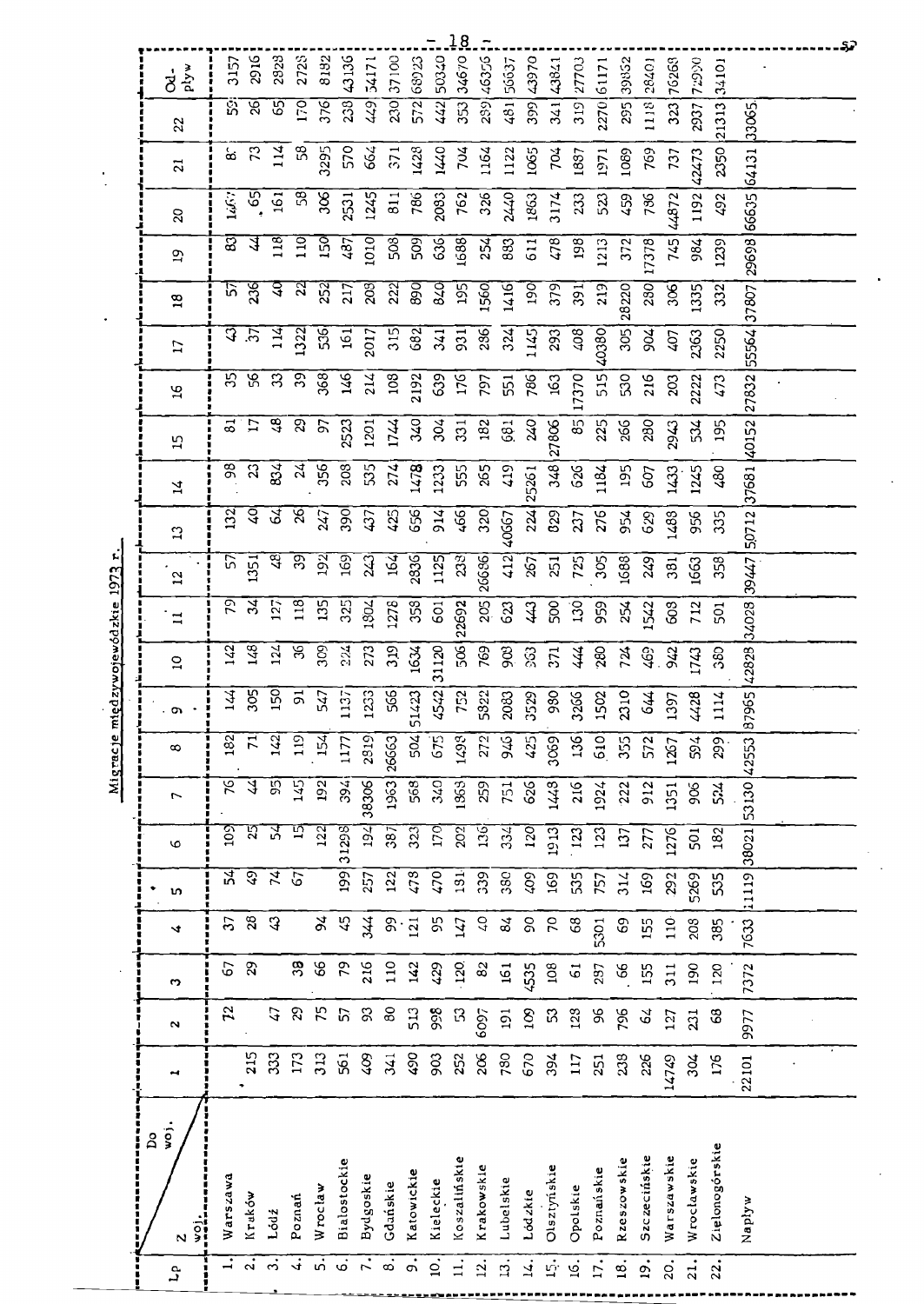BILANS LUDNOSCI NA LATA 1984 - 1968

| do wojew.               | Polska             |                                 |                             |                         |                    |                                                                                                        |                            |                  | Migracje międzywojewódzkie                                           |                                 |                 |                                 |                                                                       |                            |                                   |                                                                 |                            |                             |                               |                                      |                                           |                                                                                     |                |
|-------------------------|--------------------|---------------------------------|-----------------------------|-------------------------|--------------------|--------------------------------------------------------------------------------------------------------|----------------------------|------------------|----------------------------------------------------------------------|---------------------------------|-----------------|---------------------------------|-----------------------------------------------------------------------|----------------------------|-----------------------------------|-----------------------------------------------------------------|----------------------------|-----------------------------|-------------------------------|--------------------------------------|-------------------------------------------|-------------------------------------------------------------------------------------|----------------|
|                         | ogólem             |                                 | $\sim$                      | S                       | $\mathbf{v}$       | IЛ                                                                                                     | $\circ$                    |                  | က                                                                    |                                 | $\circ$         |                                 | N                                                                     | Ξ                          | 2                                 |                                                                 |                            |                             | $\tilde{\mathbf{r}}$          | ଛ                                    |                                           |                                                                                     | 22             |
| Polska ogółem           | ×                  | 87,7                            | 46,2                        | 30,3                    | 27, 2              | 60,9                                                                                                   |                            | 273.8            | 208,0                                                                | $\mathcal{N}$                   |                 |                                 | 203, 5                                                                | 233,0                      | $-69,1$                           | 232, 8                                                          |                            | 291,7                       | 79,3                          | 81,0                                 | 3.34, 8                                   | 398,3                                                                               | 35,6           |
| .M.st. Warszawa         | 19,7               |                                 | 0, 4                        | 0,4                     | 0,3                | $\ddot{\phantom{0}}$                                                                                   | $\ddot{\circ}$             | С.<br>О          | $\mathbb{R}$                                                         | $\mathfrak{c}$ , $\mathfrak{d}$ | $\tilde{\cdot}$ | 0, 4                            |                                                                       | $\mathfrak{S}^{\bullet}$   |                                   | 0, 8                                                            | $\frac{2}{\pi}$            |                             |                               |                                      |                                           |                                                                                     | $\frac{1}{2}$  |
| 2. M. Kraków            | 15,4               | 0,9                             | $\bar{\varkappa}$           |                         | 0,2                | 0,4                                                                                                    | $\frac{2}{3}$              | $\frac{2}{3}$    | 0, 4                                                                 |                                 |                 |                                 |                                                                       |                            | $\frac{3}{5}$ $\frac{2}{5}$       | 0,2                                                             |                            |                             | $\mathbb{R}$                  | $\frac{5}{2}$                        | $\frac{7}{5}$ $\frac{3}{5}$ $\frac{7}{5}$ |                                                                                     |                |
|                         | 15, 2              | $1, 8$                          |                             | $\overline{5}$ x        | 0,2                | 0,4                                                                                                    |                            | $\overline{0}$   | 0, 8                                                                 | 0,7                             | 3.5<br>0.0      | 0, 8                            |                                                                       | $\frac{4}{10}$             |                                   | $\circ$ , $\circ$                                               | 0, 2                       | 0, 2                        | 0, 2                          |                                      |                                           |                                                                                     | $\ddot{\cdot}$ |
| 4.M. Poznań             | $13, 8$            | 6,6                             | $\frac{2}{9}$ $\frac{2}{9}$ | $\overline{c}$          |                    |                                                                                                        |                            | $\frac{6}{5}$    | $\frac{15}{9}$                                                       | $\frac{15}{2}$                  | $\overline{5}$  | $\overline{0}$ , $\overline{0}$ |                                                                       |                            | 4, 2                              | 0,2                                                             | 0,2                        | 6, 4                        | 0,2                           | $\overline{c}$                       |                                           |                                                                                     | $\frac{5}{2}$  |
| 5.M.Wroclaw             | 45,2               | $\mathbb{I}^1$                  |                             |                         | 0,4                | $\star$                                                                                                |                            | 도                | 0, 8                                                                 | 2, 6                            |                 | 0,8                             |                                                                       | 3.58                       | $\frac{1}{2}$                     | 0, 4                                                            | 2,3                        | 3,3                         | $\mathbb{Z}^2$                | $\frac{2}{2}$ , $\frac{3}{2}$        |                                           |                                                                                     | $\ddot{\cdot}$ |
| 6. Dalostockie          | 201,8              | 2,0                             |                             | $3, 4, 8$<br>$0, 6, 6$  | $\ddot{\circ}$     |                                                                                                        | 142,6                      |                  |                                                                      | $\mathcal{L}, 3$                | 1, 0            | 1,8                             |                                                                       |                            | $\frac{2}{1}$                     | $\frac{1}{12}$                                                  | $\frac{1}{2}$              | Ξ                           | 0,7                           |                                      |                                           |                                                                                     | $\mathbf{r}$   |
| 7. Hydgoskie            | 278,2              | $\ddot{ }$ .                    |                             |                         | 1.4                | $\frac{5}{2}$                                                                                          | $\mathbb{I}^{\mathbb{I}}$  | $2, 1$<br>190,4  | $5,0$<br>$15,2$                                                      |                                 | 읓               | $\frac{1}{2}$                   | 1,4                                                                   | $\frac{1}{2}$              | 2,3                               |                                                                 | $\mathbb{I}$               | $101$ <sup>2</sup> .        |                               | 7,0                                  |                                           |                                                                                     |                |
| 8. Gdańskie             | 190, 9             | $\mathbb{Z}$                    |                             | 0,4                     | 0,6                |                                                                                                        |                            | 10, 8            | $\ddot{x}$                                                           |                                 | 2,3             | $\mathcal{L}_{\mathcal{L}}$     | Ξ                                                                     | 2,7                        | $\ddot{1}$                        |                                                                 |                            | $\frac{1}{2}$ , 0           |                               | $\overline{4,1}$                     |                                           |                                                                                     |                |
| 9. Katowickie           | 388,5              | 2,7                             |                             | 0,8                     | $\frac{5}{2}$      | $0,7$<br>$2,9$                                                                                         | $2, 7$<br>$2, 7$<br>$0, 8$ | 3.3              |                                                                      |                                 | $\tilde{\cdot}$ | $\frac{5}{2}$                   | 12,6                                                                  | $^{2}$                     |                                   |                                                                 | $0,6$<br>$16,0$            |                             |                               | $3, 2$<br>$4, 2$<br>$1, 5$<br>$5, 3$ |                                           |                                                                                     |                |
| 0. Kieleckie            | $8^{107}$          |                                 |                             |                         | 0,2                |                                                                                                        |                            |                  |                                                                      |                                 | 134.7           | 4, 4                            | 5,3                                                                   | $\overline{5}$             |                                   |                                                                 | 4, 2                       | $\ddot{.}$                  |                               |                                      |                                           |                                                                                     |                |
| I. Koszalińskie         | 191,0              |                                 |                             | $2,7$<br>$0,7$<br>$0,3$ | $\rm ^{0,5}$       |                                                                                                        | $\frac{1}{2}$ , 7          | $2, 7$<br>$9, 7$ |                                                                      |                                 |                 | 20,0                            | $1,4$<br>34,2                                                         | $3, 3$<br>$1, 3$           |                                   |                                                                 | $1, 3$<br>$5, 4$<br>$2, 5$ | 5.8                         | $\frac{1}{7}$ , $\frac{7}{4}$ |                                      |                                           |                                                                                     |                |
| 12. Krakowskic          | 240,7              |                                 |                             |                         | $\ddot{o}$         |                                                                                                        |                            | $\frac{1}{2}$    |                                                                      |                                 | 3,5             |                                 |                                                                       |                            |                                   |                                                                 |                            |                             |                               |                                      |                                           |                                                                                     |                |
| 13. Lubelskie           |                    | $3.78022$<br>$-3.26$            |                             | 0,6                     | $\ddot{o}$         |                                                                                                        |                            |                  |                                                                      |                                 |                 |                                 |                                                                       | (77.2)                     |                                   | $\frac{1}{4}$ , $\frac{6}{1}$<br>$\frac{1}{2}$<br>$\frac{3}{2}$ |                            | $\frac{3}{2}$ , 4<br>6, 1   |                               |                                      |                                           |                                                                                     |                |
|                         | $259,4$<br>$217,2$ |                                 |                             | 17,6                    | $\ddot{o}$ , 3     |                                                                                                        | $1,7$<br>0,8               |                  |                                                                      |                                 |                 |                                 |                                                                       |                            |                                   |                                                                 |                            |                             | 0,7                           | $\mathcal{L}, \mathcal{I}$           |                                           |                                                                                     |                |
| 15.Clsztyńskie          | 244,6              |                                 |                             | $\overline{0}$          | 0,2                | $\begin{array}{c} 0 & 0 & 0 & 0 & 0 & 0 \\ 0 & 0 & 0 & 0 & 0 & 0 \\ 0 & 0 & 0 & 0 & 0 & 0 \end{array}$ | 12, 2                      | 5.30             | $2,7$<br>$4,7$<br>$5,3$<br>$1,6$<br>$1,7$<br>$1,7$<br>$1,7$<br>$0,8$ |                                 |                 |                                 | $\frac{3}{4}$ $\frac{3}{4}$ $\frac{3}{4}$ $\frac{4}{4}$ $\frac{3}{4}$ | $1, 4$<br>$4, 4$<br>$1, 8$ |                                   |                                                                 | $4.7$<br>1.4<br>04,7       | $\frac{6}{2}$ , 2           | $\tilde{c}$                   | 3 <sup>2</sup>                       |                                           |                                                                                     |                |
| <b>16. Opolskie</b>     | 165, 2             | $1,6$<br>0,5                    |                             | 0,3                     | 0,2                |                                                                                                        | 0,6                        | $\frac{1}{2}$    |                                                                      |                                 | 2,3             | $\mathbb{R}$ $\vec{5}$          |                                                                       |                            |                                   | $\ddot{o}$                                                      |                            |                             | 2,6                           | $\mathbb{R}$                         |                                           |                                                                                     |                |
| 17. Poznańskie          | 304,2              | E                               |                             | $\mathbb{I}$            | 17,7               | 4,7                                                                                                    | $\sim$                     | 1.6              | $\overline{z}$                                                       |                                 | $\frac{2}{1}$   |                                 | $\frac{15}{9}$                                                        | $\frac{3}{2}$              | $4,8$<br>$1,0$<br>$4,4$           | $\frac{3}{4}$                                                   | 3, 3                       | 202,2                       | Ξ.                            | 6,4                                  | $2, 6$<br>$2, 9$                          | $\frac{1}{2}$ $\frac{3}{2}$ $\frac{5}{2}$ $\frac{6}{2}$ $\frac{6}{2}$ $\frac{8}{2}$ | $\frac{3}{2}$  |
| 18. Rzeszowskie         | 193,9              | $\mathbb{R}$                    |                             | 0,2                     | 0,3                | 2, 4                                                                                                   | $0, 6$<br>$2, 0$           | $-0.2$<br>$-0.6$ | 2,0                                                                  |                                 | 2,6             | $\frac{3}{10}$ .3               |                                                                       | 4, 3, 3, 5                 |                                   |                                                                 |                            | $\frac{1}{5}$ $\frac{1}{5}$ | 27,1                          | $\mathbb{C}^2$                       |                                           |                                                                                     | $^{2,2}$       |
| 19. Szczecińskie        | 175,3              | $\mathfrak{0}$ , $\mathfrak{0}$ |                             | $\ddot{o}$              | 0,7                |                                                                                                        |                            |                  | ာ<br>၁၀၀<br>၁၀                                                       |                                 | 3,2             |                                 | $\frac{3}{2}$ , $\frac{3}{4}$                                         |                            |                                   | 2,0                                                             | $\mathbf{L}$               |                             | 2, 2                          | 02,6                                 | 4,9                                       |                                                                                     | $\frac{15}{2}$ |
| Marszawskie             | 362,9              | 56,4                            | 0,6                         | $\mathbb{R}^2$          | 0,5                | $\frac{1}{2}$ , 0                                                                                      | 6,9                        |                  |                                                                      |                                 |                 | 4,2                             |                                                                       |                            | 6, 8                              | $\overline{1}$                                                  | $\frac{15}{2}$             | 2,7                         | $\mathbb{R}$                  | $\frac{3}{4}$                        | 13,4                                      |                                                                                     |                |
| 21. Wroclawskie         | 421,6              | $\ddot{ }$ .                    | $\frac{1}{2}$               | $\frac{1}{2}$           | $\ddot{\theta}$    | 24,9                                                                                                   | 3.5                        | $\overline{5}$   | 3, 5                                                                 | 13.1                            | 9, 6            |                                 | $\frac{5}{1}$                                                         | 6, 8                       | $\ddot{\theta}$ , $\ddot{\theta}$ | $^{2,0}$                                                        | 14,5                       | 14, 8                       | 昌                             | $\frac{1}{2}$                        | 8,2                                       | 247,1                                                                               |                |
| 22. Zielono-<br>górskie | 184,6              | 0,7                             | 0,3                         | 0,5                     | 1,5                | 2, 8                                                                                                   | $\frac{1}{2}$              | 3,0              | 1,7                                                                  | 5,5                             | 2, 4            | 2, 7                            | 2,0                                                                   | 2, 2                       | 2, 3                              | $\frac{1}{2}$                                                   | 3,0                        | 13, 4                       | $\frac{1}{2}$                 | 6, 9                                 | 2, 9                                      | 15,0                                                                                | 110,6          |
| Imigracje               | $11,\bar{1}$       | 0,9                             | 0,2                         | 0, 2                    | $\overline{0}$ , 1 | 0,2                                                                                                    | 0,7                        | 0, 4             | 0,7                                                                  | 0,9                             | $\ddot{o}$      | $\sigma$ <sub>3</sub>           | 0, 3                                                                  | 0, 4                       | 0,3                               | 0, 4                                                            | 0,4                        | 0, 4                        | $\frac{2}{1}$                 | 0, 4                                 | 0,5                                       | 0,9                                                                                 | 0,5            |
| Naplyw ogólem           | 4.381,2            | 88,6                            | 46, 4                       | $30,5$ $27,3$           |                    | 61,1                                                                                                   | 184, 9 274, 2              |                  |                                                                      | 208,7 461,0                     | 195.0           | 193, 8                          | 204, 6                                                                | 233,4                      | 139, 4                            | 233, 2 174, 5                                                   |                            | 22,1 180,5                  |                               |                                      | 181, 4 335, 3 399, 2                      |                                                                                     | 186,1          |
|                         |                    |                                 |                             |                         |                    |                                                                                                        |                            |                  |                                                                      |                                 |                 |                                 |                                                                       |                            |                                   |                                                                 |                            |                             |                               |                                      |                                           |                                                                                     |                |

 $\ddot{\phantom{0}}$